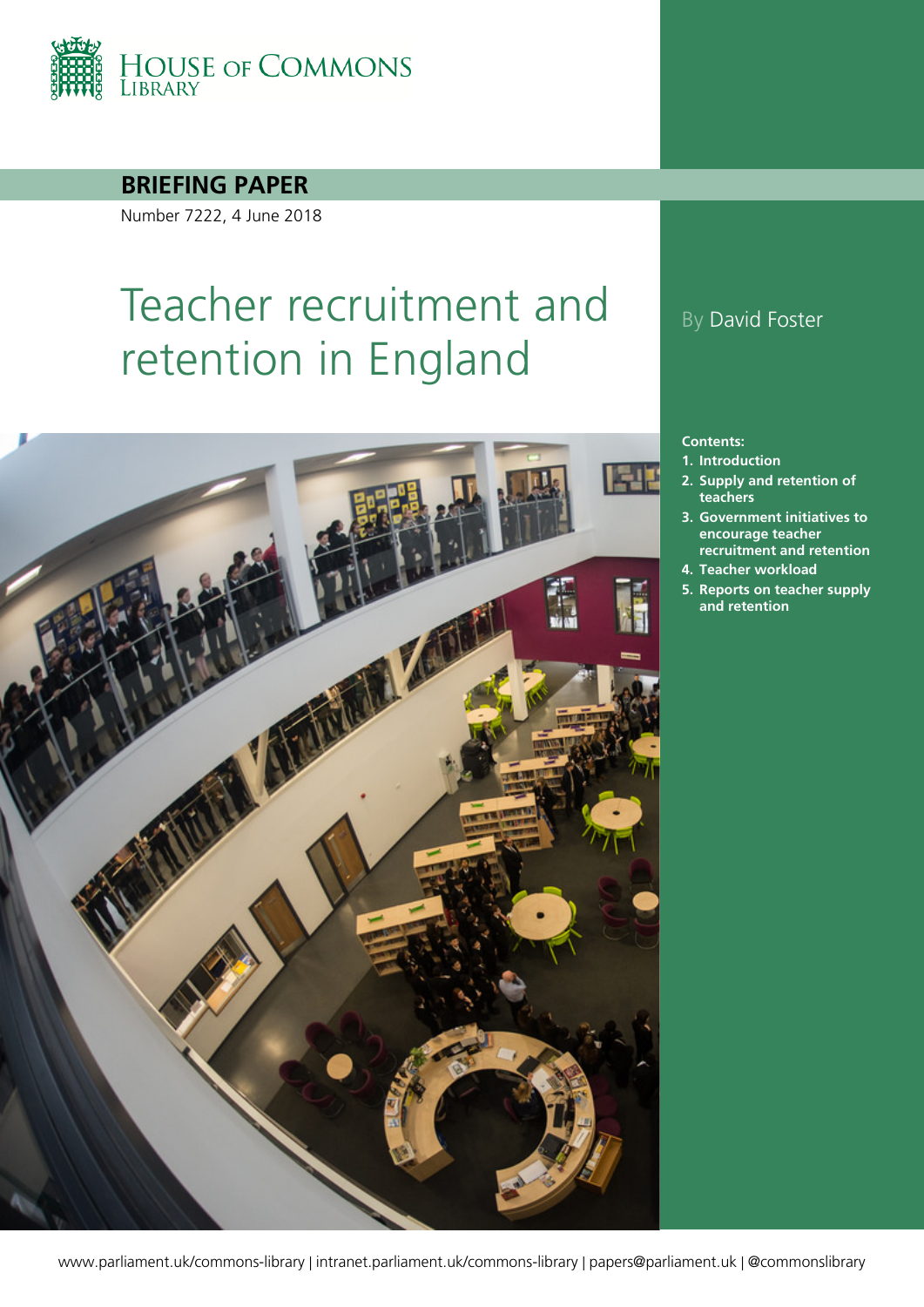# **Contents**

| <b>Summary</b>                                                    |                                                                                                                                                                                                                                                                                                                                                                                                                                                                                                                                                                                                                                                                                                                                                                                                                                                                                                                                                                                                                                                                                                                 | 4                                                                                                                                                              |
|-------------------------------------------------------------------|-----------------------------------------------------------------------------------------------------------------------------------------------------------------------------------------------------------------------------------------------------------------------------------------------------------------------------------------------------------------------------------------------------------------------------------------------------------------------------------------------------------------------------------------------------------------------------------------------------------------------------------------------------------------------------------------------------------------------------------------------------------------------------------------------------------------------------------------------------------------------------------------------------------------------------------------------------------------------------------------------------------------------------------------------------------------------------------------------------------------|----------------------------------------------------------------------------------------------------------------------------------------------------------------|
| 1.                                                                | Introduction                                                                                                                                                                                                                                                                                                                                                                                                                                                                                                                                                                                                                                                                                                                                                                                                                                                                                                                                                                                                                                                                                                    | 6                                                                                                                                                              |
| 2.<br>2.1<br>2.2<br>2.3<br>2.4<br>2.5<br>2.6                      | Supply and retention of teachers<br>The Teacher Supply Model<br>Changes ITT allocations process<br>Initial teacher training census 2017-18<br>Retention of existing teachers<br>Department for Education analyses of teacher supply and retention<br>NCTL research on teacher retention rates (July 2016)                                                                                                                                                                                                                                                                                                                                                                                                                                                                                                                                                                                                                                                                                                                                                                                                       | 8<br>8<br>8<br>9<br>10<br>11<br>14                                                                                                                             |
| 3.<br>3.1<br>3.2<br>3.3<br>3.4<br>3.5<br>3.6<br>3.7<br>3.8<br>3.9 | Government initiatives to encourage teacher recruitment and retention<br>Bursaries and scholarships<br>Training additional maths and physics teachers<br>Returning teachers pilot<br>2015 Spending Review<br>National Teaching Service<br>Education Excellence Everywhere White Paper<br>Returners Engagement Programme Pilot<br>International Recruitment Strategy<br>Speech to the Chartered College of Teaching - February 2017<br>3.10 Recruitment and retention package – March 2017<br>3.11 Conservative 2017 election manifesto<br>3.12 Initial teacher training pilots<br>3.13 English Baccalaureate consultation response<br>3.14 Student loan reimbursement pilot scheme<br>3.15 Conservative Party Conference speech<br>3.16 Teacher apprenticeships<br>3.17 Flexible working in schools<br>3.18 2017 Autumn Budget<br>3.19 Social Mobility Action Plan<br>3.20 Consultation on QTS and teacher CPD<br>Consultation response<br>3.21 Investment in Now Teach<br>3.22 Return to teaching pilot<br>3.23 Professional Skills Tests<br>3.24 Teacher recruitment strategy<br>3.25 Teacher vacancy website | 16<br>16<br>17<br>18<br>19<br>19<br>19<br>20<br>21<br>22<br>22<br>22<br>23<br>23<br>24<br>24<br>25<br>25<br>25<br>26<br>26<br>27<br>27<br>28<br>28<br>28<br>28 |
|                                                                   | 3.26 Upskilling computer science teachers                                                                                                                                                                                                                                                                                                                                                                                                                                                                                                                                                                                                                                                                                                                                                                                                                                                                                                                                                                                                                                                                       | 29                                                                                                                                                             |
| 4.<br>4.1<br>4.2<br>4.3<br>4.4<br>4.5<br>4.6<br>4.7               | <b>Teacher workload</b><br>The Workload Challenge<br>Workload review groups<br>School research projects<br>Workload survey 2016 published<br>Conservative Party Manifesto 2017<br><b>Education Secretary Speech</b><br>Workload advisory group                                                                                                                                                                                                                                                                                                                                                                                                                                                                                                                                                                                                                                                                                                                                                                                                                                                                  | 30<br>30<br>32<br>32<br>32<br>33<br>33<br>34                                                                                                                   |
| 5.<br>5.1<br>5.2                                                  | Reports on teacher supply and retention<br>NFER report on teacher supply and retention in London (May 2018)<br>Education Policy Institute analysis of teacher labour market (April 2018)                                                                                                                                                                                                                                                                                                                                                                                                                                                                                                                                                                                                                                                                                                                                                                                                                                                                                                                        | 35<br>35<br>35                                                                                                                                                 |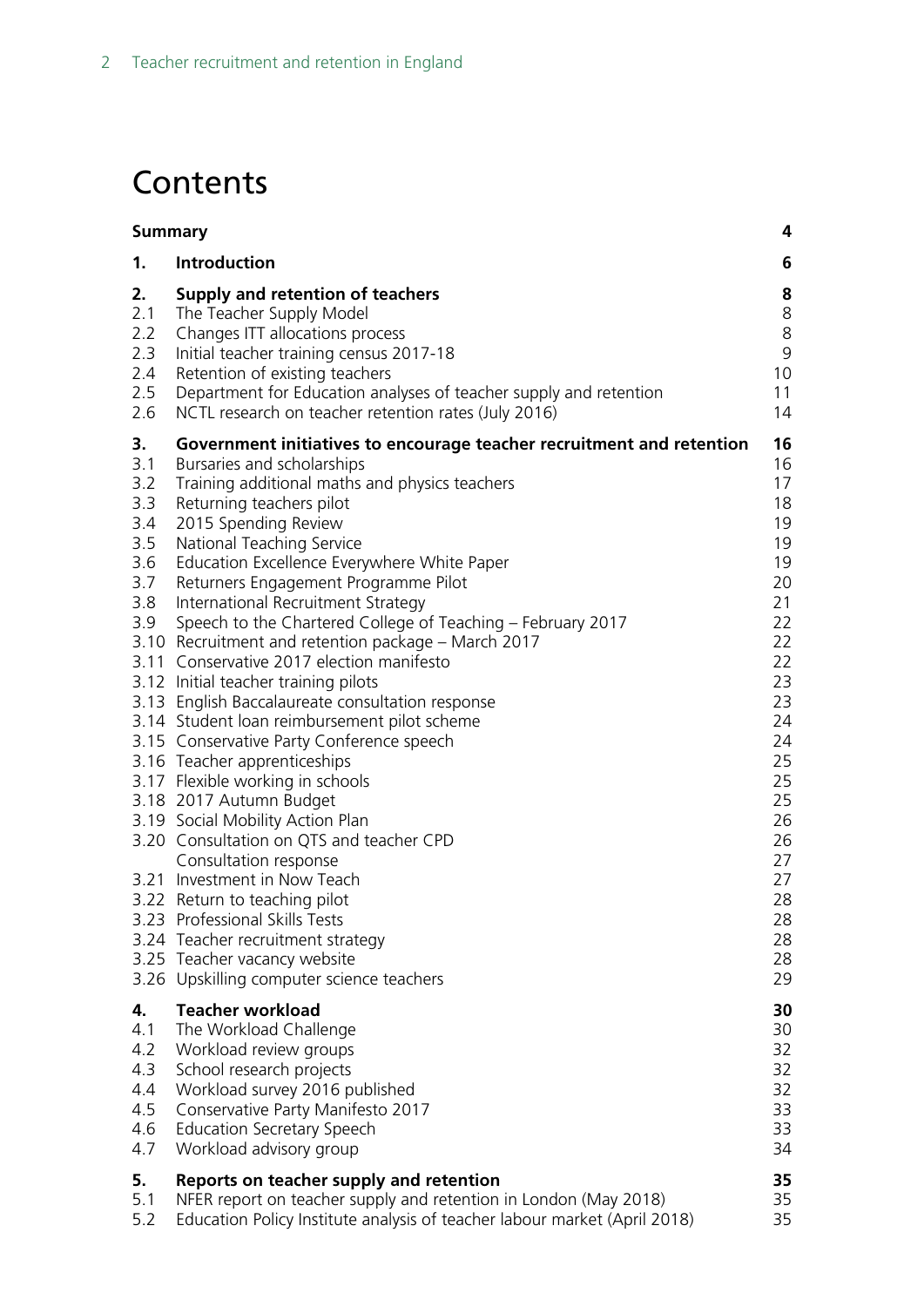| 5.3  | Gatsby Foundation report on teacher pay (March 2018)                                   | 36 |
|------|----------------------------------------------------------------------------------------|----|
| 5.4  | Social Mobility Commission state of the nation report (November 2017)                  | 36 |
| 5.5  | NAO report on teacher retention (September 2017)                                       | 37 |
|      | Public Accounts Committee report (January 2018)                                        | 38 |
| 5.6  | Education Policy Institute report on teacher recruitment (July 2017)                   | 38 |
| 5.7  | NFER research project on teacher retention and turnover (May 2017-)                    | 39 |
|      | Research update $3 - i$ is the grass greener beyond teaching? (December 2017)          | 40 |
|      | Research update 4 – how do teachers compare to nurses and police officers              |    |
|      | (March 2018)                                                                           | 41 |
| 5.8  | HEPI, Whither Teacher Education and Training (April 2017)                              | 41 |
| 5.9  | Education Committee, Recruitment and retention of teachers (February 2017)             | 42 |
| 5.10 | Sutton Trust, Science shortfall (January 2017)                                         | 43 |
| 5.11 | Education Policy Institute, Teacher workload and professional development              |    |
|      | (October 2016)                                                                         | 43 |
|      | 5.12 NFER analysis of teacher retention (September 2016)                               | 44 |
|      | 5.13 IFS report on the costs, benefits and retention rates of initial teacher training |    |
|      | routes (July 2016)                                                                     | 44 |
|      | 5.14 NAO, Training new teachers (Feb 2016)                                             | 45 |
|      | 5.15 Public Accounts Committee, Training new teachers (June 2016)                      | 46 |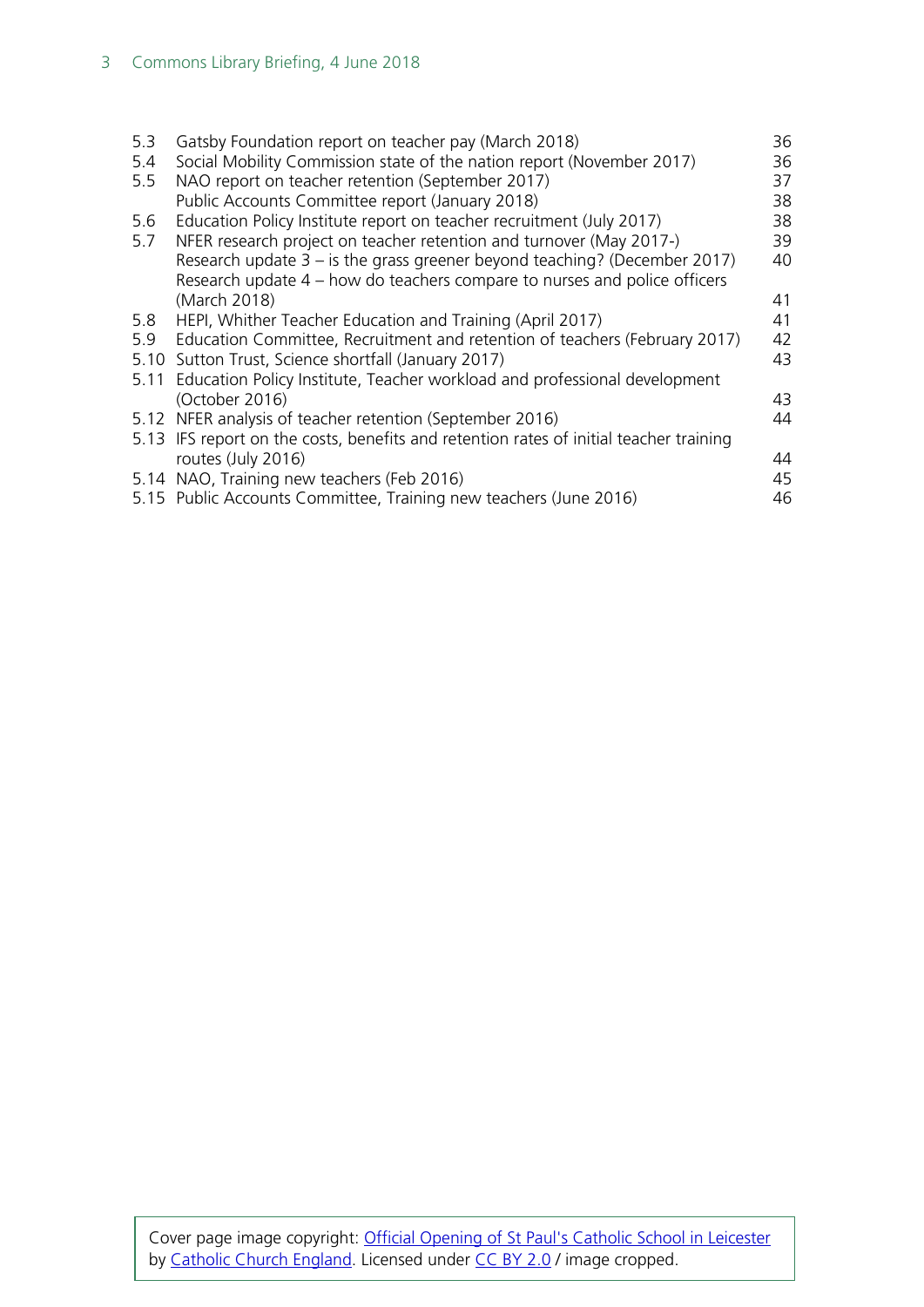# <span id="page-3-0"></span>Summary

The overall number of teachers has kept pace with increasing pupil numbers to date, but it has been argued that there are growing signs of shortages, particularly in certain geographic areas and in certain subjects. While the recruitment of initial teacher trainees was above target in each year from 2006-07 to 2011-12, it has been below target in each year since, with wide variations across subjects. In addition, the number of full-time teacher vacancies and temporarily filled posts have both risen since 2011.

Pupil numbers are expected to continue rising, with the number of secondary school pupils projected to increase by 19% between 2017 and 2026. This, along with other factors such as the Government's ambition for more pupils to take the English Baccalaureate combination of GCSE subjects, means that pressure on teacher recruitment could increase further in the coming years.

There are a number of financial incentives aimed at encouraging recruitment to initial teacher training, including bursaries and scholarships for trainees in certain subjects. In addition, recent Governments have undertaken a range of initiatives aimed both at increasing the recruitment of new and returning teachers, and at improving the retention of existing teachers by making the profession more attractive. The initiatives, which are outlined in section three of the briefing, include (but are not limited to):

- A range of measures aimed at training and upskilling an additional 17,500 maths and physics teachers by 2020.
- The Returning Teachers Pilot, launched in September 2015, aimed at improving teacher recruitment in English Baccalaureate subjects in hard to recruit areas. A second pilot, the Returners Engagement Programme Pilot, was launched in November 2016.
- A National Teaching Service to place teachers in underperforming schools in areas that struggle to recruit teachers. The plans were not taken forward following a pilot.
- Attempts to increase the recruitment of teachers from overseas.
- Looking at ways to increase flexible working within teaching as a way to boost retention.
- Introducing early-career retention payments for maths teachers in their third and fifth year of teaching.
- Strengthening qualified teacher status and attempting to enhance teachers' continuing professional development and career development opportunities in order to improve the attractiveness of teaching as a profession.
- Introducing a national teacher vacancy website. This is being piloted initially in Cambridgeshire and the North East with a view to rolling it out nationally by the end of 2018.
- Committing £84 million up to 2022-23 to upskill 8,000 computer science teachers.
- Piloting a student loan reimbursement scheme for science and modern foreign languages teachers working in schools in certain local authorities in their third and fifth years of teaching.
- Using £30 million of funding to invest in "bespoke packages of support" for schools that are facing recruitment and retention challenges.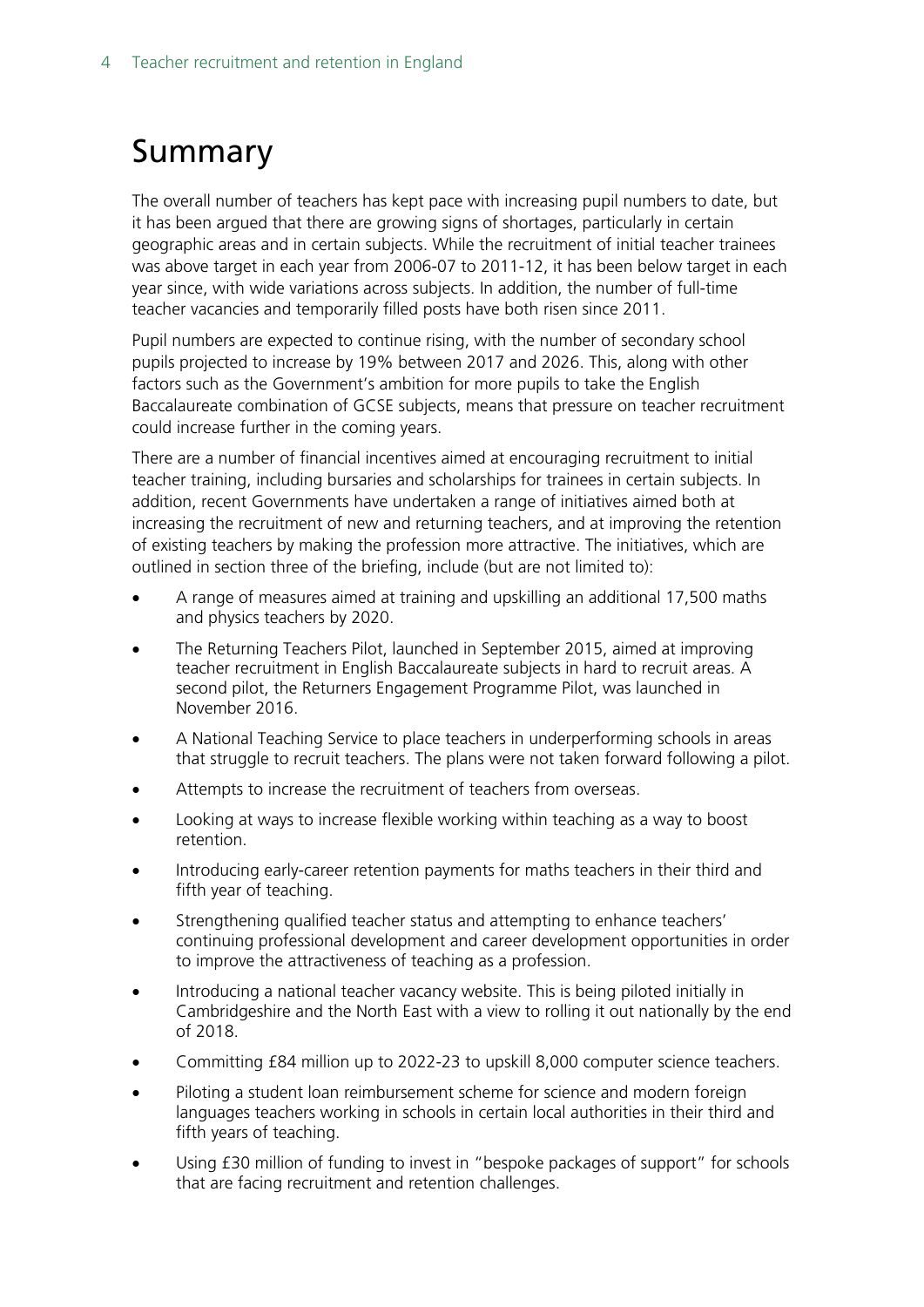The current and past governments have also highlighted efforts to reduce teacher workload as a means of encouraging teacher retention. In October 2014, the Coalition Government launched the Workload Challenge – a survey asking teachers for ways to reduce workload. A number of initiatives and commitments followed on from this, including:

- A [new Department protocol for changes to accountability, curriculum and](https://www.gov.uk/government/uploads/system/uploads/attachment_data/file/594215/DfE_Protocol_-_Feb_2017.pdf)  [qualifications](https://www.gov.uk/government/uploads/system/uploads/attachment_data/file/594215/DfE_Protocol_-_Feb_2017.pdf) was published in March 2015 setting out Government commitments in response to the Workload Challenge. The Protocol was last updated in February 2017.
- Three workload review groups were formed in October 2015 to look at the issues that teachers said caused the most bureaucracy. The groups' reports were published in March 2016.
- In January 2017, funding was announced for eleven schools to carry out research projects "into efficient and effective approaches which reduce unnecessary workload."
- A large scale survey of teacher workload was conducted in February 2016. [The](https://www.gov.uk/government/uploads/system/uploads/attachment_data/file/594696/TWS-2016_FINAL_Research_brief_Feb_2017.pdf)  [survey report](https://www.gov.uk/government/uploads/system/uploads/attachment_data/file/594696/TWS-2016_FINAL_Research_brief_Feb_2017.pdf) was published in February 2017 and included the finding that teachers in England reported working an average of 54.4 hours a week.
- The creation in May 2018 of a Workload Advisory Group to consider how to remove unnecessary workload associated with data and collection for assessment in schools. The Group is expected to produce a set of recommendations for the Education Secretary by the end of the summer term 2018.

Section four of the briefing provides more information on teacher workload. Section five briefly summarises selected reports on teacher recruitment and retention that have been published since the start of 2016.

Further information on the training of teachers, including the different training routes and the financial support available to trainees, is available in Library Briefing Paper 6710, *[Initial](http://researchbriefings.files.parliament.uk/documents/SN06710/SN06710.pdf) [teacher training in England.](http://researchbriefings.files.parliament.uk/documents/SN06710/SN06710.pdf)*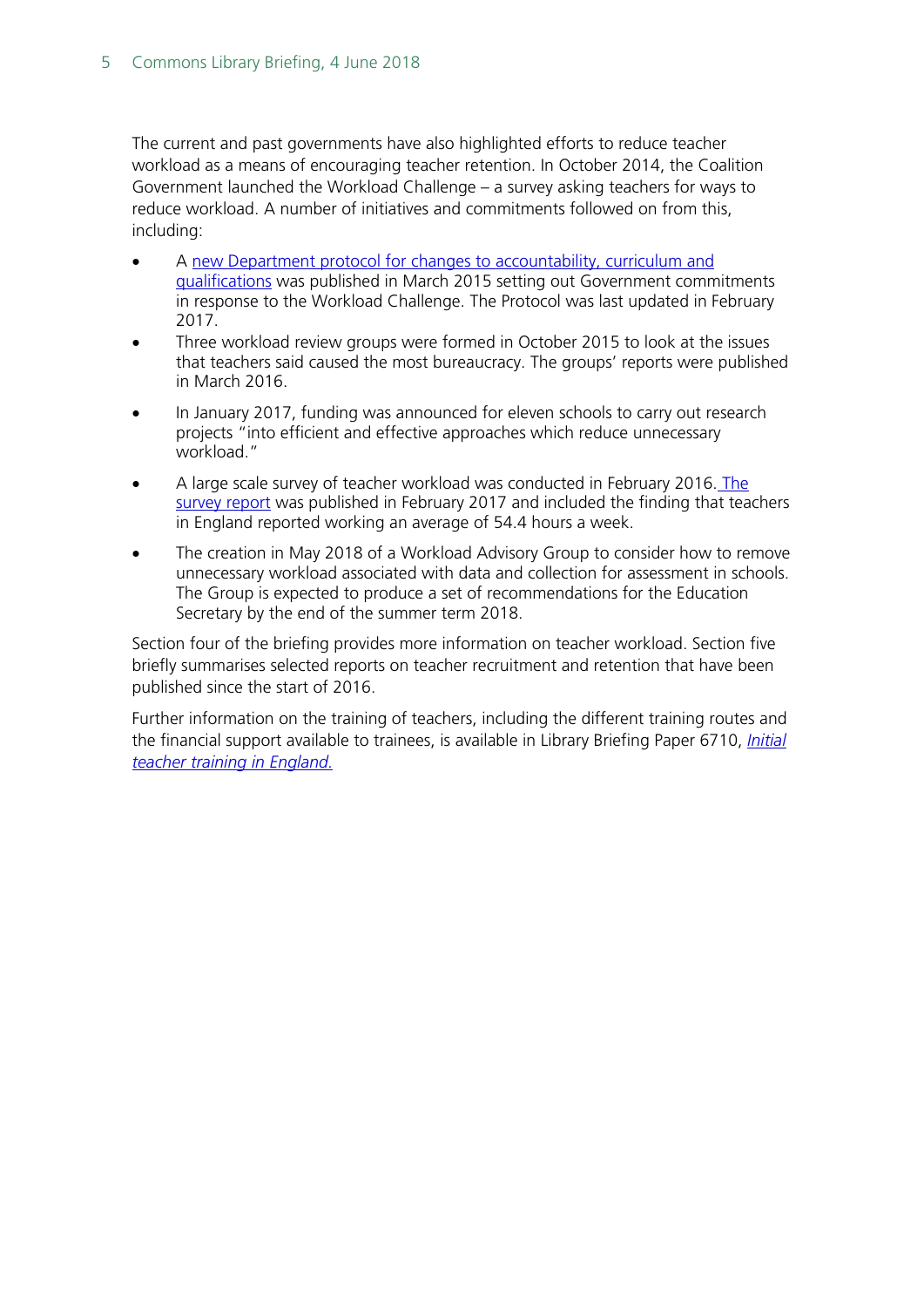# <span id="page-5-0"></span>1. Introduction

As of November 2016, the total full-time equivalent (FTE) number of teachers in publicly funded schools in England was 457,000. Trends are shown opposite. This is an increase of 15,500 since the series began in 2010. Under the previous series, which is not directly comparable with the later data, FTE teacher numbers fell from 412,000 in January 1995 to 406,000 in 2000 before increasing to 448,000 in 2010. Of the 457,000 FTE teachers in 2016, 24,000 (5%) were unqualified.

The increase in teach in pupil numbers sine increased. The size of

two years. Data on the the decade from 200 fell for much of the d

|                                                        | 100                                  |      |
|--------------------------------------------------------|--------------------------------------|------|
| ers has not kept pace with the increase                |                                      |      |
| ce 2010 and the pupil: teacher ratio has               |                                      |      |
| f this increase was greatest in the last               | 2012<br>2003<br>2009<br>2006<br>2000 | 2015 |
| he earlier series (below) shows that the ratio fell in |                                      |      |
| 0.Teacher numbers increased while pupil numbers        |                                      |      |
| decade.                                                |                                      |      |
|                                                        |                                      |      |

| <b>EARLIER DROP IN PUPIL; TEACHER RATIO REVERSED FROM 2010</b>            |                          |                |  |           |                   |                                              |      |      |      |      |
|---------------------------------------------------------------------------|--------------------------|----------------|--|-----------|-------------------|----------------------------------------------|------|------|------|------|
| <b>Pupil:</b> qualified teacher ratios in state-funded schools in England |                          |                |  |           |                   |                                              |      |      |      |      |
|                                                                           | 2000                     |                |  |           |                   | 2005 2009 2010 2011 2012 2013 2014 2015 2016 |      |      |      |      |
| <b>November</b><br>All state-funded schools<br>Maintained schools         | $\ddot{\phantom{a}}$<br> |                |  |           | 17.8<br>17.3 17.6 | 17.7<br>$\ddot{\phantom{0}}$                 | 17.8 | 17.9 | 18.1 | 18.4 |
| January<br>Maintained schools                                             |                          | 18.6 17.4 16.9 |  | $\ddotsc$ |                   | $\ddotsc$                                    |      |      |      |      |

*Source: School workforce in England: November 2016, table 17a (and earlier)*

While the number of teachers has increased, it has been contended that there are growing signs of recruitment difficulties, particularly in certain subjects and in certain geographic areas. [1](#page-5-1)

The number of full-time teacher vacancies in statefunded schools has risen from 380 (0.1% of the workforce) in 2010 to 920 (0.3%) in 2016; the number of temporarily filled positions increased from 1,790 (0.5% of the workforce) to 3,280 (0.9%) over the same period. In 2016, vacancy rates were one percent or above in the following secondary subjects: religious education (1.0%); maths (1.3%), all sciences (1.6%), information technology (1.7%), geography  $(1.3\%)$  and English  $(1.2\%)$  $(1.2\%)$  $(1.2\%)$ . It was acknowledged by the 2015 Government that vacancy statistics are unlikely to fully reflect



recruitment difficulties, in part because they are collected in November when vacancy rates are comparatively low.<sup>[3](#page-5-3)</sup>

<span id="page-5-2"></span><span id="page-5-1"></span>1 For examples, see NAO, *[Training new teachers,](https://www.nao.org.uk/wp-content/uploads/2016/02/Training-new-teachers.pdf)* February 2016, p18.

<sup>2</sup> Department for Education, *[School Workforce in England: November 2015,](https://www.gov.uk/government/statistics/school-workforce-in-england-november-2015)* June 2016, tables 14 and 15.



<span id="page-5-3"></span><sup>3</sup> NAO, *[Training new teachers,](https://www.nao.org.uk/wp-content/uploads/2016/02/Training-new-teachers.pdf)* February 2016, p16. Also see, Education Committee, *[Recruitment and retention of teachers,](https://www.publications.parliament.uk/pa/cm201617/cmselect/cmeduc/199/199.pdf)* February 2017, paras 37-42.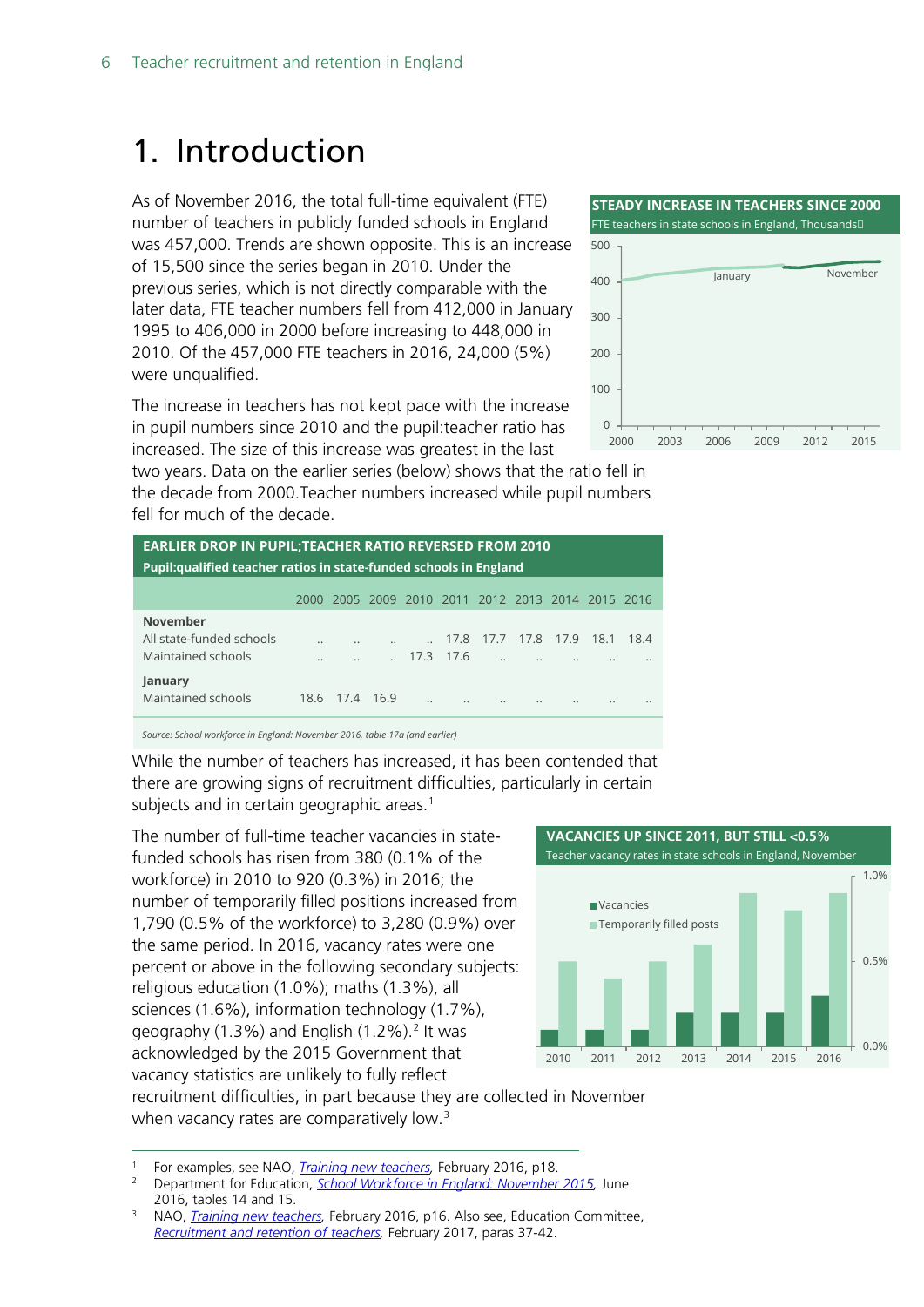Earlier data on vacancies is not directly comparable to the current series. Vacancies on the earlier definition/collection show peaks of more than 6,000 in January 2000, and 4,700 in 2001 with levels generally around or below 2,000 in most intervening years.<sup>[4](#page-6-0)</sup>

It is suggested that a number of factors may lead to the pressure on teacher recruitment increasing further in the years ahead:

- Pupil numbers are projected to continue rising, with secondary schools seeing the biggest increase. Between 2017 and 2026 the number of pupils in state-funded primary schools is expected to increase by 102,000 or 2%, and the secondary school pupil population is expected to increase by [5](#page-6-1)34,000 or 19%.<sup>5</sup>
- The introduction of the English Baccalaureate (EBacc) performance measure increases demand for teachers in certain subjects, such as languages. This demand is set to increase further given the Government's stated ambition for 75% of pupils to be entered for the EBacc combination of GCSEs by 2022 and 90% by 2025.<sup>[6](#page-6-2)</sup>
- There may be greater competition for graduates during a period of public sector pay restraint.<sup>[7](#page-6-3)</sup>
- Depending on the final Brexit deal, the UK's exit from the European Union could potentially make it harder to recruit teachers from the EEA to fill any shortages (see box 3).[8](#page-6-4)

#### **Box 1: Migration Advisory Committee report on teacher shortages**

The Migration Advisory Committee (MAC) advises the Government on migration issues. In May 2016, it was asked by the then Home Secretary, Theresa May, to undertake a review of the labour market for teachers to determine if there was a shortage that should be filled in part through non-EEA migration. The [report,](https://www.gov.uk/government/uploads/system/uploads/attachment_data/file/585998/2017_01_26_MAC_report_teachers_SOL.pdf) which was published in January 2017, concluded that the evidence did not show an occupation-wide shortage of teachers.<sup>[9](#page-6-5)</sup> Shortages of teachers were found, however, in computer science, Mandarin, general science and modern foreign languages and the MAC recommended that the first three of these subjects should be added to the shortage occupation list. It did not consider it sensible to seek to fill shortages in teachers of European languages from outside of Europe.<sup>[10](#page-6-6)</sup>

Secondary school teachers in maths, physics and chemistry were already on the shortage occupation list. The MAC recommended that physics and maths should remain on the list, but that chemistry should be removed as there was not sufficient evidence of a shortage of chemistry teachers.<sup>[11](#page-6-7)</sup>

<span id="page-6-0"></span> <sup>4</sup> Department for Education *School Workforce in England , November 2016* -and earlier Teachers' Review Body report, various years; DES news release 13 August 1991 *Marked improvement in teacher vacancy rates*

<span id="page-6-1"></span><sup>5</sup> Department for Education, [National pupil projections: July 2017](https://www.gov.uk/government/statistics/national-pupil-projections-july-2017)*,* July 2017, table 1.

<span id="page-6-2"></span><sup>6</sup> Department for Education, Implementing the [English Baccalaureate: Government](https://www.gov.uk/government/uploads/system/uploads/attachment_data/file/630713/Implementing_the_English_Baccalaureate_-_Government_consultation_response.pdf) 

[consultation response,](https://www.gov.uk/government/uploads/system/uploads/attachment_data/file/630713/Implementing_the_English_Baccalaureate_-_Government_consultation_response.pdf) July 2017, pp8-9.

<span id="page-6-4"></span><span id="page-6-3"></span><sup>7</sup> NAO, *[Training new teachers,](https://www.nao.org.uk/wp-content/uploads/2016/02/Training-new-teachers.pdf)* February 2016, p19. <sup>8</sup> [Teacher shortages fuelled by Brexit threat to EU nationals,](https://www.theguardian.com/education/2016/dec/31/brexit-threat-to-teachers-from-eu) *Guardian,* 31 December

<span id="page-6-5"></span><sup>2016.</sup> <sup>9</sup> Migration Advisory Committee, *[Partial review of the Shortage Occupation List:](https://www.gov.uk/government/uploads/system/uploads/attachment_data/file/585998/2017_01_26_MAC_report_teachers_SOL.pdf)  [Review of teachers](https://www.gov.uk/government/uploads/system/uploads/attachment_data/file/585998/2017_01_26_MAC_report_teachers_SOL.pdf)*, January 2017, p145.

<span id="page-6-6"></span> $10$  As above, p146.

<span id="page-6-7"></span> $11$  As above, p145.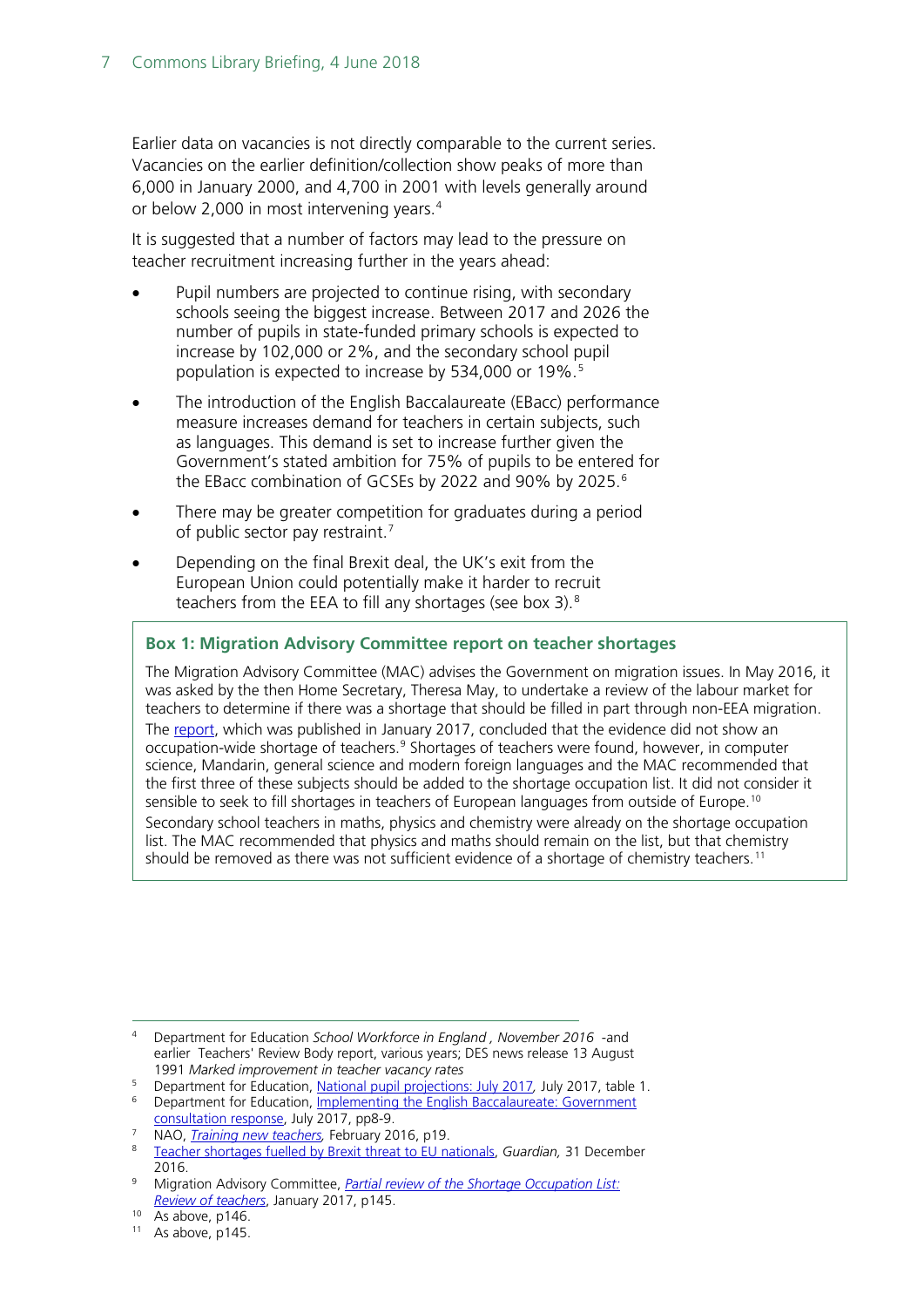# <span id="page-7-0"></span>2. Supply and retention of teachers

## <span id="page-7-1"></span>2.1 The Teacher Supply Model

The Department for Education (DfE) uses a statistical model – the Teacher Supply Model – to estimate the number of teacher trainees required in England in each subject and phase for one year in advance, taking into account factors such as pupil projections and estimates of teacher flows. Initial teacher training is largely focused on postgraduate courses, which make up 90% of training places.

Estimates from the Teacher Supply Model are used to allocate teacher training places to Initial Teacher Training (ITT) providers and Schools Direct Lead Schools. The number of initial allocations is higher than the estimated number of newly qualified teachers (NQTs) required. This is to reflect that not all ITT providers manage to fill their places, not all trainees complete the course, and not all those who complete the course enter the state-funded sector.<sup>[12](#page-7-3)</sup> Changes have, however, been made to the allocations process in recent years (see section 2.2).

#### **Box 2: Closure of the NCTL**

In November 2017, the Department for Education announced that the NCTL would close from April 2018, with its teacher recruitment functions merged into the Department for Education. A new executive agency, the Teaching Regulation Agency, has taken on the NCTL's functions relating to the regulation of the teaching profession.<sup>[13](#page-7-4)</sup>

# <span id="page-7-2"></span>2.2 Changes ITT allocations process

Since the 2016-17 academic year, changes have been made to the process of allocating training places to ITT providers involving the progressive removal of controls on recruitment for certain providers and subjects.

For the 2018-19 academic year, ITT providers were invited to request training places "based on a realistic assessment of local need and minimum sustainability of their ITT programmes" The NCTL announced that fixed allocations would be given for undergraduate, Early Years, Teach First, postgraduate Physical Education and Primary School Direct (salaried) courses. Recruitment controls were lifted for all other postgraduate courses, meaning that ITT providers had automatic permission to recruit above the number of training places they initially requested, with no cap.

Following on from a similar policy in the previous year, the NCTL additionally announced that for 2018-19 the top performing 25% of ITT providers would be awarded multiple-year allocations for postgraduate ITT places. These providers received a baseline guarantee of their

<span id="page-7-3"></span> <sup>12</sup> Department for Education, *[Postgraduate Initial Teacher Training \(ITT\) places and the](https://www.gov.uk/government/uploads/system/uploads/attachment_data/file/613037/SFR42_2017_TSM_Main_Text.pdf)  [Teacher Supply Model \(TSM\), England 2017-18,](https://www.gov.uk/government/uploads/system/uploads/attachment_data/file/613037/SFR42_2017_TSM_Main_Text.pdf)* May 2017, p3.

<span id="page-7-4"></span><sup>13</sup> National College for Teaching and Leadership, [TSM and initial teacher training](https://www.gov.uk/government/statistics/tsm-and-initial-teacher-training-allocations-2018-to-2019)  [allocations: 2018 to 2019,](https://www.gov.uk/government/statistics/tsm-and-initial-teacher-training-allocations-2018-to-2019) last updated 30 November 2017.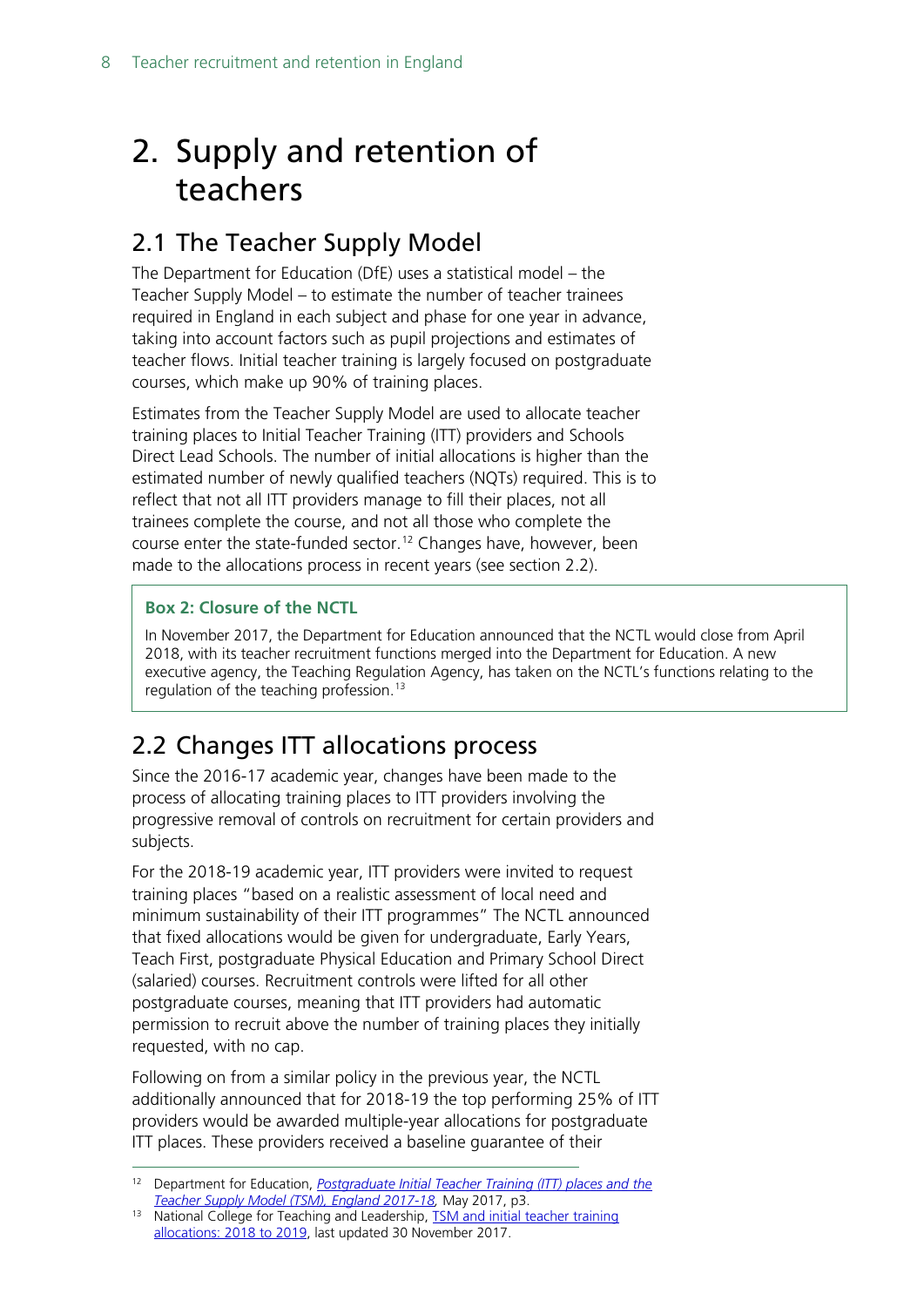allocations for three years, up to and including the 2020 to 2021 academic year.<sup>[14](#page-8-1)</sup>

#### **Box 3: Impact of reforms to ITT on teacher supply**

It has been contended that reforms to ITT in recent years, in particular the increased focus on school-led ITT routes, have the potential to cause local mismatches of supply and demand of teacher training places. Questions have also been raised concerning the sustainability of some university-centred provision as a result of the reforms.

A 2014 report from Universities UK, for example, outlined the concerns and argued that the increased focus on Schools Direct had "contributed to a shortfall in the number of trainee teachers recruited in several subject areas, such as mathematics and physics."<sup>[15](#page-8-5)</sup>

# <span id="page-8-0"></span>2.3 Initial teacher training census 2017-18

The ITT census measures the recruitment of trainee teachers, including the number of postgraduate trainees, recruited against that required under the Teacher Supply Model.

Overall teacher recruitment as measured by the initial teacher training census was above target in each year from 2006-07 to 2011-12. It has been below target in each year since.<sup>[16](#page-8-2)</sup>

The chart opposite shows the outcome of the ITT census for the 2017-18. Postgraduate entrants to primary level ITT were above target, with a surplus of around 700. The number of trainees recruited at secondary level was 20%, or around 3,800, below target. There were wide variations across secondary subjects, with the largest absolute shortfalls, excluding the "other" category, in maths (shortfall of 667), design



and technology (shortfall of 612), physics (shortfall of 340), geography (shortfall of 311), English (shortfall of 261), and computing (shortfall of 253). Recruitment was above target in physical education (surplus of 121) and history (surplus of 15). [17](#page-8-3)

Around 47% of the 27,700 postgraduate ITT entrants in 2017-18 were recruited by higher education institutions. 36% were recruited into the two School Direct routes (salaried and fee-based), with 12% entering school-centred ITT (SCITT) and 5% enrolling on Teach First.<sup>[18](#page-8-4)</sup>

<span id="page-8-1"></span><sup>&</sup>lt;sup>14</sup> NCTL, *The allocation of initial teacher training places Methodology for the 2017 to [2018 academic year,](https://www.gov.uk/government/uploads/system/uploads/attachment_data/file/556735/The_allocation_of_initial_teacher_training_places_2017-18.pdf)* September 2016, pp3-4.

<span id="page-8-5"></span><sup>15</sup> Universities UK, *[The impact of initial teacher training reforms on English higher](http://www.universitiesuk.ac.uk/policy-and-analysis/reports/Pages/impact-of-initial-teacher-training-reforms.aspx)  [education institutions,](http://www.universitiesuk.ac.uk/policy-and-analysis/reports/Pages/impact-of-initial-teacher-training-reforms.aspx)* October 2014, p2.

<span id="page-8-2"></span><sup>16</sup> Department for Education, *[Initial teacher training census for the academic year 2015](https://www.gov.uk/government/uploads/system/uploads/attachment_data/file/478098/ITT_CENSUS_SFR_46_2015_to_2016.pdf)  [to 2016](https://www.gov.uk/government/uploads/system/uploads/attachment_data/file/478098/ITT_CENSUS_SFR_46_2015_to_2016.pdf)*, England, 19 November 2015, p3

<span id="page-8-3"></span><sup>17</sup> Department for Education, *[Initial teacher training: trainee number census –](https://www.gov.uk/government/statistics/initial-teacher-training-trainee-number-census-2017-to-2018) 2017 to [2018,](https://www.gov.uk/government/statistics/initial-teacher-training-trainee-number-census-2017-to-2018)* 30 November 2017, table 1.

<span id="page-8-4"></span><sup>18</sup> Department for Education, *[Initial teacher training: trainee number census –](https://www.gov.uk/government/statistics/initial-teacher-training-trainee-number-census-2017-to-2018) 2017 to [2018,](https://www.gov.uk/government/statistics/initial-teacher-training-trainee-number-census-2017-to-2018)* 30 November 2017, table 1a.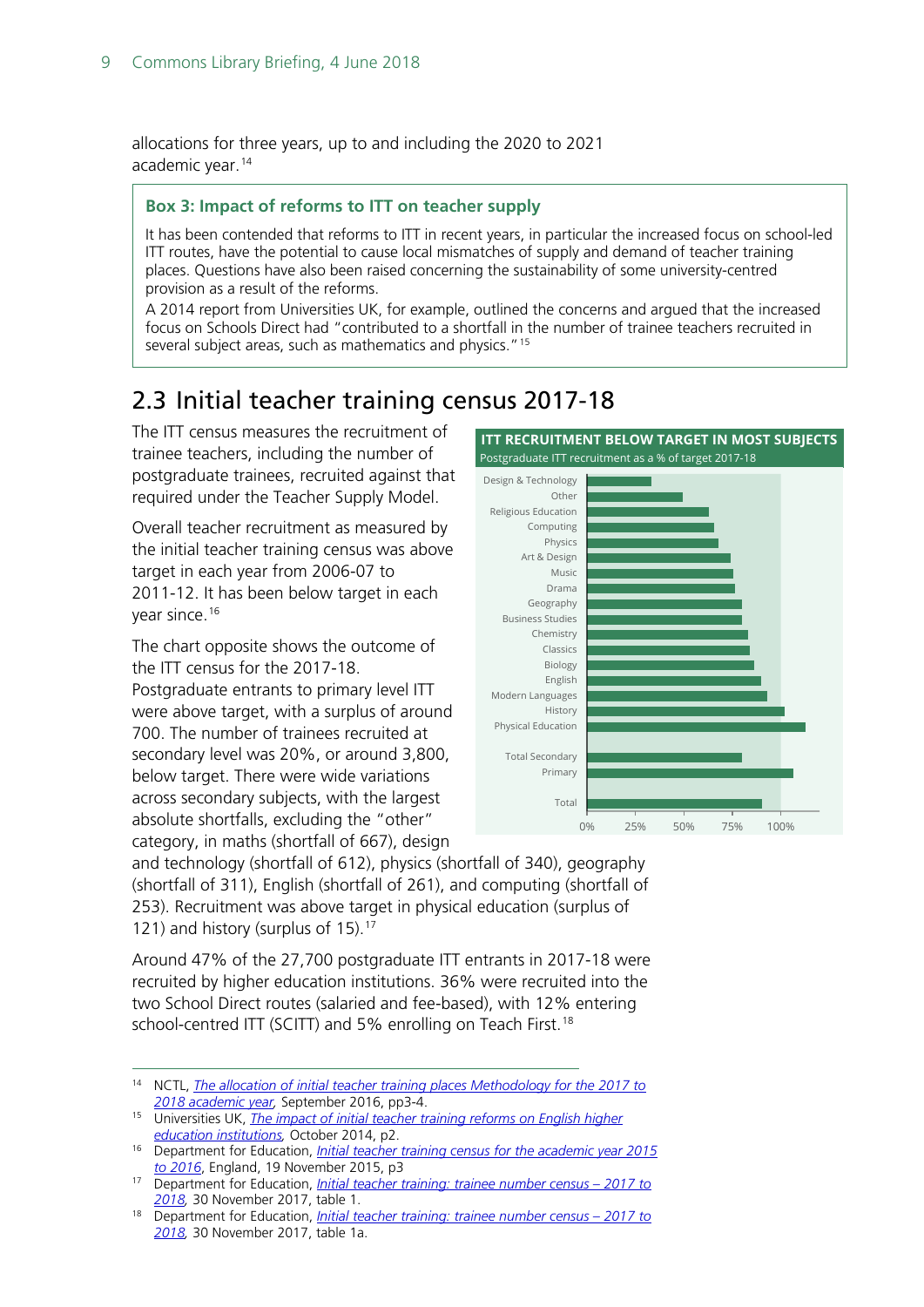19% of entrants to postgraduate ITT in 2017-18 had a first class degree; 55% had a 2:1.<sup>[19](#page-9-1)</sup> The proportions of trainees with a 2:1 degree or better has increased. In 2006-07, 8% of entrants to postgraduate ITT courses has a first class degree; 51% had a 2:1.[20](#page-9-2)

#### **Box 4: Qualified teachers from overseas**

Teachers who are fully qualified in the European Economic Area and, since 2012, Australia, Canada, New Zealand and the United States, can be awarded QTS in England with no requirement for further training.

In the 2016-17 financial year (the latest available data), 4,690 QTS awards were made to qualified teachers from the EEA – a decrease of 2% on the previous year, but an increase of 132% compared to 2010-11.

Around 1,700 QTS awards were made to teachers from Australia, Canada, New Zealand and the United States in 2016-17 – a 16% decrease on 2015-16 and a 1% increase compared to 2012-13.<sup>[21](#page-9-3)</sup>

### <span id="page-9-0"></span>2.4 Retention of existing teachers

Alongside the recruitment of new teachers, the retention of existing teachers is a key component in maintaining teacher supply.

50,110 qualified teachers left the state-funded sector in the 12 months to November 2016, a 'wastage rate' of 10.5%. This rate was similar to the previous two years (10.4% in 2014 and 10.5% in 2015) and has increased from 9.9% in 2011. In 2015, the number of teachers leaving the profession was higher than the number entering for the first time. In the year to November 2016, 2,620 more teachers left the profession than joined. $22$ 

21% of newly qualified entrants to the sector in 2014 were not recorded as working in the state sector two years later. The five year out-of-service-rate for 2011 entrants was 31%, the ten year rate for 2007 entrants was 40%. Neither rate has shown much change over time.<sup>[23](#page-9-5)</sup> In March 2015, there were around 244,000 qualified teachers aged under 60 who had previously worked in state schools in England but were no longer doing so. 105,000 qualified teachers have never taught in the state sector.<sup>[24](#page-9-6)</sup>

It is important to note that teachers classed as 'out of the profession' at any one date can and do return – these figures summarise flows into and out of the profession, not permanent states.<sup>[25](#page-9-7)</sup> For example, of the teachers who entered state-funded schools in 2014, only 53% were newly qualified.[26](#page-9-8) In addition, analysis by the National Foundation for Education Research of a sample of 6,900 teachers between 2001 and

<span id="page-9-1"></span> <sup>19</sup> As above, table 2b.

<span id="page-9-2"></span><sup>20</sup> As above, table 2a.

<span id="page-9-3"></span><sup>21</sup> As above, tables 8 & 8a.

<span id="page-9-4"></span><sup>22</sup> Department for Education, *[School workforce in England: November 2016,](https://www.gov.uk/government/statistics/school-workforce-in-england-november-2016)* last updated 20 July 2017, table 7a.

<span id="page-9-5"></span><sup>23</sup> As above, table 8.

<span id="page-9-6"></span><sup>&</sup>lt;sup>24</sup> As above, tables 22 & 23.<br><sup>25</sup> As above.

<span id="page-9-8"></span><span id="page-9-7"></span><sup>&</sup>lt;sup>26</sup> NAO, *Training new teachers*, 10 February 2016, p8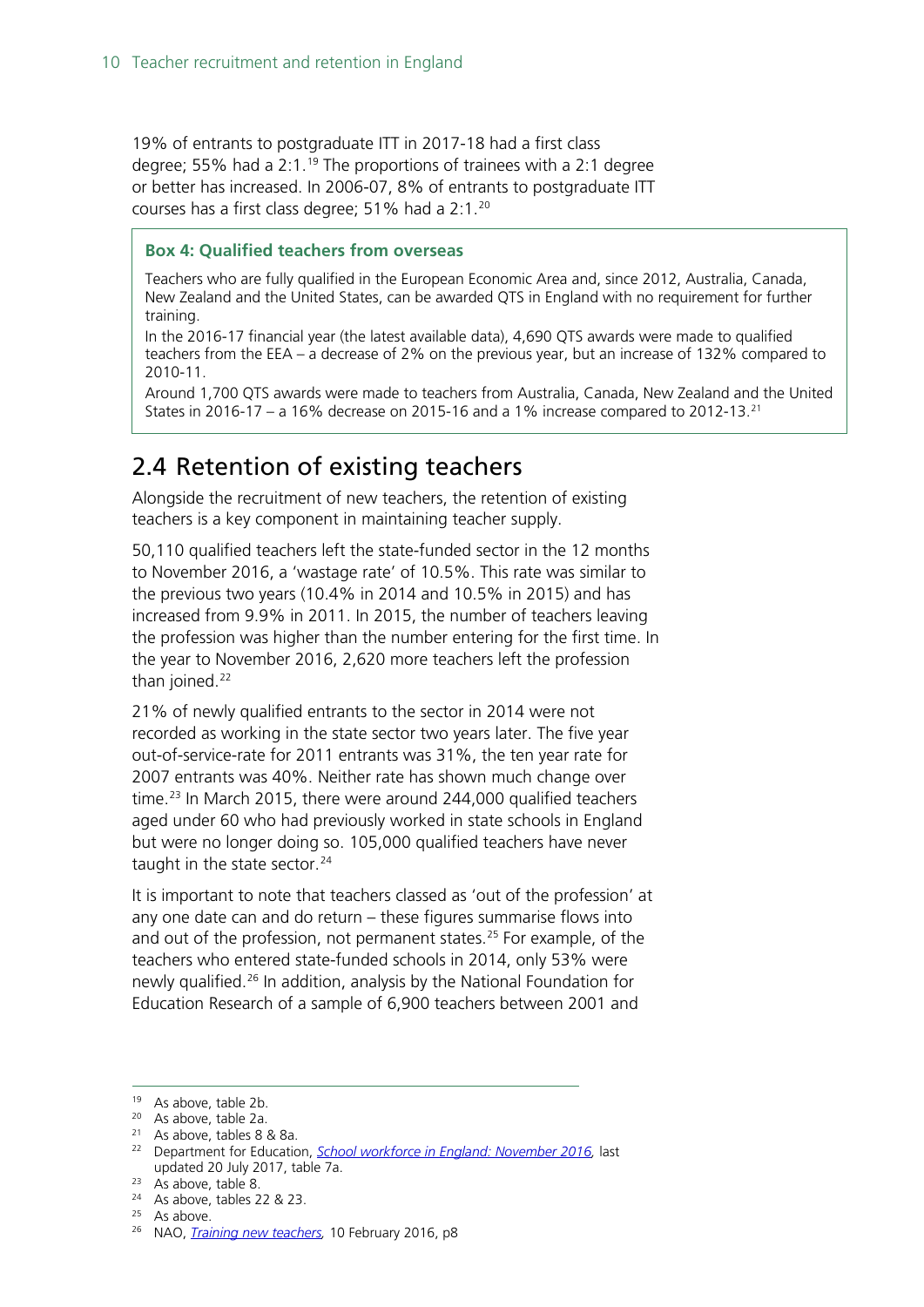2015 found that, excluding those who retired, 51% of teachers who left state schools left to jobs in the wider school sector. $27$ 

#### **Box 5: DfE commissioned research on factors affecting teacher retention**

Following a survey targeted at former teachers in January to March 2017, the DfE commissioned indepth qualitative research into why teachers leave the profession and what would encourage them to remain in teaching. The report of this research was published in March 2018: *[Factors affecting teacher](https://assets.publishing.service.gov.uk/government/uploads/system/uploads/attachment_data/file/686947/Factors_affecting_teacher_retention_-_qualitative_investigation.pdf)  [retention: qualitative investigation](https://assets.publishing.service.gov.uk/government/uploads/system/uploads/attachment_data/file/686947/Factors_affecting_teacher_retention_-_qualitative_investigation.pdf)*.

Amongst the findings of the research were:

- Workload was the most important factor influencing teachers' decisions to leave the profession and most suggested solutions to addressing retention were linked to workload in some way.
- Decisions to leave the profession were "generally driven by the accumulation of a number of factors, over a sustained period of time", but for some there had been a specific 'trigger' point.
- Suggested solutions for retention offered by teachers included: improving in-school support for teachers, increasing focus on progression opportunities, reducing workload, improving working conditions (flexible working was viewed positively; pay was not a driver for most but it was stated that pay levels were not reflective of the role), professional recognition and greater autonomy.[28](#page-10-2)

### <span id="page-10-0"></span>2.5 Department for Education analyses of teacher supply and retention

In its response to the Public Accounts Committee report on the training of new teachers (see section 5.8 below), the 2015 Government stated that it had begun a programme of work to "develop the use of existing data that will improve its understanding of the teacher supply market at a more local level." Brief summaries of these analyses are provided below.

#### **Local analysis of teacher workforce (September 2016)**

The first output of this work, a local analysis of the teacher workforce [between 2010 and 2015,](https://www.gov.uk/government/statistics/local-analysis-of-teacher-workforce-2010-to-2015) was published in September 2016. Among other things, the analysis found that "school-to-school mobility is now the biggest source of new entrants to schools – and is therefore a key driver of increased recruitment in schools." It additionally found that schools in areas with higher levels of deprivation have slightly higher rates of school-to-school mobility and teacher wastage. The Government committed to conducting further work to understand the drivers behind the findings.<sup>[29](#page-10-3)</sup>

#### **Analysis of trends in teacher supply, retention and mobility (May 2017)**

The [first of an intended series of analyses](https://www.gov.uk/government/statistics/teachers-analysis-compendium-2017) exploring the drivers behind the findings of the Department's local analysis of the teacher workforce was published in May 2017.<sup>[30](#page-10-4)</sup>

<span id="page-10-1"></span> $27$  As above, p10.

<span id="page-10-2"></span><sup>28</sup> Department for Education, *[Factors affecting teacher retention: qualitative](https://assets.publishing.service.gov.uk/government/uploads/system/uploads/attachment_data/file/686947/Factors_affecting_teacher_retention_-_qualitative_investigation.pdf)  [investigation,](https://assets.publishing.service.gov.uk/government/uploads/system/uploads/attachment_data/file/686947/Factors_affecting_teacher_retention_-_qualitative_investigation.pdf)* March 2018, pp5-8.

<span id="page-10-3"></span><sup>29</sup> Department for Education, *[Local analysis of teacher workforce: 2010 to 2015,](https://www.gov.uk/government/statistics/local-analysis-of-teacher-workforce-2010-to-2015)*  September 2016, pp2-3.

<span id="page-10-4"></span><sup>30</sup> Department for Education, *[Analysis of teacher supply, retention and mobility,](https://www.gov.uk/government/statistics/teachers-analysis-compendium-2017)* May 2017.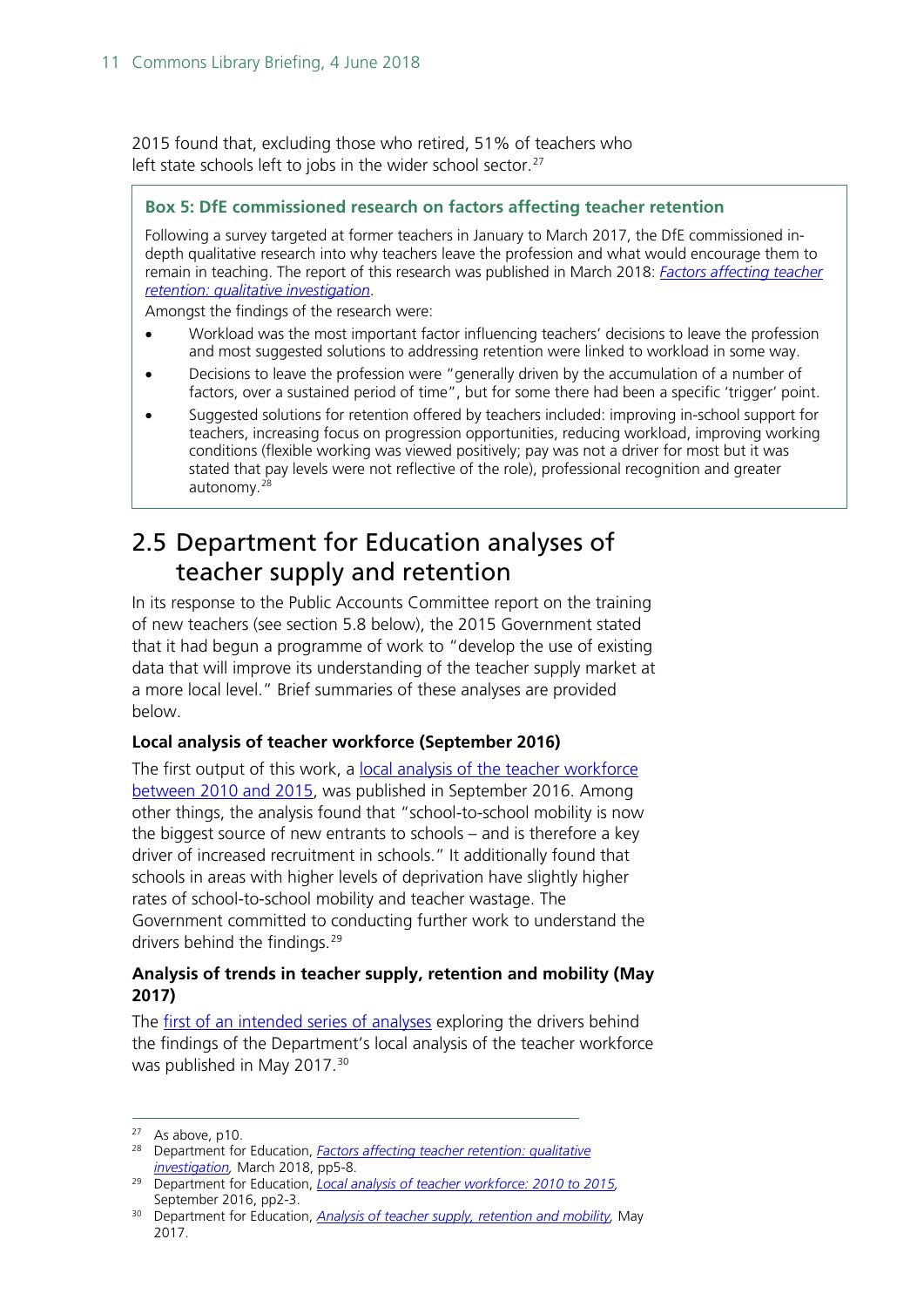The first two sections of the report provided information on those entering and leaving the teaching profession. Among other things, it stated that:

- The entrant rate (teachers identified as an entrant as a proportion of the total number of teachers) increased between 2011 and 2015, driven by an increased need for teachers of English Baccalaureate (EBacc) subjects.
- The wastage rate increased in every subject between 2011 and 2015, but this was offset by rising entrant numbers. The rise in the wastage rate was despite a fall in the retirement rate and was driven by an increase in those leaving to 'go out of service'.
- PE had the lowest wastage rate of any subject in each year between 2011 and 2015; History had the second lowest in each year, while Physics had either the highest or second highest wastage rate in each year.
- The returner rate (the number of teachers in a subject identified as returning to the profession as a proportion of the total number of teachers in a subject) rose in each subject between 2011 and 2015. The report stated that this was "likely to be closely related" to an increase in the pool of teachers who can be recruited as returners because of the increase in those leaving to go 'out of service'.<sup>[31](#page-11-0)</sup>

The third section of the report provided an analysis of the characteristics associated with the retention of teachers, both within a school and within the system as a whole. It built on the analysis published by the DfE in September 2016, which showed an increase in school-to-school teacher mobility and in teacher 'out of service' wastage.

The report found that "there is no single observable factor that can explain why teachers and leaders move to a different school, or why they leave the profession altogether, but that there are some factors that are better at predicting such moves than others". The report noted that:

- Teachers with permanent contracts have higher retention rates, both in school and in the system.
- Retention rates increase with age and experience, and are higher outside London and in schools rated 'Good' or 'Outstanding' by Ofsted.
- The deprivation of a school's area does not seem to be a major driver of in-system retention once other characteristics are controlled for, but it is likely to feed in through the relationship between deprivation and other predictive factors.
- <span id="page-11-0"></span>Full-time teachers are less likely to leave the system than part-time teachers, but more likely to move schools.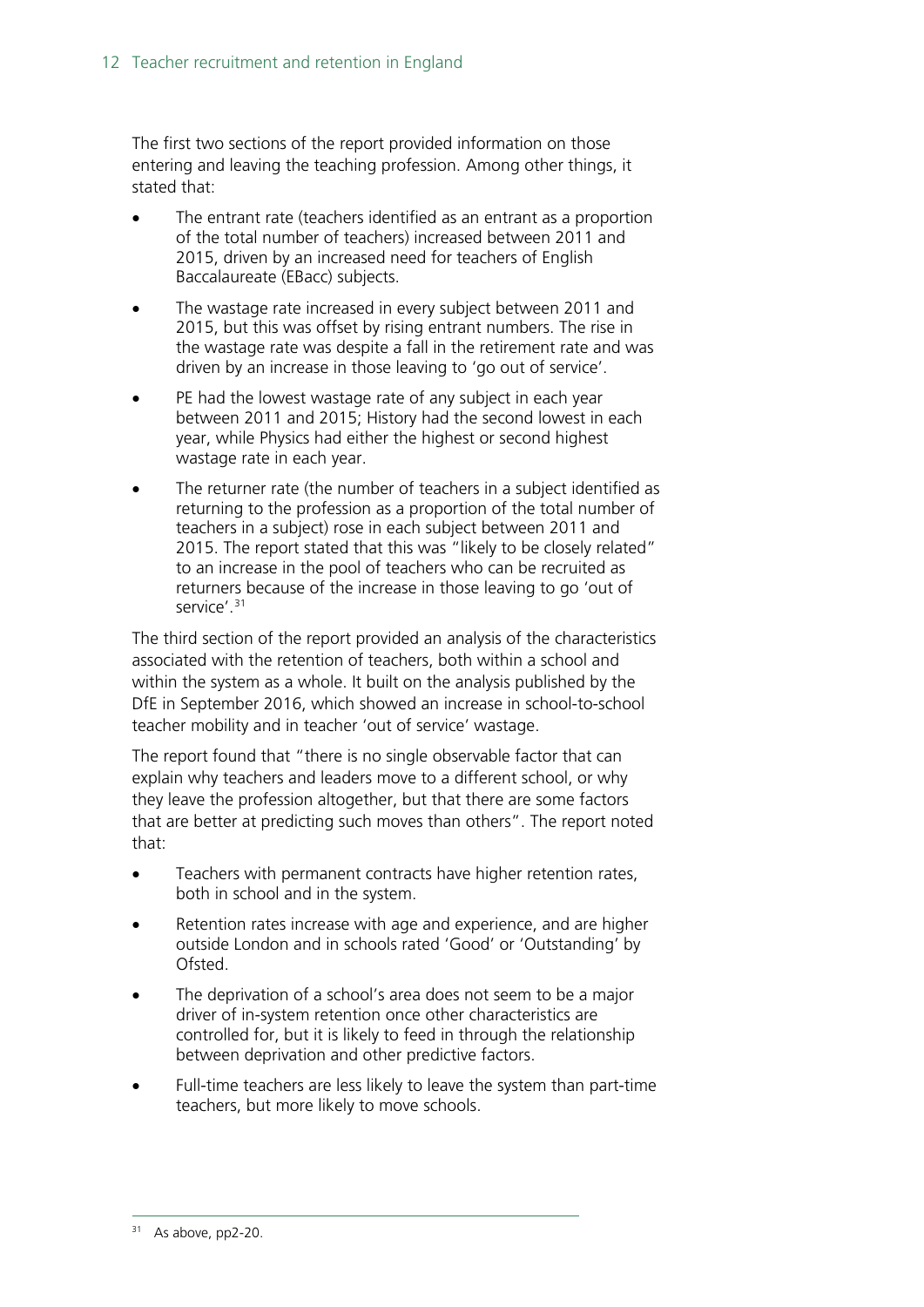• Holding a more senior post in a school is associated with higher in-system retention.<sup>[32](#page-12-0)</sup>

With regards to teacher mobility between schools and geographic areas, the report found that most teachers stay within commuting distance when moving schools and that secondary teachers were more likely to move a greater distance than primary teachers.<sup>[33](#page-12-1)</sup>

#### **Analysis of school and teacher level factors relating to teacher supply (September 2017)**

Following on from the two earlier analyses, in September 2017, the DfE published an [analysis of school and teacher level factors relating to](https://www.gov.uk/government/uploads/system/uploads/attachment_data/file/643974/SFR86_2017_Main_Text.pdf)  [teacher supply.](https://www.gov.uk/government/uploads/system/uploads/attachment_data/file/643974/SFR86_2017_Main_Text.pdf) The report used data from the School Workforce Census to develop a Supply Index – an experimental methodology which attributed a score to each school based on the severity of its teacher supply issues. The report found that when the Supply Index scores were mapped there was no strong geographic trends in teacher supply issues, suggesting that this is a school level issue.

The report additionally reviewed the evidence of the factors that cause teachers to leave the profession. It found that:

- There are a wide range of factors that influence teachers' and schools' decisions relating to teacher supply.
- The decision to leave teaching is a complex one influenced by numerous factors, but research suggests that workload and accountability pressure, wanting a change, the school situation, and salary considerations are the most prominent factors in leaving.
- Workload, government policy and lack of support from leadership were cited as the three main reasons for leaving in a survey of ex-teachers.<sup>[34](#page-12-2)</sup>

#### **Analysis of teacher supply, retention and mobility (February 2018)**

A [further teacher supply analysis,](https://assets.publishing.service.gov.uk/government/uploads/system/uploads/attachment_data/file/682892/SFR11_2018_Main_Text.pdf) intended to build on some of the areas covered previously, was published in February 2018.

The first two sections of the report looked at post-ITT employment rates and the mobility of NQTs. The analysis found that post-ITT employment rates rose in the six years up to 2014-15, at which point 85% of trainees achieving QTS secured a teaching role within a state-funded school. Employment rates amongst graduates of school-led training routes were typically 5 percentage points higher than those on HEIbased routes. There were also significant variations by secondary subject. Regarding the mobility of NQTs, the analysis found that NQTs do not tend to move far to take up their first post, with around half taking up a post within 25km of their ITT provider.

<span id="page-12-0"></span> <sup>32</sup> Department for Education, *[Analysis of teacher supply, retention and mobility,](https://www.gov.uk/government/statistics/teachers-analysis-compendium-2017)* May 2017, p3 & pp21-40.

<span id="page-12-1"></span><sup>33</sup> As above, p3.

<span id="page-12-2"></span><sup>&</sup>lt;sup>34</sup> Department for Education, Analysis of school and teacher level factors relating to [teacher supply,](https://www.gov.uk/government/uploads/system/uploads/attachment_data/file/643974/SFR86_2017_Main_Text.pdf) September 2017, pp2-4.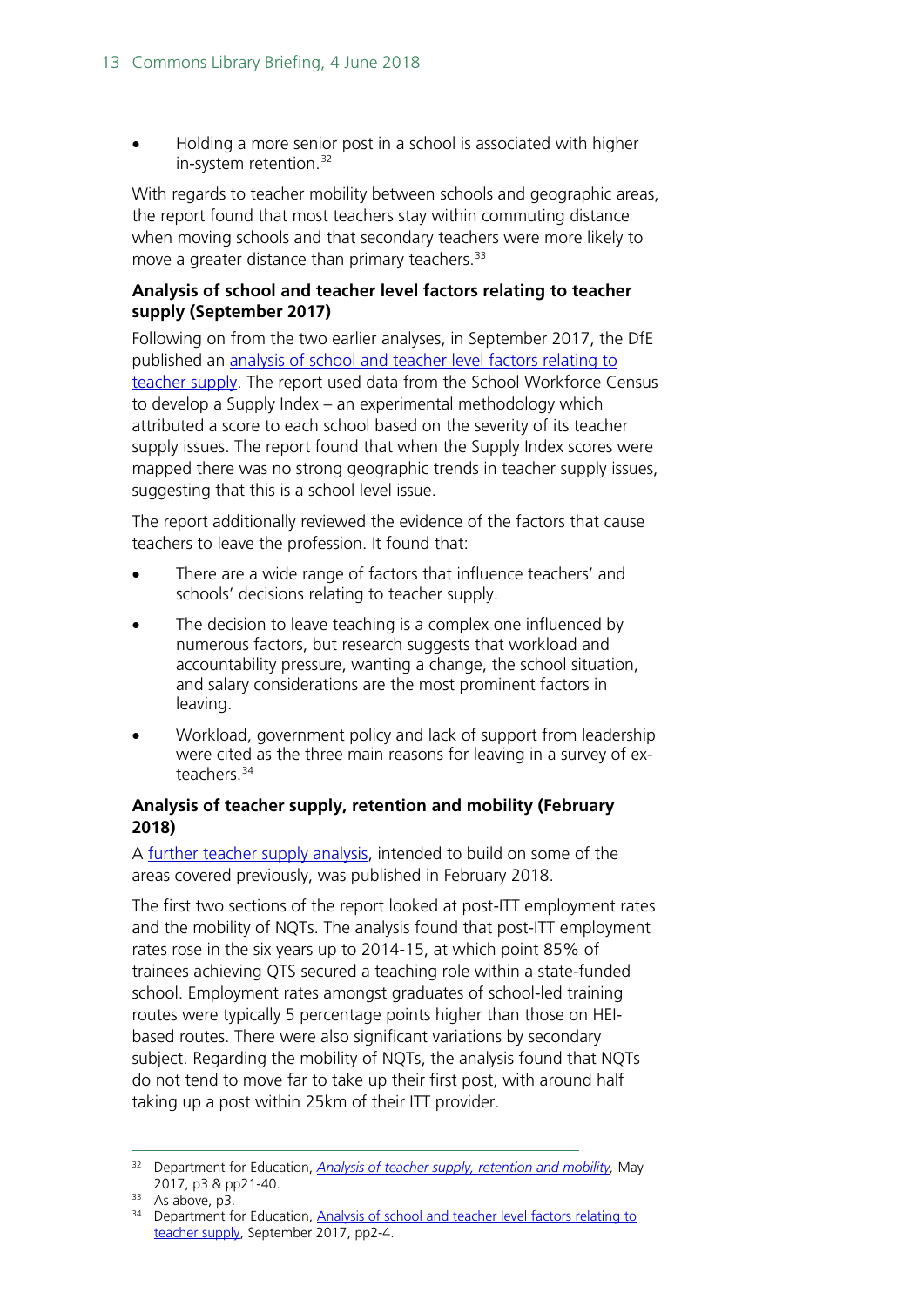The findings from the remaining sections of the analysis included:

- Updating the analysis published in May 2017 (see above) on teacher movement between state-funded schools using more recent data produced no change in the headline figures; 70% of teachers were found to stay within commuting distance when changing schools.
- An experimental analysis of teacher supply in relation to the extent of regional ITT provision suggested that in some regions the scale of ITT provision seems lower than demand. Conversely, in some areas the analysis indicated that demand appears was higher than required to meet local needs.

#### **Box 6: Concerns of teacher training providers concerning teacher supply**

In April 2018, a number of organisations involved in teacher training [wrote](https://www.tscouncil.org.uk/secretaryofstate-letter-teachershortages/) to the Secretary of State to raise concerns about teacher shortages "and make some constructive suggestions". The letter welcomed measures taken by the Government to improve teacher supply and retention, but raised concerns that a number of factors were causing a "supply crisis", including pupil number increases, increased competition from employers for graduates, and negative perceptions about teaching as a career. It suggested a number of measures in addition those already taken, including:

- Consider waiving tuition fees for all those on postgraduate ITT programmes.
- Enhance the status of teaching by giving all teachers an entitlement to CPD and taking steps towards making teaching an all Master's qualified profession.
- Simplifying the way that different training routes are described.
- Improve the applications process.
- Replace professional skills tests with on-course assessments of literacy and numeracy skills.

### <span id="page-13-0"></span>2.6 NCTL research on teacher retention rates (July 2016)

[Research published by the NCTL in July 2016](https://www.gov.uk/government/uploads/system/uploads/attachment_data/file/544773/Linking_ITT_and_workforce_data__Initial_Teacher_Training_Performance_Profiles_and_School_Workforce_Census_.pdf) gave initial estimates of teacher retention rates by ITT route. The report cautioned against overinterpreting small differences, but highlighted some key findings that were unlikely to diminish as data quality improves:

- Three regions of England North East, North West and South West – appear to have large numbers of new qualified teachers who do not join a state-sector school immediately after achieving QTS.
- Those studying on undergraduate with QTS courses have low initial retention rates in the profession, though we cannot know whether this results from subsequent choices made by the individual or recruitment decisions made by schools.
- Teach First has very high two year retention rates, but thereafter their retention is poorer than other graduate routes.
- Ethnic minority teacher trainees have very low retention rates.
- Individuals who train part-time or who are older have much poorer retention rates, which may simply reflect other family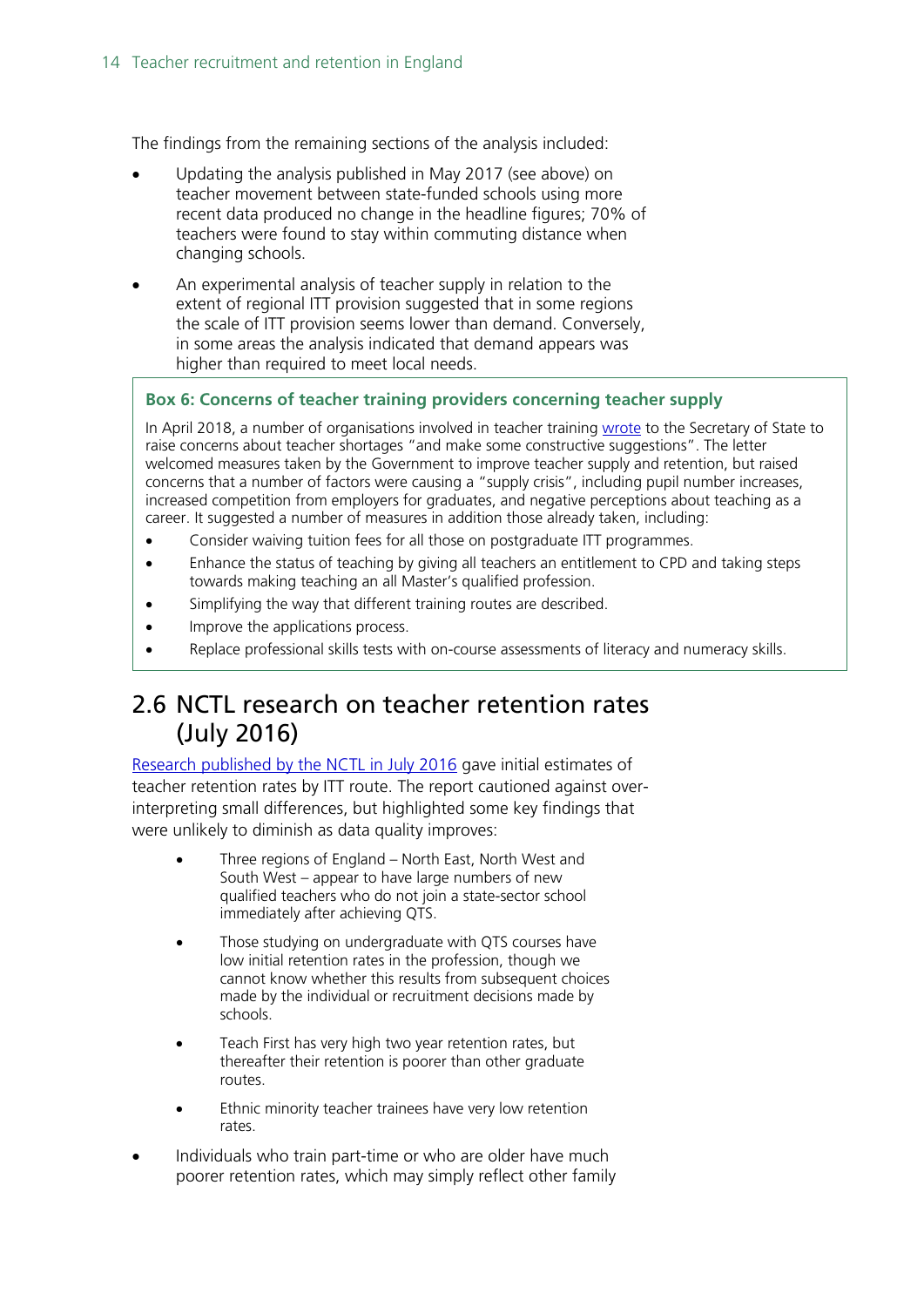commitments that interfere with continuous employment records.[35](#page-14-0)

#### **Box 7: Teachers' pay and the School Teachers' Review Body**

The School Teachers' Review Body (STRB) makes recommendations on the pay of teachers in England and Wales, in line with a remit set by the Secretary of State. In July 2017, the STRB reported to the Secretary of State on what adjustments should be made to the pay and allowances of teachers in 2017-18 to promote recruitment and retention within the 1% limit for pay awards for public sector workers.

The report stated that average teacher salaries "remain considerably lower for teaching than other graduate professions." It added that trends in teacher recruitment and retention "continue to face substantial pressures", with the number of qualified teachers leaving the profession for reasons other than retirement continuing to rise, teacher retention rates deteriorating, and the number of schools reporting vacancies and temporarily-filled posts increasing "markedly over the last five years."

There is a "real risk", the report stated, that the cumulative impact of these factors will mean that schools "will not be able to recruit and retain a workforce of high quality teachers." The report noted that this was a particular concern given the projected increase in pupil numbers.

The STRB made recommendations aimed at making the teachers' pay framework more competitive, with a particular focus on supporting recruitment and retention in the early stages of careers. Looking further ahead, the report stated that it is "likely that further uplifts of more than 1% will be required to elements of the pay framework in the coming years to make pay more competitive for teachers at all stages of their careers."<sup>[36](#page-14-1)</sup>

In September 2017, the Chief Secretary to the Treasury wrote to the STRB to set out the Government's position on public sector pay in 2018-19. The letter stated that the Government recognises that "more flexibility" on pay in some sectors is needed, particularly in "areas of skill shortage."[37](#page-14-2) In her remit letter to the STRB in December 2017, the Education Secretary highlighted the Government's adoption of "a more flexible approach to public sector pay" and stated that the STRB "will want to consider how the pay award should utilise the flexibility within the Government's pay policy to address areas of skill shortage and support the productivity of the workforce, while remaining within the bounds of affordability.["38](#page-14-3)

<span id="page-14-0"></span> <sup>35</sup> National College for Teaching and Leadership, *[Linking ITT and workforce data:](https://www.gov.uk/government/uploads/system/uploads/attachment_data/file/544773/Linking_ITT_and_workforce_data__Initial_Teacher_Training_Performance_Profiles_and_School_Workforce_Census_.pdf)  [\(Initial Teacher Training Performance Profiles and School Workforce Census\),](https://www.gov.uk/government/uploads/system/uploads/attachment_data/file/544773/Linking_ITT_and_workforce_data__Initial_Teacher_Training_Performance_Profiles_and_School_Workforce_Census_.pdf)* July 2016, p4.

<span id="page-14-1"></span><sup>36</sup> School Teachers' Review Body, *[School Teachers' Review Body 27th report: 2017,](https://www.gov.uk/government/publications/school-teachers-review-body-27th-report-2017)* 10 July 2017.

<span id="page-14-2"></span><sup>&</sup>lt;sup>37</sup> [Remit letters and timetable for the STRB's 2018 pay round,](https://www.gov.uk/government/publications/chief-secretary-to-the-treasury-letter-to-the-strb-chair--2) School Teachers' Review Body, 29 September 2017.

<span id="page-14-3"></span><sup>&</sup>lt;sup>38</sup> [School Teachers' Review Body \(STRB\) remit letter for 2018,](https://www.gov.uk/government/publications/school-teachers-review-body-strb-remit-letter-for-2018) Department for Education, 7 December 2017.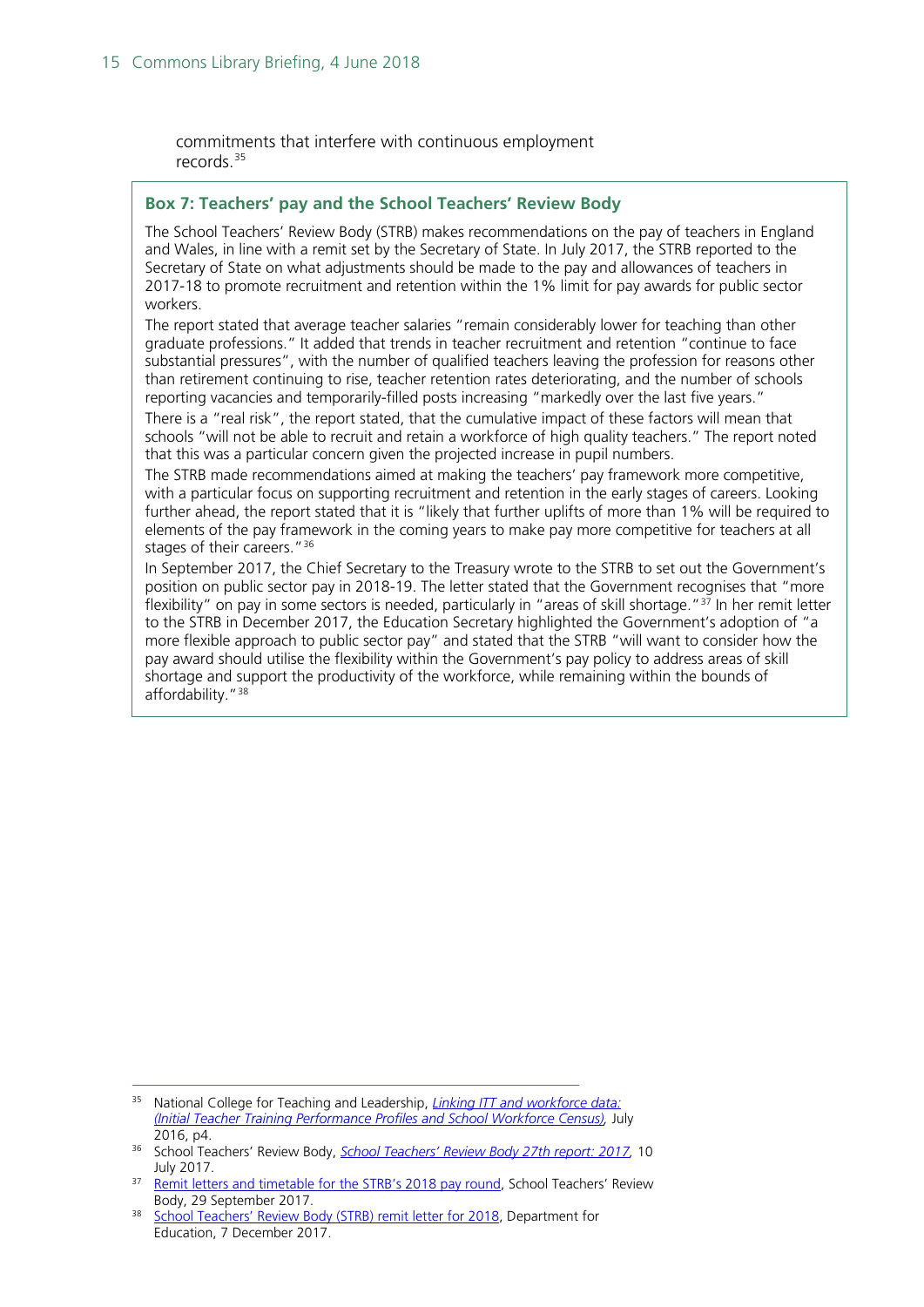# <span id="page-15-0"></span>3. Government initiatives to encourage teacher recruitment and retention

This section provides a very brief overview of the bursaries and scholarships available to trainee teachers before providing information on other Government initiatives to increase teacher recruitment since 2015. These include initiatives aimed directly at recruiting additional teachers and also at encouraging the retention of teachers by making the profession more generally desirable, for example by improving teachers' continuing professional development (CPD).

In addition to the initiatives outlined below, from 2010-11 to 2016-17, the Government spent as estimated £38 million on the Get Into Teaching campaign, including advertising costs.<sup>[39](#page-15-2)</sup>

## <span id="page-15-1"></span>3.1 Bursaries and scholarships

There are a number of financial incentives aimed at encouraging recruitment to initial teacher training, including bursaries and scholarships for individuals training in certain subjects. In the 2016-17 academic year, 16,637 bursaries were awarded at a cost of £191 million; 326 scholarships were awarded at cost of £9 million.<sup>[40](#page-15-3)</sup>

The level of bursary varies with the subject and with the degree class of the trainee. Trainees with a first class degree in physics, for example, are eligible for a bursary of £26,000 in 2018-19; the bursary for a trainee with a first class history degree is £9,000. Some teacher training routes also offer a salary during training (for example, Teach First and School Direct (salaried)). Further information is available on the Get Into Teaching website at: [Bursaries and funding.](https://getintoteaching.education.gov.uk/funding-and-salary/overview)

Under a pilot for 2018-19, in addition to a £20,000 bursary during their training, trainees in mathematics will receive early-career payments of £5,000 each in their third and fifth year of teaching. The early-career payments are increased to £7,500 for teachers in the most challenging schools in specific areas.<sup>[41](#page-15-4)</sup> Further detail is available in *guidance* published by the DfE in April 2018.

The Government has stated that it is "undertaking analysis of the effects of bursaries for retention" and the findings, which will be published later in 2018, will be used to "shape future approaches to financial incentives."[42](#page-15-5)

More information on the various routes into teaching, including the financial incentives they offer, is provided in Commons Library Briefing Paper 6710, *[Initial teacher training in England.](http://researchbriefings.files.parliament.uk/documents/SN06710/SN06710.pdf)* 

<span id="page-15-2"></span><sup>39</sup> [PQ 127648,](https://www.parliament.uk/written-questions-answers-statements/written-question/commons/2018-02-08/127648) 21 February 2018.

<span id="page-15-4"></span><span id="page-15-3"></span><sup>40</sup> [PQ 127630,](https://www.parliament.uk/written-questions-answers-statements/written-question/commons/2018-02-08/127630) 21 February 2018.

<sup>&</sup>lt;sup>41</sup> [New education and skills measures announced,](https://www.gov.uk/government/news/new-education-and-skills-measures-announced) Department for Education, 1 October 2017.

<span id="page-15-5"></span><sup>42</sup> [PQ 121654,](http://www.parliament.uk/written-questions-answers-statements/written-question/commons/2018-01-09/121654) 15 January 2018.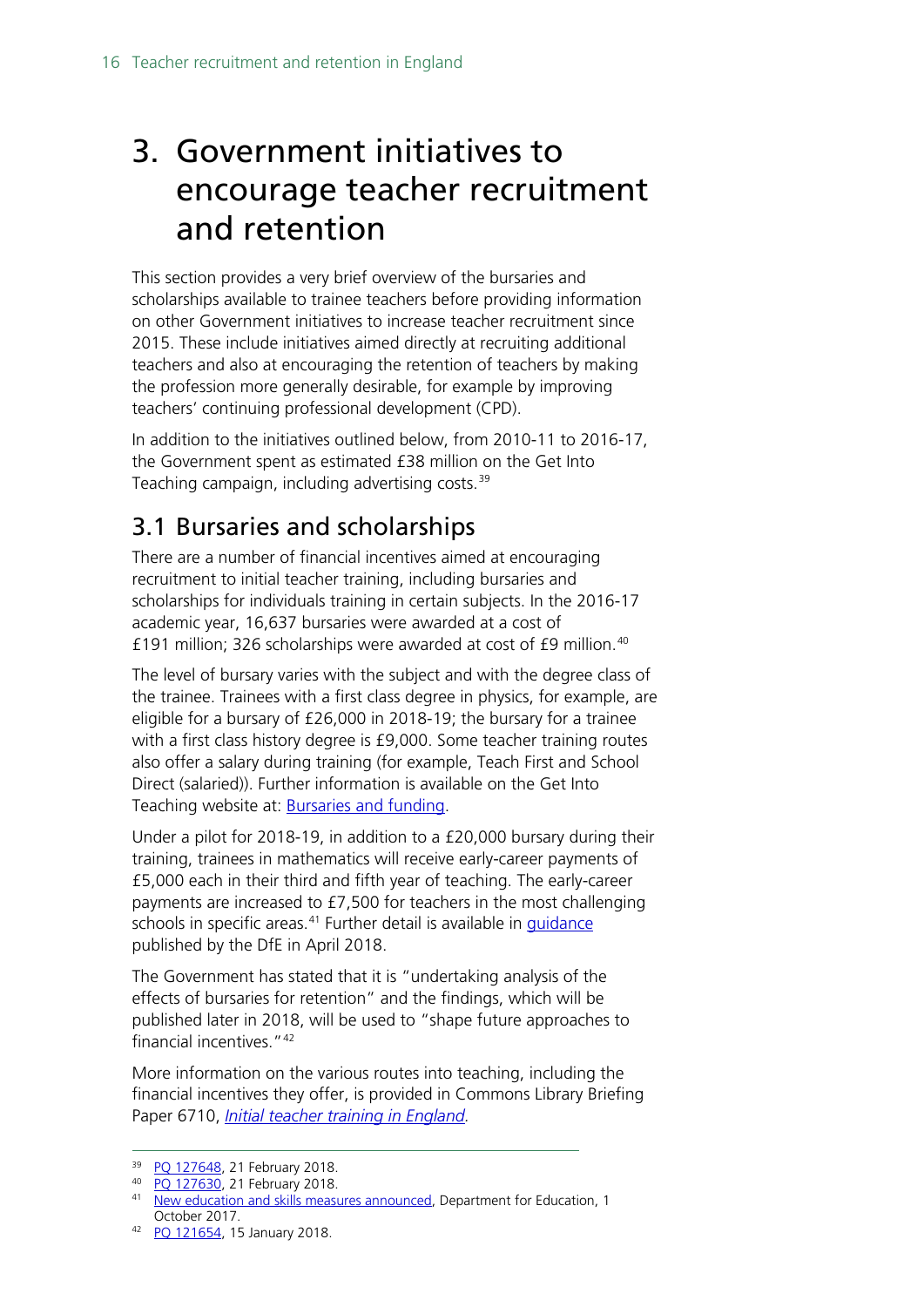## <span id="page-16-0"></span>3.2 Training additional maths and physics teachers

In December 2014, the Coalition Government made a commitment, subsequently reiterated in the Conservative Party's 2015 manifesto, to train 17,500 maths and physics teachers over the next five years "over and above current levels". It was announced that £67 million would be invested under the scheme, subsequently referred to as the Maths and physics teacher supply package.<sup>[43](#page-16-1)</sup>

In March 2015, details of the initiatives to fulfil this commitment were announced. They included:

- Plans to deliver 2,500 new maths and physics teachers by:
	- Providing support for trained maths and physics teachers who want to return to the profession.
	- Introducing new fast-track programmes to attract career changers into teaching, including new part-time training routes. In evidence to the Education Select Committee in October 2015, the then Education Secretary, Nicky Morgan, stated that the Government had awarded 18 School direct lead schools grant funding of up to £20,000 to "develop and recruit to part-time and abridged School Direct (salaried) ITT [initial teacher training] courses in maths and physics".[44](#page-16-2)
	- Offering up to £15,000 to maths and science undergraduates in return for a commitment to teach for three years after graduating. Further information about the scheme, which is run by the Education Development Trust, is available on the website of the [Future Scholars](https://www.futureteachingscholars.com/programme)  [Programme.](https://www.futureteachingscholars.com/programme)
	- Piloting new physics degrees, which began in 2016-17, that allow students to get a teaching qualification alongside their degree.
	- Expanding the existing maths and physics chairs [programme,](http://www.researchersinschools.org/our-work/maths-and-physics-chairs-programme/) under which individuals with PhDs are recruited on an uplifted salary to teach in schools and train those around them.
	- Making available paid internships to maths and physics undergraduates who want to experience teaching before committing to a career. A pilot scheme took place in summer 2016 and a second cohort ran in summer 2017. Schools are currently invited to apply for funding to provide opportunities in summer 2018. Further information is available at: [Paid internship scheme for teaching.](https://www.gov.uk/guidance/paid-internships-for-teaching)
	- Providing support to qualified teachers who are not currently teaching and wish to return to the profession

<span id="page-16-1"></span><sup>&</sup>lt;sup>43</sup> [Maths and science must be the top priority in our schools, says Prime Minister,](https://www.gov.uk/government/news/maths-and-science-must-be-the-top-priority-in-our-schools-says-prime-minister) Prime Minister's Office, 8 December 2014.

<span id="page-16-2"></span><sup>44</sup> Education Committee, [Written evidence from the Secretary of State for Education,](http://www.parliament.uk/documents/commons-committees/Education/Letter-from-the-Secretary-of-State-regarding-teacher-recruitment.pdf) 9 October 2015.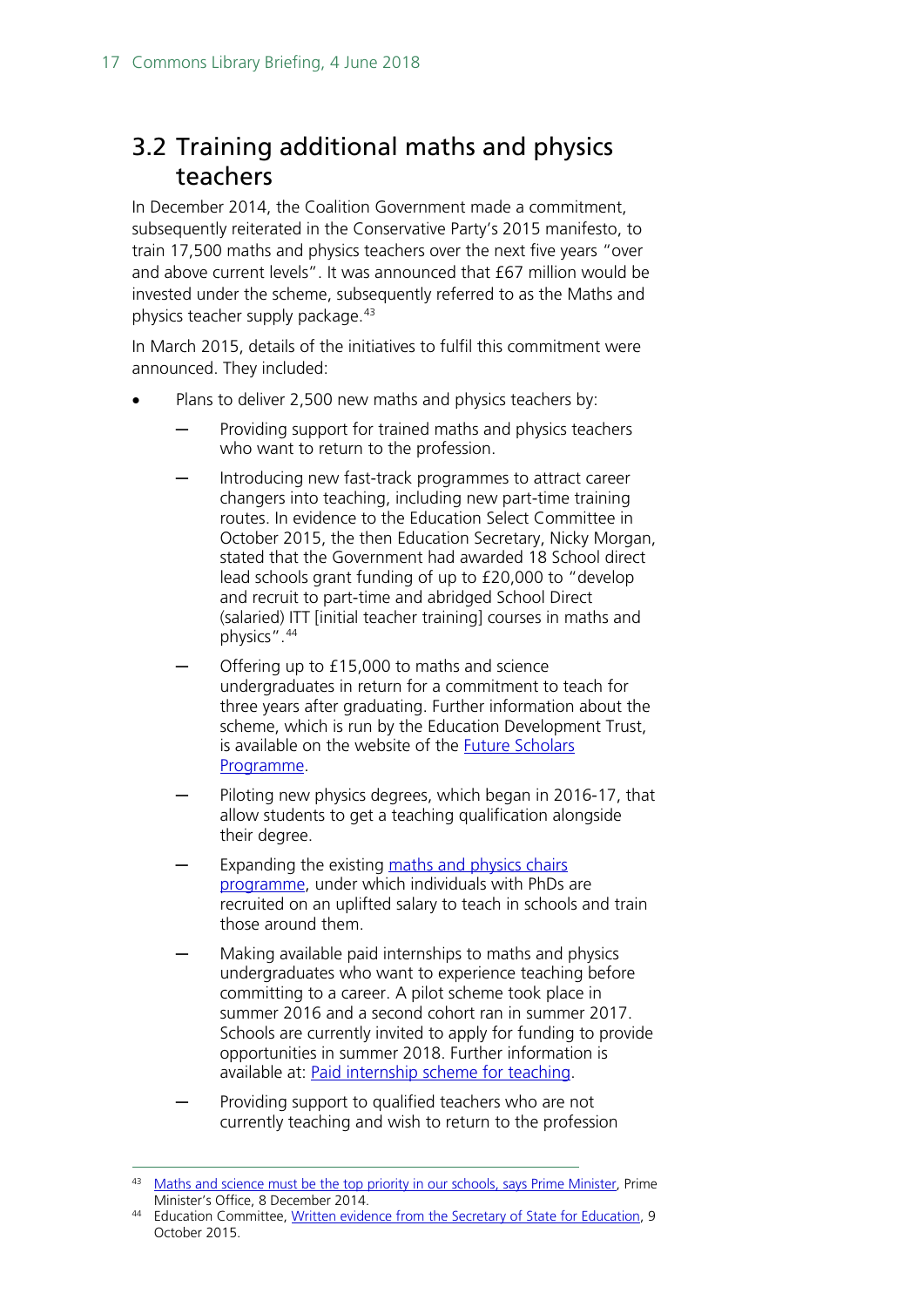under a Supporting Returning Teachers pilot (see section 3.4 below).[45](#page-17-1)

• Providing £24 million to "upskill 15,000 existing teachers who do not specialise in maths and physics."[46](#page-17-2) Teacher subject specialism training was launched in 2015-16, with the aim of building the capacity of non-specialists who are either currently teaching maths or physics, or who may be able to do so. It also aims to upskill those looking to return to the profession. Teacher subject specialism training for modern foreign languages was launched in 2016-17, and in 2017-18 training for core maths was added. Further information is available in guidance published by the NCTL, [Teacher](https://www.gov.uk/guidance/teacher-subject-specialism-training-courses) subject specialism training courses.<sup>[47](#page-17-3)</sup>

In March 2017, the DfE published a [research report](https://www.gov.uk/government/publications/maths-and-physics-teacher-supply-package) evaluating four strands of the maths and physics teacher supply package: paid internships, the maths and physics chairs programme, the Return to Teaching pilot, and Teacher Subject Specialism Training. The report stated that early evaluation data suggested that paid internships and teacher subject specialism training had "achieved good levels of recruitment and retention." However, it reported that "retention is an ongoing issue" for the maths and physics chairs programme, and that the Return to Teaching pilot, while meeting its recruitment target, had a "lower than anticipated conversion rate."[48](#page-17-4)

## <span id="page-17-0"></span>3.3 Returning teachers pilot

In September 2015, the then Government announced a Supporting Returning Teachers pilot, aimed at improving teacher recruitment in English Baccalaureate subjects in hard to recruit areas. Under the pilot, support was provided to qualified teachers who were not currently teaching in maintained schools and wished to return to the profession. Grant funding of £1,900 per teacher was provided. Further information is provided in *guidance* from the NCTL.<sup>[49](#page-17-5)</sup>

Applications for the pilot took place between September and December 2015, with the intention that teachers would be supported back into permanent positions by November 2016.<sup>[50](#page-17-6)</sup>

The **DfE's evaluation** of the Maths and physics teacher supply package: included an assessment of the Return to Teaching pilot. This reported that by the end of September 2016, 541 eligible returners had taken part in the scheme, 63 of whom (11.6%) secured a job. The report noted that the pilot had met its overall target of 50 returners, but had a

<span id="page-17-1"></span> <sup>45</sup> National College for Teaching and Leadership, *[Supporting returning teachers,](https://www.gov.uk/guidance/supporting-returning-teachers#overview)* <sup>20</sup> October 2015.

<span id="page-17-2"></span><sup>&</sup>lt;sup>46</sup> [Major push to get more maths and physics teachers into our classrooms,](https://www.gov.uk/government/news/major-push-to-get-more-maths-and-physics-teachers-into-our-classrooms) Prime Minister's Office, 11 March 2015.

<span id="page-17-3"></span><sup>47</sup> [Teacher subject specialism training: secondary mathematics and physics,](https://www.gov.uk/guidance/teacher-subject-specialism-training-secondary-maths-and-physics) National College of Teaching and Leadership, last updated 25 September 2015.

<span id="page-17-4"></span><sup>48</sup> Department for Education, *[Maths and physics teacher supply package,](https://www.gov.uk/government/publications/maths-and-physics-teacher-supply-package)* March 2017, p11.

<span id="page-17-5"></span><sup>49</sup> National College for Teaching and Leadership, *[Supporting returning teachers,](https://www.gov.uk/guidance/supporting-returning-teachers#overview)* 20 October 2015.

<span id="page-17-6"></span><sup>&</sup>lt;sup>50</sup> [Return to Teaching programme,](https://www.gov.uk/guidance/supporting-returning-teachers) National College of Teaching and Leadership, 20 October 2015.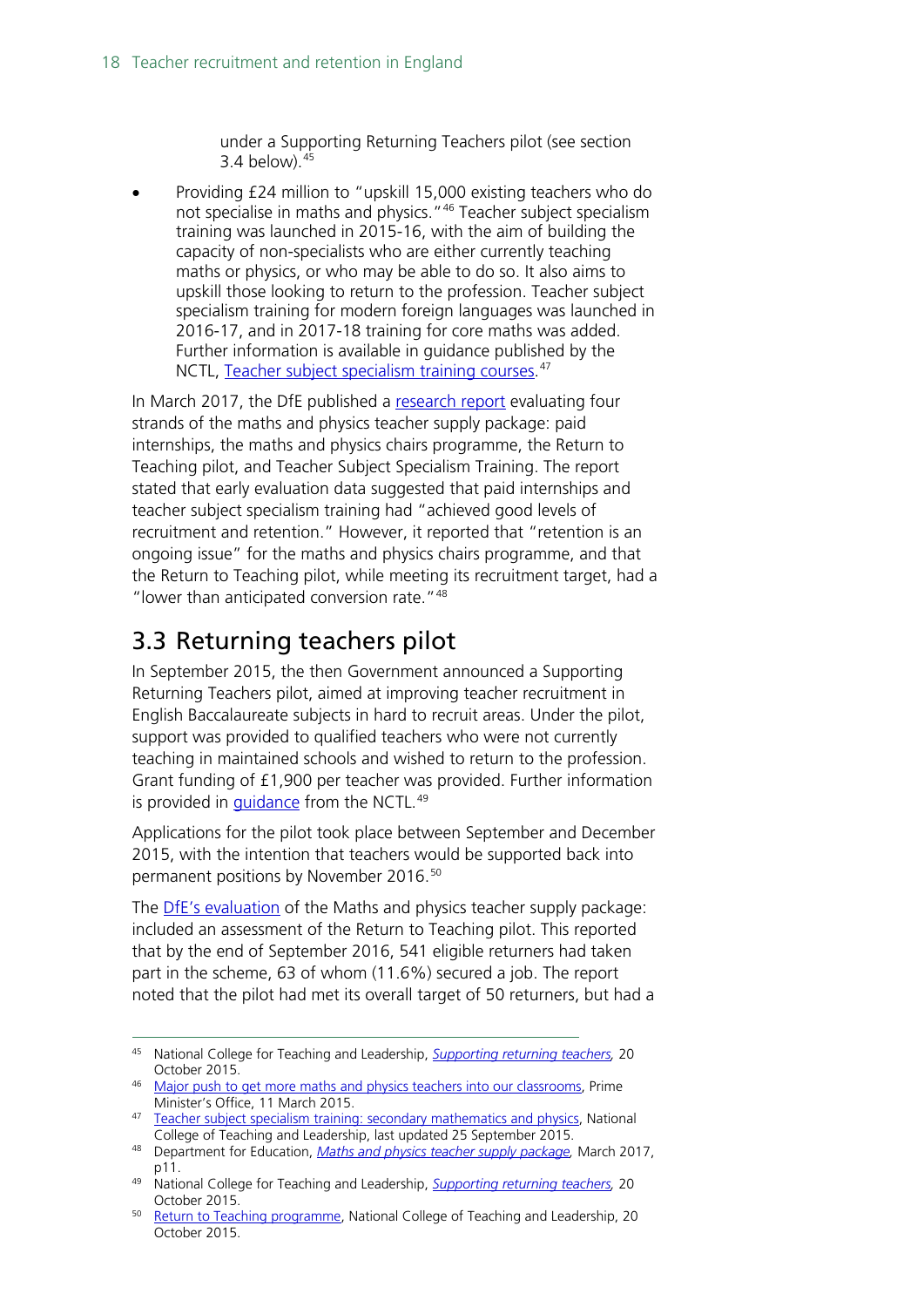"lower than anticipated conversion rate, partly due to schools being reluctant to offer shadowing and placement opportunities and/or to employ returners."<sup>[51](#page-18-3)</sup>

### <span id="page-18-0"></span>3.4 2015 Spending Review

At the Spending Review and Autumn Statement 2015, the Government announced that it would invest £1.3 billion up to 2019-20 "to attract new teachers into the profession, particularly into Science, Technology, Engineering and Mathematics (STEM) subjects and to deliver the English Baccalaureate (EBacc)…"[52](#page-18-4)

### <span id="page-18-1"></span>3.5 National Teaching Service

In a speech on 3 November 2015, the then Education Secretary, Nicky Morgan, announced plans for a National Teaching Service to place 1,500 teachers in underperforming schools in areas that struggle to recruit teachers by 2020.<sup>[53](#page-18-5)</sup>

A DfE press release stated that the teachers would be employed in schools for up to three years and that, "outstanding teachers who sign up to the National Teaching Service will receive a package of support including a clear path to promotion and leadership roles."<sup>[54](#page-18-6)</sup> An initial pilot was launched to enlist teachers to start work in schools in Lancashire, West Yorkshire, Greater Manchester, Merseyside and parts of Cheshire from September 2016.<sup>[55](#page-18-7)</sup>

#### **Closure of National Teaching Service**

In December 2016, it was reported that following the pilot the 2015 Government had decided not to progress with the further roll-out of the National Teaching Service.<sup>[56](#page-18-8)</sup> Data released in response to Freedom of Information requests showed that there were 116 applications for the pilot programme, 54 of which were recruited. As of December 2016, 24 of those recruited had been matched with schools.<sup>[57](#page-18-9)</sup> The pilot had aimed to recruit 100 teachers.<sup>[58](#page-18-10)</sup>

#### <span id="page-18-2"></span>3.6 Education Excellence Everywhere White Paper

After providing an overview of steps already taken, the March 2016 DfE White Paper, *Education Excellence Everywhere,* outlined a number of initiatives to increase teacher supply, including:

<span id="page-18-3"></span> <sup>51</sup> Department for Education, *[Maths and physics teacher supply package,](https://www.gov.uk/government/publications/maths-and-physics-teacher-supply-package)* March 2017, p11.

<span id="page-18-4"></span><sup>52</sup> HM Treasury, *[Spending Review and Autumn Statement 2015,](https://www.gov.uk/government/uploads/system/uploads/attachment_data/file/479749/52229_Blue_Book_PU1865_Web_Accessible.pdf)* Cm9162, November 2015, p45.

<span id="page-18-5"></span><sup>53</sup> [Nicky Morgan: one nation education,](https://www.gov.uk/government/speeches/nicky-morgan-one-nation-education) Department for Education, 3 November 2015.

<span id="page-18-6"></span><sup>&</sup>lt;sup>54</sup> [Nicky Morgan: no tolerance of areas where majority of pupils fail,](https://www.gov.uk/government/news/nicky-morgan-no-tolerance-of-areas-where-majority-of-pupils-fail) Department for Education, 2 November 2015.

<span id="page-18-7"></span><sup>55</sup> [National Teaching Service: for teachers and middle leaders,](https://www.gov.uk/guidance/national-teaching-service-for-teachers-and-middle-leaders#benefits) National College for Teaching and Leadership, 29 January 2016.

<span id="page-18-8"></span><sup>56</sup> [National Teaching Service cancelled after just 24 accept places,](http://schoolsweek.co.uk/national-teaching-service-cancelled-after-just-24-accept-places/) *Schools Week,* 1 December 2016.

<span id="page-18-10"></span><span id="page-18-9"></span><sup>57</sup> [Exclusive: DfE abandons National Teaching Service,](https://www.tes.com/news/school-news/breaking-news/exclusive-dfe-abandons-national-teaching-service) *TES,* 1 December 2016.

<sup>58</sup> [PQ 40132,](http://www.parliament.uk/written-questions-answers-statements/written-question/commons/2016-06-09/40132) 14 June 2016.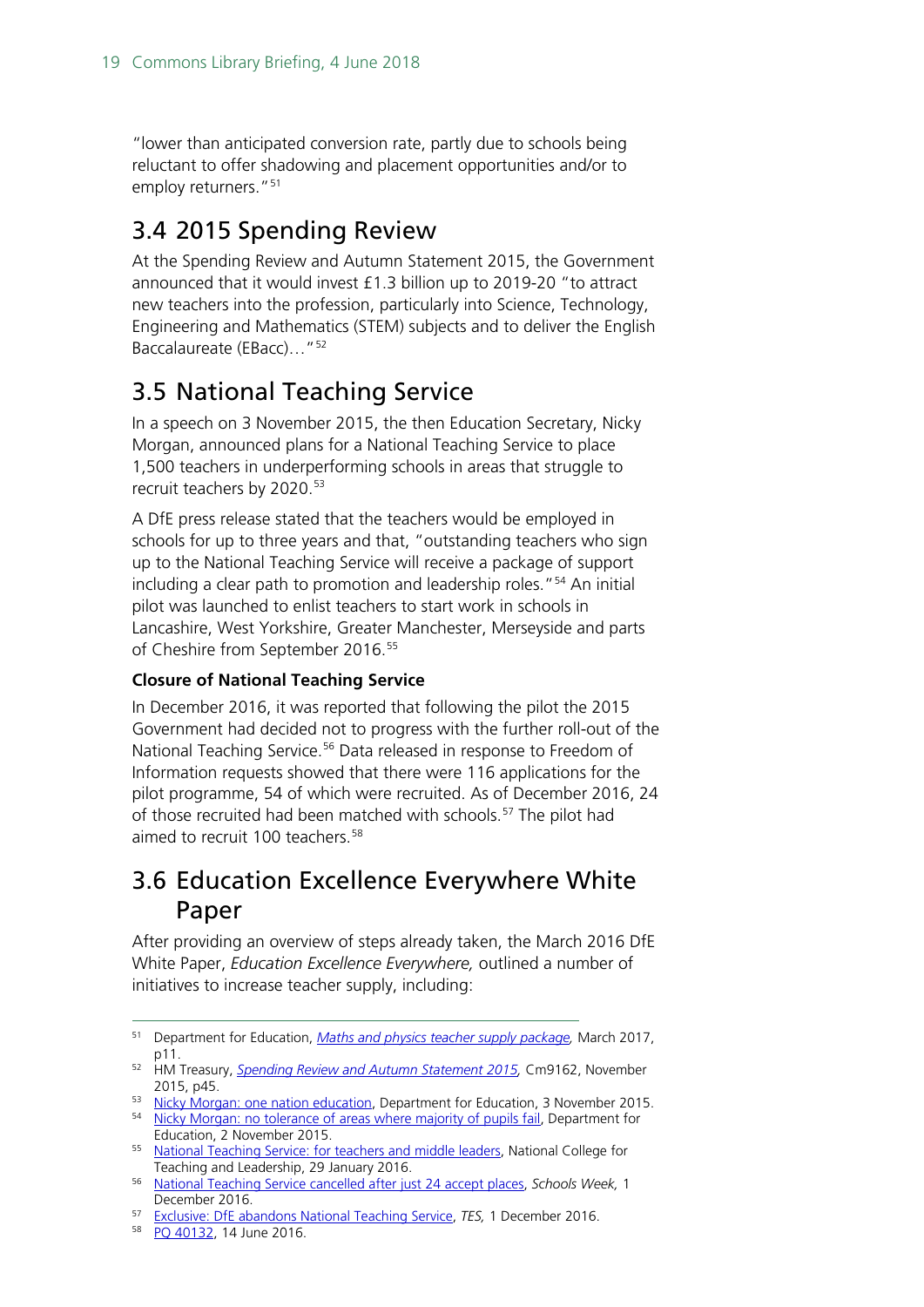- Taking steps to improve "understanding of how the teacher labour market varies between schools in different areas."
- Reforming the National College for Teaching and Leadership (NCTL) so that the Government is "better able to design and deliver well-targeted initiatives".
- Creating "simple web tools to enable schools to advertise vacancies more easily" and a new, free national teacher vacancy website.
- Doing more to encourage schools to use freedoms over pay and reward to recruit teachers in priority areas.
- Supporting the school-led system to improve ITT, which will help tackle barriers to recruitment and retention.
- Encouraging schools to develop more part-time training routes and provide guidance on how to make part-time and job sharing arrangements work.
- Replacing Qualified Teacher Status with a stronger, more challenging accreditation to raise the status of the profession.
- Introducing a new standard for teachers' professional development to help schools improve CPD. A [standard for](https://www.gov.uk/government/publications/standard-for-teachers-professional-development)  [teachers' professional development](https://www.gov.uk/government/publications/standard-for-teachers-professional-development) was developed by an expert group and published in July 2016. [59](#page-19-1)

The Education Committee report, *Recruitment and retention of teachers*  (see section 5 below)*,* noted the initiatives outlined in the White Paper but stated that it was unclear following the change of Government what policies would be pursued:

The Government published the White Paper Educational Excellence Everywhere in March 2016, which outlined a series of initiatives to tackle recruitment and retention. However, following a change of Government, it is as yet unclear what policies from the 2016 White Paper will be pursued by the new Secretary of State for Education appointed in July 2016.<sup>[60](#page-19-2)</sup>

# <span id="page-19-0"></span>3.7 Returners Engagement Programme Pilot

In November 2016, the NCTL launched a second pilot scheme to recruit returning teachers. Under the pilot, a package of support, including a bursary of £600 and a 2-4 week training course, was provided to returning teachers in maths, physics, and languages. Schools Direct lead schools, multi-academy trusts, and higher education institutions, among others, in the north-west and south-east were invited to become lead schools for the pilot. Lead schools were to be provided with grant funding and were responsible for coordinating the programme of support. They will receive a further payment upon employment of the returning teacher. The application round for the second cohort of the pilot closed on 20 February 2017.

Further information is provided in guidance published by the NCTL, [Returners Engagement Programme.](https://www.gov.uk/government/publications/returners-engagement-programme)

<span id="page-19-1"></span> <sup>59</sup> Department for Education, *[Educational Excellence Everywhere,](https://www.gov.uk/government/uploads/system/uploads/attachment_data/file/508447/Educational_Excellence_Everywhere.pdf)* March 2016, pp24- 35.

<span id="page-19-2"></span><sup>60</sup> Education Committee, *[Recruitment and retention of teachers,](https://www.publications.parliament.uk/pa/cm201617/cmselect/cmeduc/199/199.pdf)* February 2017, p3.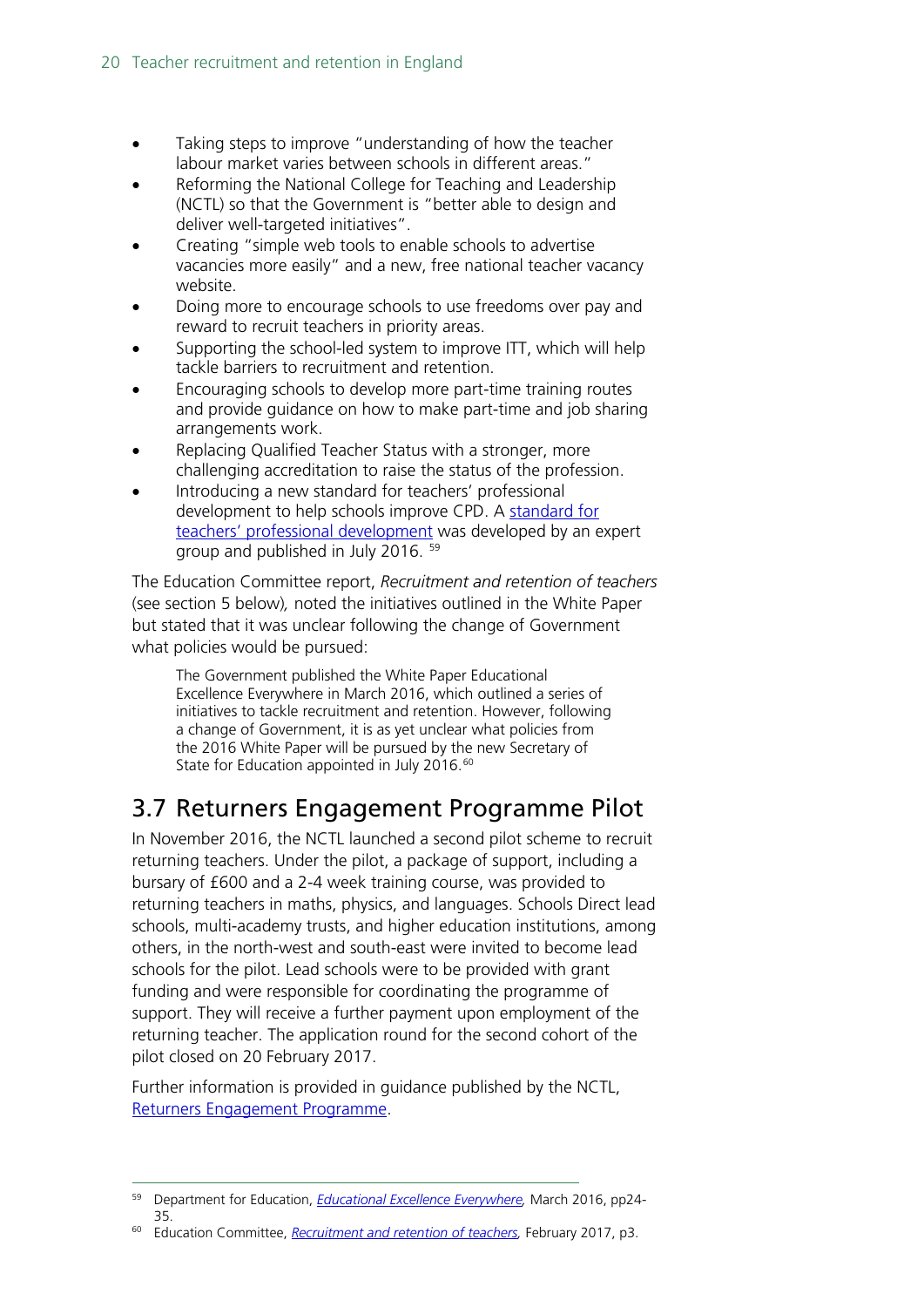#### <span id="page-20-0"></span>3.8 International Recruitment Strategy

In January 2017, the BBC reported that the Government was planning to employ a private company on a contract worth between £120,000 and £300,000 to support schools in recruiting maths and physics teachers from the Czech Republic, Germany, Poland and the USA.<sup>[61](#page-20-1)</sup>

In response to a parliamentary question in February 2017, the Schools Minister, Nick Gibb, provided further information on the international recruitment strategy:

**Angela Rayner**: To ask the Secretary of State for Education, whether she plans to expand the International Teacher Recruitment Strategy; and if she will make a statement.

**Nick Gibb**: The Department for Education is supporting a pilot project to recruit qualified mathematics and physics teachers from overseas. We will review the pilot project to inform plans for the future.

We recently signed an agreement with the Spanish Ministry of Education to join their Visiting Teachers programme. It provides opportunities for schools to recruit qualified teachers from Spain. Visiting teachers will be available from September 2017 for a year, with options to extend the programme where appropriate.<sup>[62](#page-20-2)</sup>

In April 2017, the NCTL published a prior information notice outlining the intention to tender for suppliers to recruit and train teachers from outside of England. The notice stated that the overseas recruitment will be "pursued as a supplementary avenue of teacher supply." *Schools Week* reported that the project will cost £6-10 million.<sup>[63](#page-20-3)</sup>

#### **Box 8: Opportunity areas**

On 4 October 2016, the then Education Secretary, Justine Greening, announced £60 million of funding for six 'Opportunity Areas' to help them "address the biggest challenges they face". The six areas were Blackpool, Derby, Norwich, Oldham, Scarborough, and West Somerset. It was stated that the areas would be given prioritised access to a wider support package, including a £75 million teaching and leadership innovation fund "focused on supporting teachers and school leaders in challenging areas to develop."[64](#page-20-4) £10 million of the funding is available for teachers in opportunity areas and category 5 and 6 areas to take the new National Professional Qualification for Middle Leadership. [65](#page-20-5)

In January an additional six opportunity areas were announced: Bradford, Doncaster, Fenland & East Cambridgeshire, Hastings, Ipswich and Stoke-on-Trent. It was stated that the 12 opportunity areas would share £72 million of funding.<sup>[66](#page-20-6)</sup>

<span id="page-20-1"></span> <sup>61</sup> [Overseas teacher recruitment drive revealed,](http://www.bbc.co.uk/news/education-38746288) *BBC News,* 26 January 2017.

<span id="page-20-2"></span><sup>62</sup> PO 62489, 10 February 2017.

<span id="page-20-3"></span><sup>&</sup>lt;sup>63</sup> Department for Education, Provision of a framework of services to supply, recruit, [train and support international teachers re-locating to England,](https://www.contractsfinder.service.gov.uk/Notice/dea96121-15ee-467f-9d4c-d6f420697645?p=@T0=NjJNT08=UFQxUlRRP) July 2017; [Bids](https://schoolsweek.co.uk/bids-sought-for-10m-foreign-teacher-recruitment-drive/)  [sought for £10m foreign teacher recruitment drive,](https://schoolsweek.co.uk/bids-sought-for-10m-foreign-teacher-recruitment-drive/) *Schools Week,* 13 July 2018.

<span id="page-20-4"></span><sup>&</sup>lt;sup>64</sup> [Social mobility package unveiled by Education Secretary,](https://www.gov.uk/government/news/social-mobility-package-unveiled-by-education-secretary) Department for Education, 4 October 2016.

<span id="page-20-5"></span><sup>65</sup> [National Professional Qualification for Middle Leadership \(NPQML\),](https://www.gov.uk/guidance/national-professional-qualification-for-middle-leadership-npqml) Department for Education, 20 October 2017.

<span id="page-20-6"></span><sup>66</sup> [Education Secretary announces 6 new opportunity areas,](https://www.gov.uk/government/news/education-secretary-announces-6-new-opportunity-areas) Department for Education, 18 January 2017.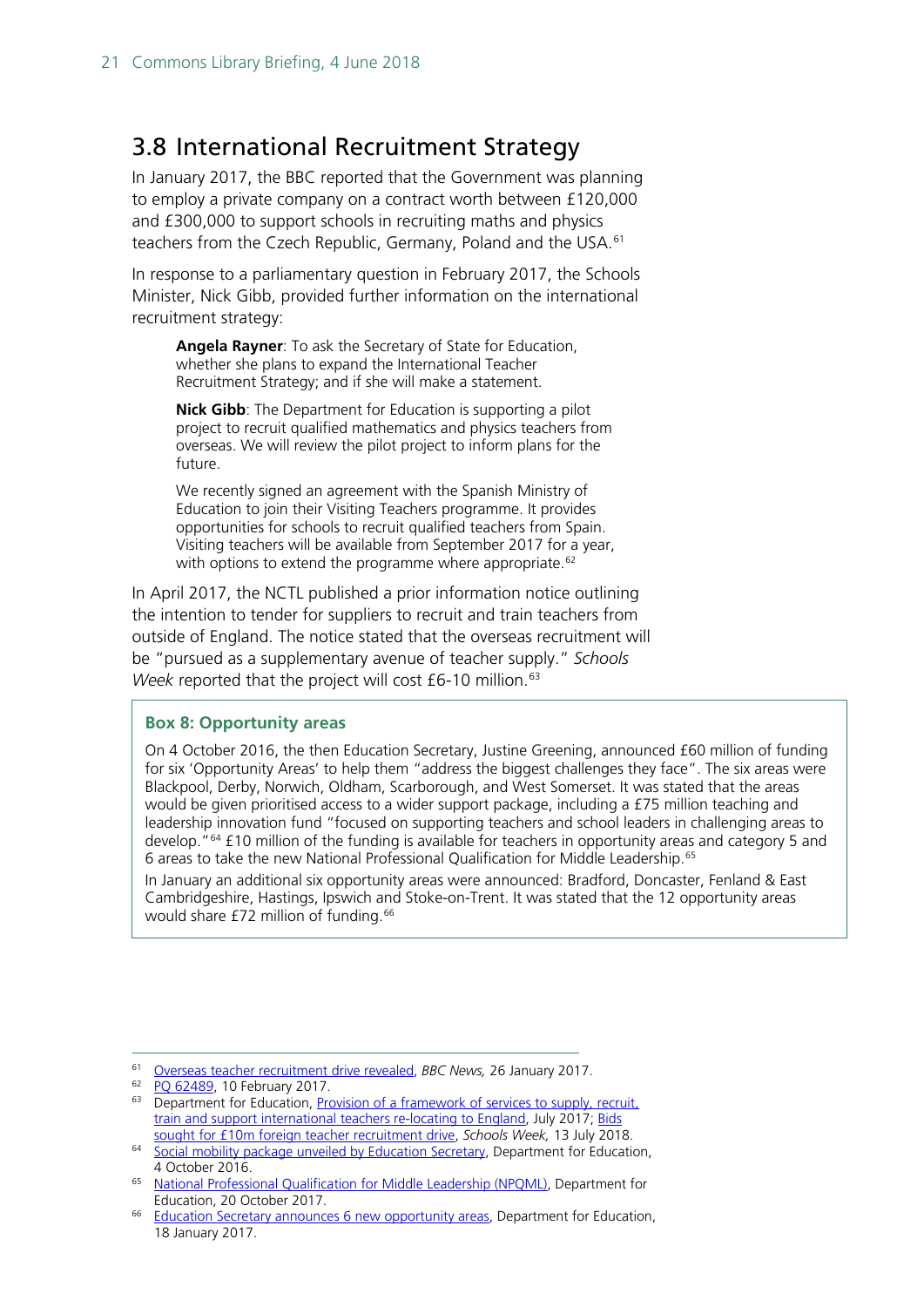# <span id="page-21-0"></span>3.9 Speech to the Chartered College of Teaching – February 2017

In a speech to the Chartered College of Teaching in February 2017, the then Secretary of State, Justine Greening, set out the Department's plans for the supporting the teaching profession. Among other things, she said that "keeping and strengthening QTS is vital" and that she aimed to introduce a new "strengthened QTS" from September 2019.

Emphasising the importance of continuing professional development for teacher, the Secretary of State also:

- Announced the opening of the first round of bidding for the £75 million Teaching and Leadership Innovation Fund, which would be aimed at enabling high-quality CPD in the Opportunity Areas (see box 8 above).
- Confirmed that new professional qualifications for teachers and leaders would be introduced from September 2017.<sup>[67](#page-21-3)</sup>

#### <span id="page-21-1"></span>3.10 Recruitment and retention package – March 2017

In a speech to the Association of School and College Leaders (ASCL) in March 2017 the then Education Secretary set out the Government's "teacher recruitment and retention package." Among other things, she stated that:

- She had "tasked [the DfE] to get under the skin of [teacher recruitment and retention] data, so we can really start to understand the recruitment and retention challenges at a more local level."
- A "significant portion" of the £70 million of funding for the northern powerhouse schools strategy would be spent on "piloting new approaches to attracting and retaining teachers in the North of England."
- Expressions of interest would be sought from providers with "innovative teacher training models…that can ensure more highquality new teachers reach the schools and areas that need them most."
- The Government would look at how to increase flexible working within teaching in part as a way to improve supply and retention.
- She wanted to strengthen Qualified Teacher Status and make strong continued professional development the norm.<sup>[68](#page-21-4)</sup>

# <span id="page-21-2"></span>3.11 Conservative 2017 election manifesto

The Conservative Party manifesto for the 2017 election stated that a Conservative Government would encourage teachers to remain in the profession by "offer[ing] forgiveness on student loan repayments while

<span id="page-21-3"></span> <sup>67</sup> Justine Greening: teachers - [the experts driving social mobility,](https://www.gov.uk/government/speeches/justine-greening-teachers-the-experts-driving-social-mobility) Department for Education, February 2017.

<span id="page-21-4"></span><sup>68</sup> [Justine Greening: teacher development key to school improvement,](https://www.gov.uk/government/speeches/justine-greening-teacher-development-key-to-school-improvement) Department for Education, 10 March 2017.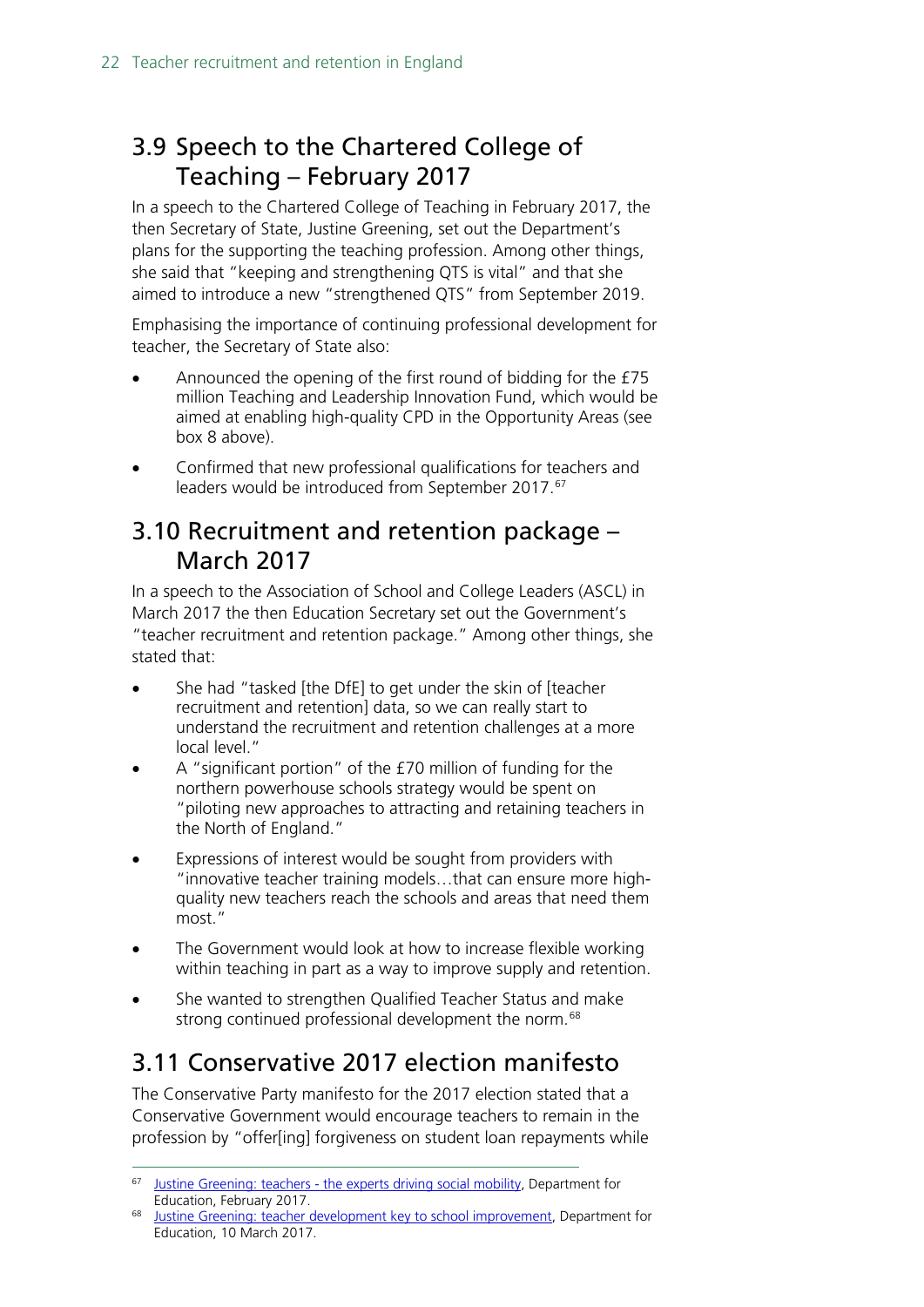they are teaching and bring[ing] in dedicated support to help them throughout their careers."

The manifesto additionally stated that:

- Bursaries would continue to be offered in order "to attract top graduates into teaching" (see section 3.1).
- A single jobs portal, like NHS jobs, will be created for schools to advertise vacancies (see section 3.17).<sup>[69](#page-22-2)</sup>
- Teaching assistants will be able to become qualified teachers via a degree apprenticeship route (see section 3.16).<sup>[70](#page-22-3)</sup>

## <span id="page-22-0"></span>3.12 Initial teacher training pilots

Following the then Secretary of State's speech to the ASCL in March 2017 (see section 3.10 above), in July 2017 the NCTL invited proposals from existing ITT providers with proposals to provide innovative teacher training models. Guidance stated that the NCTL wanted to support providers who will reshape their IT provision to, among other things:

- Increase trainee supply in areas of poor teacher recruitment and retention
- Improve the supply of newly qualified teachers to schools in greatest need
- Tap into new applicant markets and improve teacher supply in subjects or age phases where there is a clear need.

The NCTL stated that it would support a small number of approaches through pilot schemes, with 3-year ITT allocations. It added that the pilots would aim to begin implementation in 2017 to take effect from the 2018 trainee cohort onwards. $71$ 

### <span id="page-22-1"></span>3.13 English Baccalaureate consultation response

In July 2017, the Government responded to its consultation on implementing the English Baccalaureate (EBacc). The response confirmed Government plans for 75% of pupils to be entered for the EBacc combination of GCSEs by September 2022 (taking GCSEs in 2024), with 90% of pupils studying the EBacc by 2025 (taking GCSEs in 2027).

The response noted that some schools "will find it challenging to recruit the additional teachers they need to teach EBacc subjects to more pupils at key stage 4, particularly languages teachers." It then outlined the initiatives the Government was taking to increase the supply of languages teachers, including providing "seed funding to support initial teacher training providers to develop 'opt in' courses for students on undergraduate language degrees to gain Qualified Teacher Status."

<span id="page-22-2"></span> <sup>69</sup> Conservative Party, *[Forward, Together: The Conservative and Unionist Party](https://s3.eu-west-2.amazonaws.com/manifesto2017/Manifesto2017.pdf)  [Manifesto 2017,](https://s3.eu-west-2.amazonaws.com/manifesto2017/Manifesto2017.pdf)* May 2017, p51.

<span id="page-22-3"></span><sup>70</sup> As above, p53.

<span id="page-22-4"></span><sup>71</sup> National College for Teaching and Leadership, *Initial [teacher training: opportunity to](https://www.gov.uk/guidance/initial-teacher-training-opportunity-to-pilot-innovative-approaches-in-the-provision-of-itt)  [pilot innovative approaches in the provision of ITT,](https://www.gov.uk/guidance/initial-teacher-training-opportunity-to-pilot-innovative-approaches-in-the-provision-of-itt)* 4 July 2017.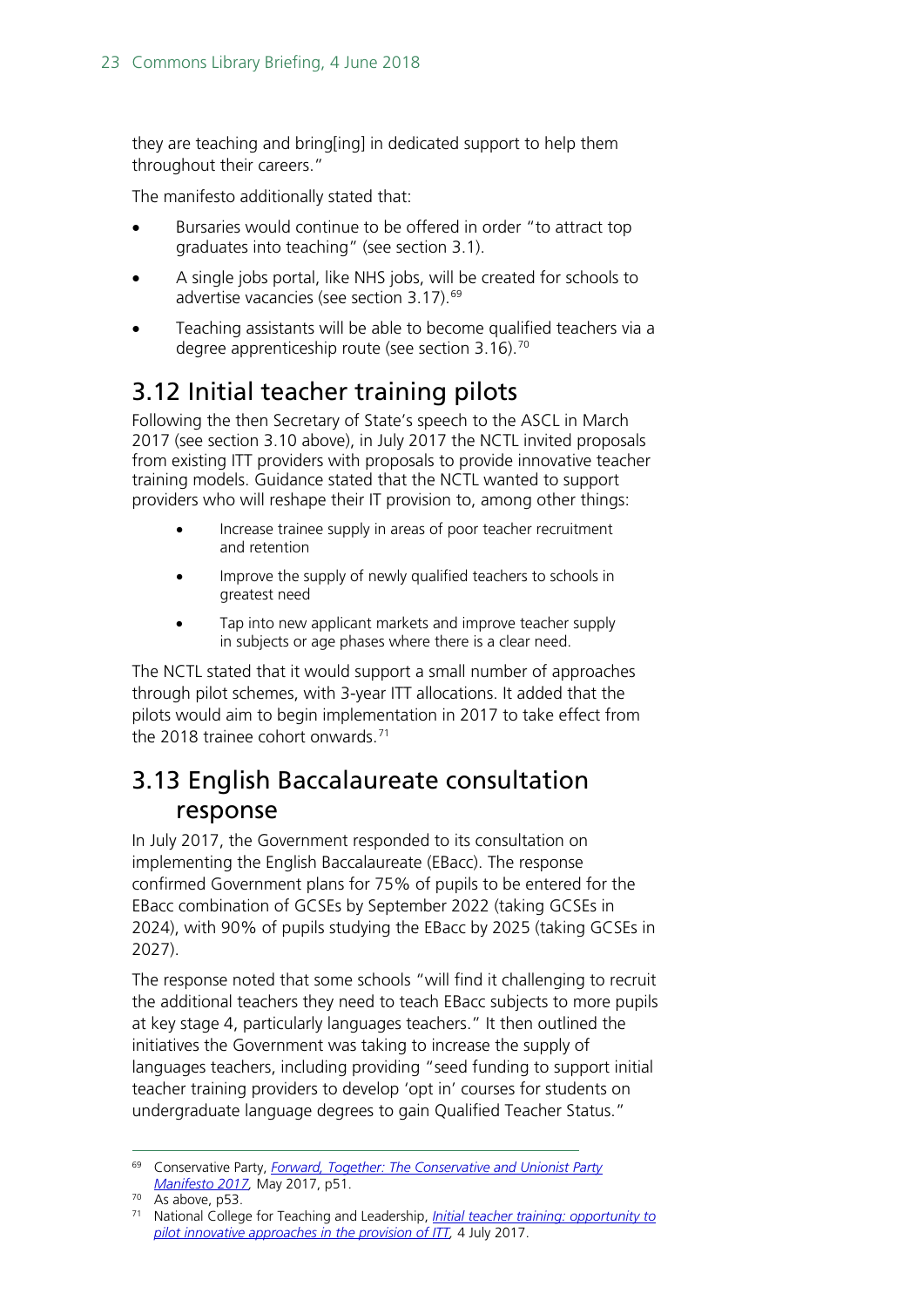The response also anticipated that as the EBacc embeds over time and the numbers of pupils studying languages at GCSE increases, this will "lead to a corresponding increase in those studying for languages degrees. However, it added that the necessary immediate increase in languages teachers would "in small part be filled by recruiting from other countries."[72](#page-23-2)

### <span id="page-23-0"></span>3.14 Student loan reimbursement pilot scheme

On 1 October 2017, the Government announced that it would pilot a student loan reimbursement programme for science and modern foreign language teachers in the early years of their careers. The announcement said that a typical teacher in their fifth year of work would benefit by around £540 through reimbursement.<sup>[73](#page-23-3)</sup>

Guidance on the student loan reimbursement pilot scheme was published on 24 October 2017. Eligible teachers who were awarded qualified teacher status between 2012-13 and 2018-19 may apply for reimbursements for the 10 academic years after they were awarded QTS. To be eligible, teachers must, among other things:

- Be employed in a maintained secondary school, a secondary academy or free school, or a maintained or non-maintained special school.
- Be employed at a school in one of 25 participating local authorities.
- Be teaching an eligible subject: languages, physics, chemistry, biology, and computer science.

The application round will open in September 2019.<sup>[74](#page-23-4)</sup>

#### <span id="page-23-1"></span>3.15 Conservative Party Conference speech

In her speech to the Conservative Party conference on 1 October 2017, the then Education Secretary, Justine Greening, announced a series of measures aimed at attracting teachers to the profession. This included the student loan reimbursement pilot scheme and the new-style bursaries for mathematics trainees, which have been outlined above. In addition, she announced:

• £30 million investment in tailored support for schools that struggle the most with recruitment and retention, including investment in professional development.

<span id="page-23-2"></span> <sup>72</sup> Department for Education, *[Implementing the English Baccalaureate: Government](https://www.gov.uk/government/uploads/system/uploads/attachment_data/file/630713/Implementing_the_English_Baccalaureate_-_Government_consultation_response.pdf)  [consultation response,](https://www.gov.uk/government/uploads/system/uploads/attachment_data/file/630713/Implementing_the_English_Baccalaureate_-_Government_consultation_response.pdf)* July 2017, pp18-19.

<span id="page-23-3"></span><sup>&</sup>lt;sup>73</sup> [New education and skills measures announced,](https://www.gov.uk/government/news/new-education-and-skills-measures-announced) Department for Education, 1 October 2017.

<span id="page-23-4"></span><sup>74</sup> National College for Teaching and Leadership, *[Teachers' student loan](https://www.gov.uk/guidance/teachers-student-loan-reimbursement-guidance-for-teachers-and-schools)  [reimbursement: guidance for teachers and schools,](https://www.gov.uk/guidance/teachers-student-loan-reimbursement-guidance-for-teachers-and-schools)* 24 October 2017.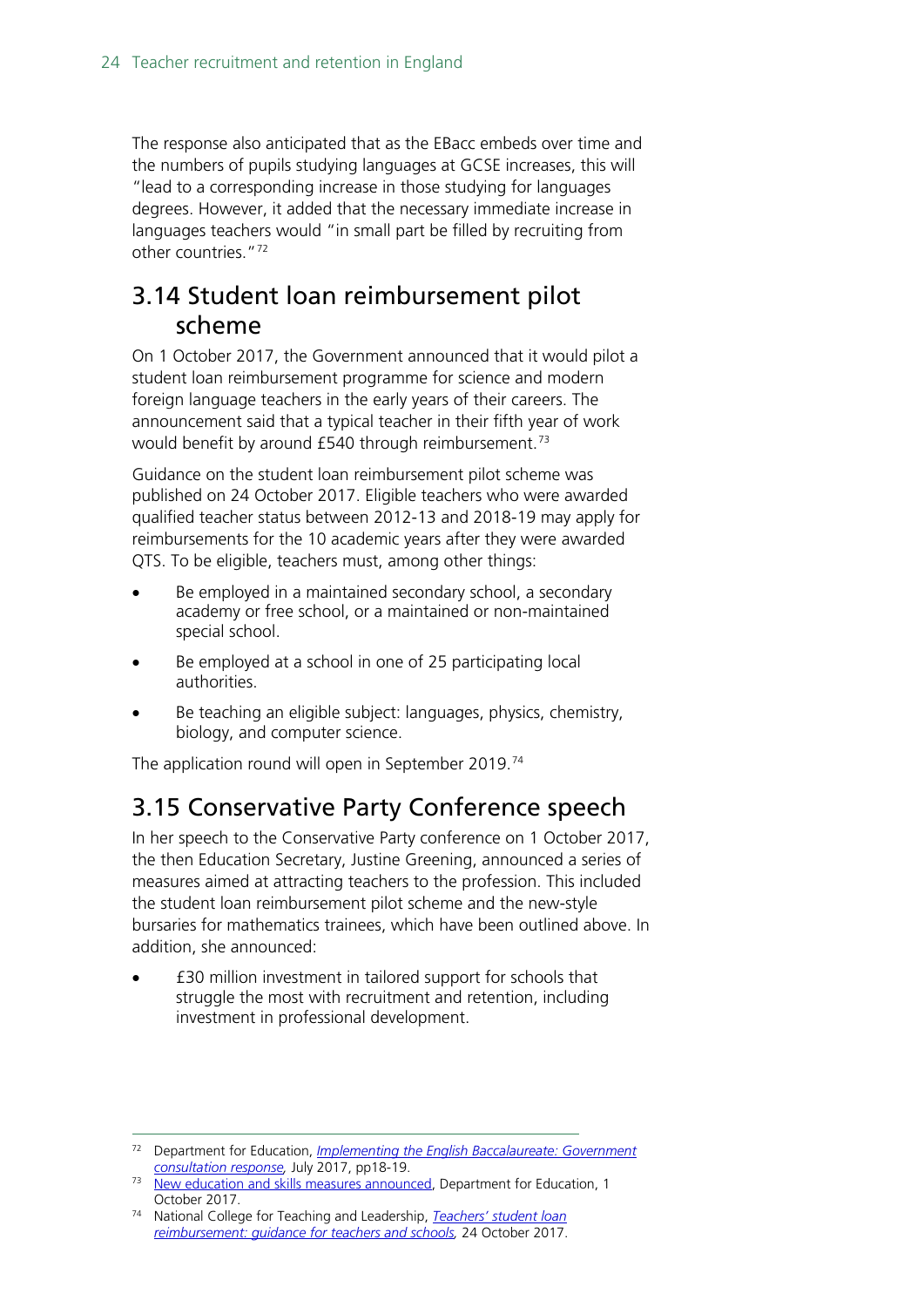Support for the best teacher training providers with Northern Powerhouse funding to expand in to challenging areas in the north that do not currently have enough provision.<sup>[75](#page-24-3)</sup>

### <span id="page-24-0"></span>3.16 Teacher apprenticeships

In October 2017, the Government published *guidance* on postgraduate teaching apprenticeships. The guidance explains that the postgraduate teaching apprenticeship will be a school-led initial teacher training route with on-and off-the-job training. It will become available for trainees in September 2018.[76](#page-24-4)

## <span id="page-24-1"></span>3.17 Flexible working in schools

In October 2017, the Department for Education held a Flexible Working Summit for national education sector stakeholders. At the summit the Government committed to carry out research looking at changing recruitment practices in schools, to inform its guidance about how schools can introduce flexible working. Other commitments made by the Government included that it would:

- Include the promotion of flexible working opportunities when developing the new Teacher Vacancy Service.
- Run a one-year pilot for women teachers including support for part-time workers and people returning to teaching after a break.
- Update the quidance on Flexible working in schools to include information dispelling myths about flexible working and case studies from schools who are putting the policy into practice.<sup>[77](#page-24-5)</sup>

# <span id="page-24-2"></span>3.18 2017 Autumn Budget

The 2017 Autumn Budget announced that the Government would "ensure that every secondary school has a fully qualified computer science GCSE teacher, by committing £84 million to upskill 8,000 computer science teachers by the end of [the] Parliament."[78](#page-24-6) A response to a parliamentary question stated that £13 million of the funding would be available in 2018-19, with £21 million available in 2019-20, 2020-21 and 2021-22, and £8 million in 2022-23.[79](#page-24-7)

The Budget additionally announced that the Government would invest £42 million to pilot a Teacher Development Premium, which will test the impact of a £1,000 budget for high-quality professional development for teachers working in areas that have fallen behind. $80 \text{ f}$  $80 \text{ f}$  10 million of

<span id="page-24-3"></span><sup>&</sup>lt;sup>75</sup> [New education and skills measures announced,](https://www.gov.uk/government/news/new-education-and-skills-measures-announced) Department for Education, 1 October 2017.

<span id="page-24-4"></span><sup>&</sup>lt;sup>76</sup> National College for Teaching and Leadership, Postgraduate teaching [apprenticeships: guidance for providers and schools,](https://www.gov.uk/guidance/postgraduate-teaching-apprenticeships-guidance-for-providers) last updated 3 November 2017.

<span id="page-24-5"></span><sup>&</sup>lt;sup>77</sup> Department for Education, [Increasing flexible working opportunities in schools,](https://www.gov.uk/government/publications/increasing-flexible-working-in-schools/increasing-flexible-working-opportunities-in-schools) 11 December 2017.

<span id="page-24-6"></span><sup>78</sup> HM Treasury, *[Autumn Budget 2017,](https://www.gov.uk/government/uploads/system/uploads/attachment_data/file/661480/autumn_budget_2017_web.pdf)* HC 587, November 2017, p48.

<sup>79</sup> [PQ 115546,](http://www.parliament.uk/written-questions-answers-statements/written-question/commons/2017-11-23/115546) 28 November 2017.

<span id="page-24-8"></span><span id="page-24-7"></span><sup>80</sup> HM Treasury, *[Autumn Budget 2017,](https://www.gov.uk/government/uploads/system/uploads/attachment_data/file/661480/autumn_budget_2017_web.pdf)* HC 587, November 2017, p48.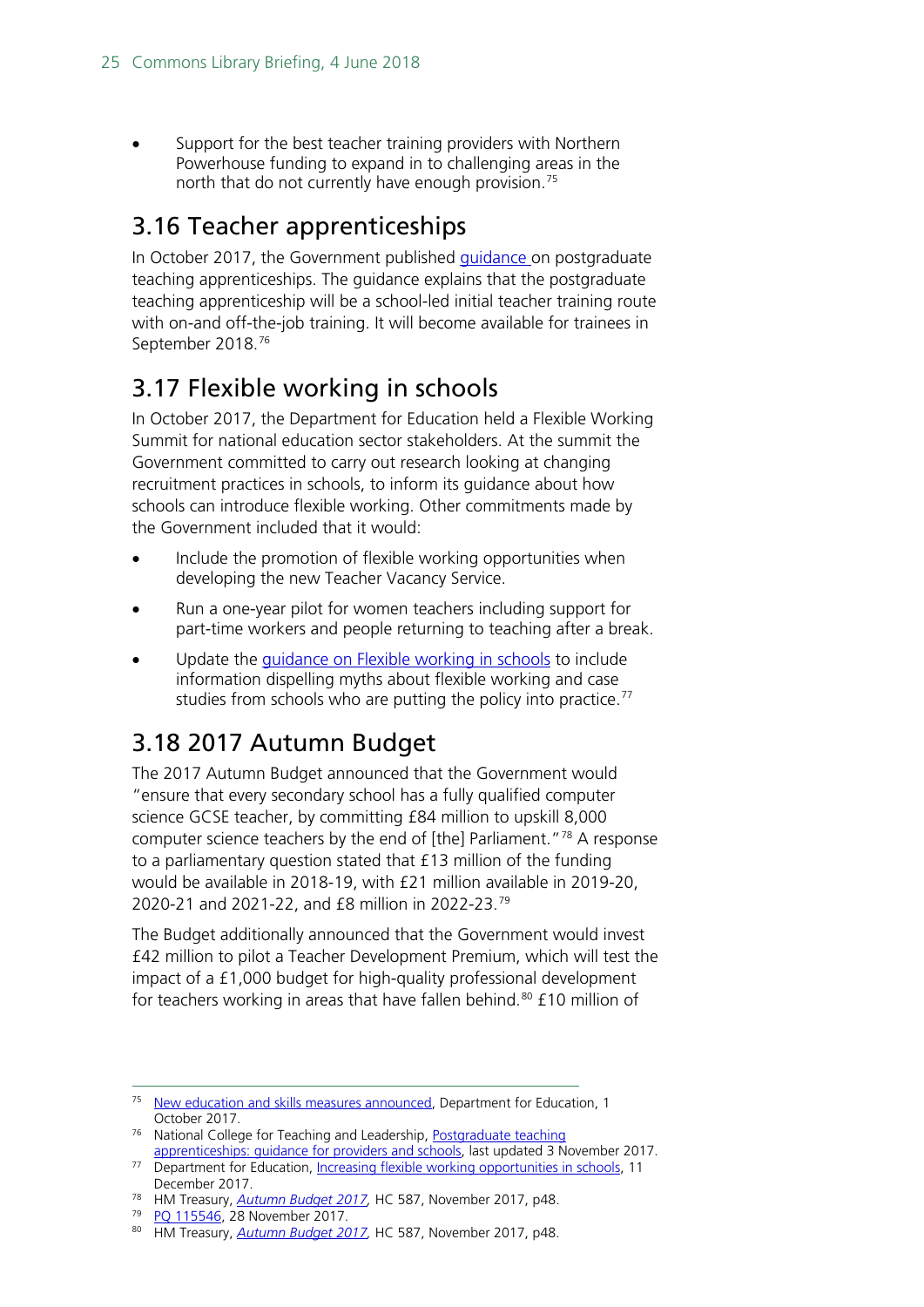the funding is planned for 2018-19, £15 million in 2019-20 and 2020-21, and £5 million in 2021-22.[81](#page-25-2)

# <span id="page-25-0"></span>3.19 Social Mobility Action Plan

In December 2017, the Department for Education published its social mobility action plan: *[Unlocking Talent, Fulfilling Potential.](https://www.gov.uk/government/uploads/system/uploads/attachment_data/file/667690/Social_Mobility_Action_Plan_-_for_printing.pdf)* The plan highlighted that pupils in disadvantaged areas are less likely to receive high quality teaching than pupils in wealthier areas. It set out a range of initiatives that the Government had taken aimed at incentivising teachers to teach in disadvantaged areas, including:

- The student loan reimbursement pilot scheme (see section 3.14)
- Introducing retention payments for maths teachers (see section 3.1).
- Providing £30 million in support to schools with challenging intakes that are facing recruitment and retention challenges (as announced in October 2017 – see section 3.12). The plan stated that the Government would "invest in bespoke packages of support – including help with recruitment and additional professional development – evaluating what is effective."
- Creating a free national teacher vacancy website (see section 3.24).

The plan stated, however, that a "step change in the support and investment in teachers' professional development throughout their careers" was needed in order to "genuinely shift the dial on both retention and school improvement." It therefore set out that the Government would:

- Provide "an enhanced offer of early career support by strengthening qualified teacher status, and support clearer career pathways and improved professional development for all teachers" (see section 3.20).
- Improve the quality of professional development available in challenging areas by investing "over £115 million in evidencebased approaches", including the £75 million Teaching and Leadership Innovation Fund (see box 8) and the £42 million Teacher Development Premium pilot (see section 3.18).<sup>[82](#page-25-3)</sup>

## <span id="page-25-1"></span>3.20 Consultation on QTS and teacher CPD

On 15 December 2017, the DfE launched a [consultation](https://consult.education.gov.uk/teaching-profession-unit/strengthening-qts-and-improving-career-progression/supporting_documents/Strengthening%20Qualified%20Teacher%20Status%20and%20improving%20career%20progression%20for%20teachers%20consultation.pdf) on proposals to introduce a strengthened qualified teacher status for introduction from September 2019, and concerning career progression for teachers. The consultation sought views on other areas including how to support teachers at the beginning of their career, and how to improve career progression.

<sup>81</sup> As above, table 2.1, p29.

<span id="page-25-3"></span><span id="page-25-2"></span><sup>82</sup> Department for Education, *[Unlocking Talent, Fulfilling Potential: A plan for](https://www.gov.uk/government/uploads/system/uploads/attachment_data/file/667690/Social_Mobility_Action_Plan_-_for_printing.pdf)  [improving social mobility through education,](https://www.gov.uk/government/uploads/system/uploads/attachment_data/file/667690/Social_Mobility_Action_Plan_-_for_printing.pdf)* December 2017, pp17-18.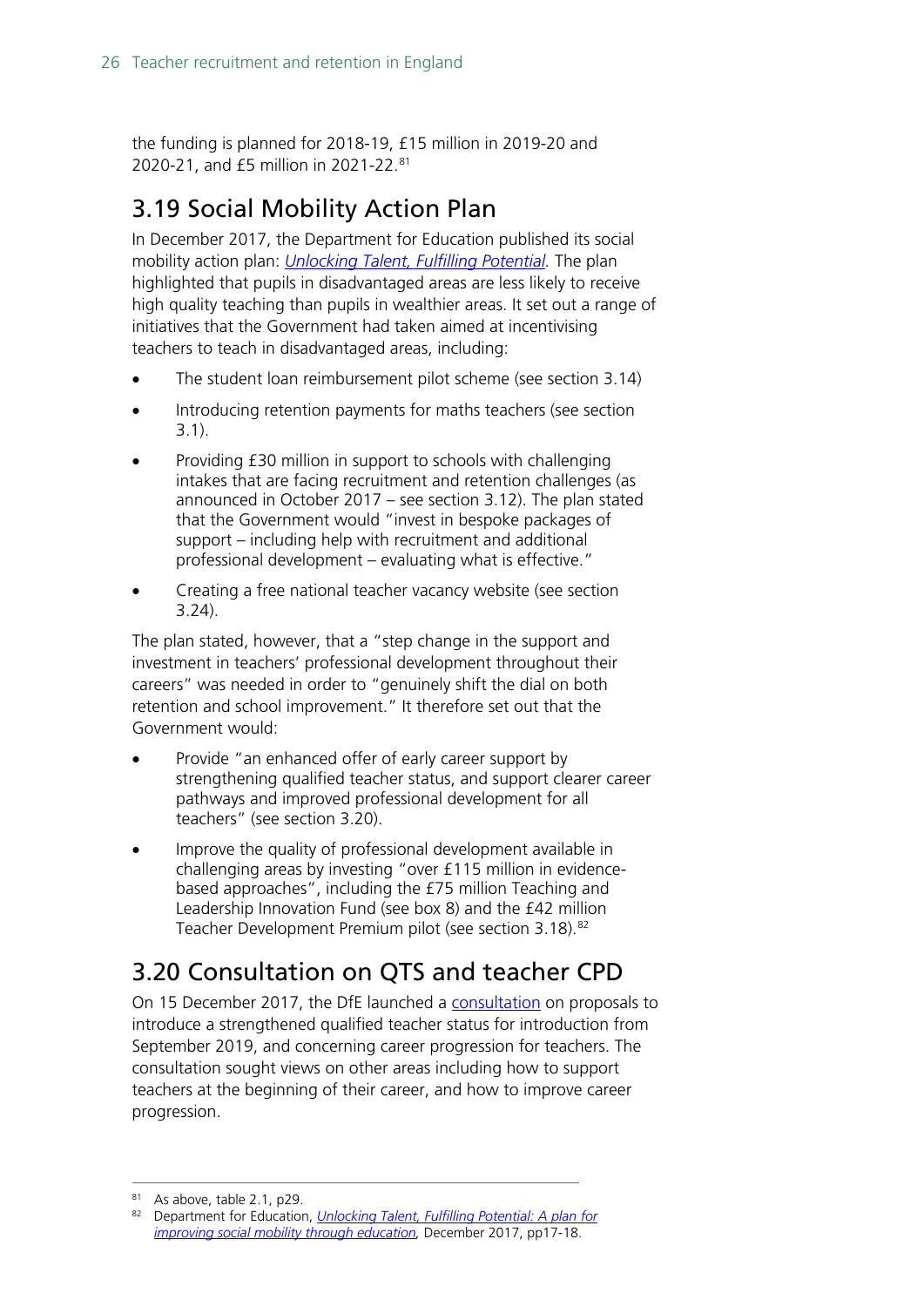The consultation made clear that the proposals were in part aimed at impacting positively on recruitment:

Setting out a clearer offer of teacher development and career progression is an important part of improving the attractiveness of teaching as a profession, helping to have a positive impact on recruitment. A more fulfilled workforce, where people feel valued and supported to develop, can also have a positive impact on retention [83](#page-26-2)

#### <span id="page-26-0"></span>Consultation response

The Government published its response to the consultation on 4 May 2018. This stated that the Government would, among other things:

- Extend the induction period for new teachers to two years so that teachers have more time to develop their knowledge and skills. QTS will continue to be awarded at the end of ITT (the original consultation had proposed awarding QTS after the induction period).
- Introduce an Early Career Framework of support and mentoring for the induction period in order to make sure that teachers get more support in this stage of their career.
- Support the development of new specialist qualifications, which will build on the Early Career Framework and complement Chartered Teacher status.
- Undertake work to consider how the CPD market can be made easier to navigate for schools and teachers.
- Set up work-related sabbaticals pilot for more established teachers, which will start in September 2019.<sup>[84](#page-26-3)</sup>

These plans were discussed by the Secretary of State in a [speech](https://www.gov.uk/government/news/education-secretary-to-set-out-vision-for-clearer-school-system?utm_source=144c56bd-6243-469b-8946-2917a4c87e80&utm_medium=email&utm_campaign=govuk-notifications&utm_content=immediate) to the National Association of Head Teachers in May 2018. The speech made clear that the plans were aimed at addressing the things that discourage people from going into teaching or make them consider leaving the profession.[85](#page-26-4)

#### <span id="page-26-1"></span>3.21 Investment in Now Teach

In January 2018, the Government announced that it would invest £350,000 in the charity Now Teach to help it expand into Hastings, one of the 12 Opportunity Areas.

Now Teach was set up in 2016 with the aim of encouraging people who have already had a successful career to retrain as maths, science and modern foreign languages teachers.<sup>[86](#page-26-5)</sup>

<span id="page-26-2"></span> <sup>83</sup> Department for Education, *[Strengthening Qualified Teacher Status and improving](https://consult.education.gov.uk/teaching-profession-unit/strengthening-qts-and-improving-career-progression/supporting_documents/Strengthening%20Qualified%20Teacher%20Status%20and%20improving%20career%20progression%20for%20teachers%20consultation.pdf)  [career progression for teachers: Government consultation,](https://consult.education.gov.uk/teaching-profession-unit/strengthening-qts-and-improving-career-progression/supporting_documents/Strengthening%20Qualified%20Teacher%20Status%20and%20improving%20career%20progression%20for%20teachers%20consultation.pdf)* December 2017, pp8-9.

<span id="page-26-3"></span><sup>84</sup> Department for Education, *[Strengthening Qualified Teacher Status](https://assets.publishing.service.gov.uk/government/uploads/system/uploads/attachment_data/file/704942/Government_consultation_response_-_QTS_and_career_progression.pdf) and improving [career progression for teachers: Government consultation response](https://assets.publishing.service.gov.uk/government/uploads/system/uploads/attachment_data/file/704942/Government_consultation_response_-_QTS_and_career_progression.pdf)*, May 2018, pp9- 11; [HCWS669,](https://www.parliament.uk/business/publications/written-questions-answers-statements/written-statement/Commons/2018-05-08/HCWS669) 8 May 2018.

<span id="page-26-4"></span><sup>85</sup> Secretary of State speech at the National Association of Headteachers conference, Department for Education, 4 May 2018.

<span id="page-26-5"></span><sup>86</sup> [Boost to get more top professionals into teaching,](https://www.gov.uk/government/news/boost-to-get-more-top-professionals-into-teaching) Department for Education, January 2018.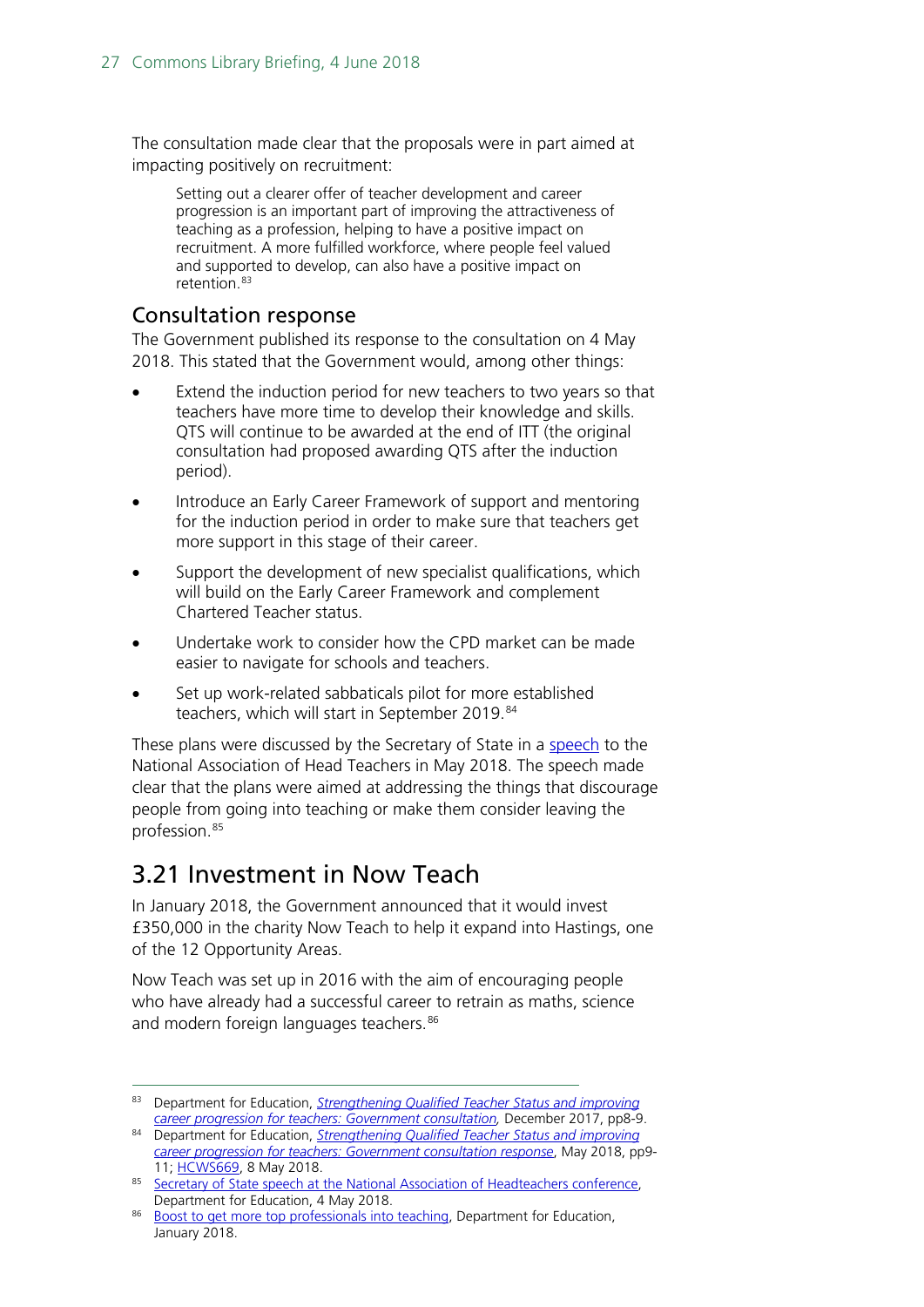### <span id="page-27-0"></span>3.22 Return to teaching pilot

In March 2018, the DfE announced that schools in the West Midlands and the South East would be asked to participate in a programme designed to help teachers return to the profession after a career break. Up to 10 lead schools were sought, the announcement said, to deliver a pilot that will "test the best approach to supporting teachers who have taken time out of their careers, providing funding to help them after they return to the classroom." The pilot is planned to start in May 2018 and has a budget of £298,000, which will be adjusted depending on the number of returning teachers supported.<sup>[87](#page-27-4)</sup>

Further information is available in [guidance](https://www.gov.uk/government/publications/return-to-teaching-pilot-guidance-and-application-form) published by the DfE.

# <span id="page-27-1"></span>3.23 Professional Skills Tests

In February 2018, the Government announced that entrants to ITT courses would be eligible to have three attempts at the professional skills tests free of charge. In addition, the two year lock-out period has been removed, with no limit on the number of tests a candidate can take. Previously, if trainees were unsuccessful in three attempts at the tests they were required to wait two years before they could make another three. Additionally, only the first attempt at each test was free of charge.

The announcement stated that the changes removed financial and administrative barriers and ensured that "capable trainees do not give up on their hopes of becoming a teacher while they wait to re-take the tests."[88](#page-27-5)

### <span id="page-27-2"></span>3.24 Teacher recruitment strategy

In a speech to the ASCL's annual conference in March 2018, the Education Secretary, Damian Hinds, announced that the DfE would work with the profession to develop a strategy to drive recruitment and boost the retention of teachers that will identify the steps to be taken and will cover areas such as workload, professional development, career progression, flexible working and entry routes into teaching.<sup>[89](#page-27-6)</sup>

## <span id="page-27-3"></span>3.25 Teacher vacancy website

In his speech to the ASCL in March 2018 (see section 4.6), Damian Hinds stated that the DfE would be launching a new recruitment website and added that this will be adapted "specifically to help teachers to pursue flexible working, including job shares."<sup>[90](#page-27-7)</sup> In April 2018, Nick Gibb stated that testing will start with a sample of schools in

<span id="page-27-4"></span><sup>87</sup> [Schools to support teachers' return to the classroom,](https://www.gov.uk/government/news/schools-to-support-teachers-return-to-the-classroom) Department for Education, 14 March 2018.

<span id="page-27-5"></span><sup>88</sup> [Measures announced to ensure talented trainees get into teaching,](https://www.gov.uk/government/news/measures-announced-to-ensure-talented-trainees-get-into-teaching) Department for Education, 22 February 2018.

<span id="page-27-6"></span><sup>89</sup> [Damian Hinds: There are no great schools without great teachers,](https://www.gov.uk/government/speeches/damian-hinds-there-are-no-great-schools-without-great-teachers) Department for Education, 10 March 2018; [Damian Hinds sets out plans to help tackle teacher](https://www.gov.uk/government/news/damian-hinds-sets-out-plans-to-help-tackle-teacher-workload)  [workload,](https://www.gov.uk/government/news/damian-hinds-sets-out-plans-to-help-tackle-teacher-workload) Department for Education, 10 March 2018.

<span id="page-27-7"></span><sup>90</sup> [Damian Hinds: There are no great schools without great teachers,](https://www.gov.uk/government/speeches/damian-hinds-there-are-no-great-schools-without-great-teachers) Department for Education, 10 March 2018.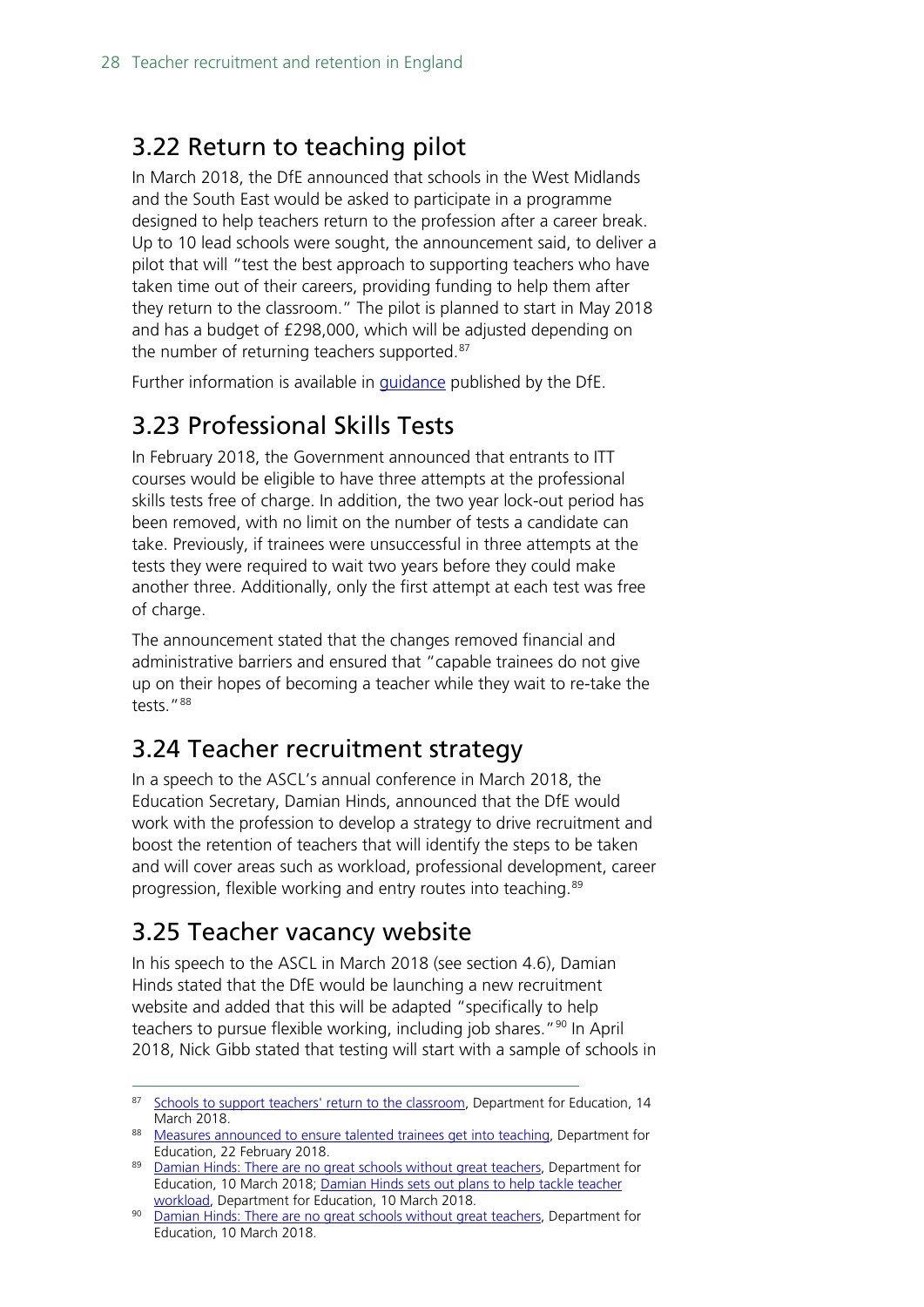May and the evidence from this will inform the next stage of the roll  $O<sub>U</sub>1<sup>91</sup>$  $O<sub>U</sub>1<sup>91</sup>$  $O<sub>U</sub>1<sup>91</sup>$ 

On 3 June 2018, the DfE announced that the vacancy website had been initially launched in Cambridgeshire and the North East, with a view to rolling it out nationally by the end of the year. The announcement added that the website will include part-time roles and job shares in order "to help keep experienced teachers working in the classroom and make schools attractive 21<sup>st</sup> Century workplaces."<sup>[92](#page-28-2)</sup>

### <span id="page-28-0"></span>3.26 Upskilling computer science teachers

Following on from the Autumn 2017 Budget announcement (see section 3.19 above), on 6 May 2018 organisations were invited to run a National Centre of Computing Education, which along with 40 lead schools will work to improve teaching of the computing curriculum. The Centre will, the announcement said, "be a major part" of the commitment to upskill 8,000 computer science teachers by the end of the Parliament. It is expected that work on the National Centre will start during autumn 2018, with the first raining available in the 2018-19 academic year.<sup>[93](#page-28-3)</sup>

<span id="page-28-1"></span><sup>91</sup> [PQ 136066,](https://www.parliament.uk/written-questions-answers-statements/written-question/commons/2018-04-16/136066) 19 April 2018.

<span id="page-28-2"></span><sup>92</sup> [New free website for schools to advertise vacancies,](https://www.gov.uk/government/news/new-free-website-for-schools-to-advertise-vacancies?utm_source=84648a83-34b7-4188-8b8a-01ec52a104ac&utm_medium=email&utm_campaign=govuk-notifications&utm_content=immediate) Department for Education, 3 June 2018.

<span id="page-28-3"></span><sup>93</sup> [Schools Minister announces boost to computer science teaching,](https://www.gov.uk/government/news/schools-minister-announces-boost-to-computer-science-teaching?utm_source=d04d8485-cea6-40fc-b3d2-6b9b24a360df&utm_medium=email&utm_campaign=govuk-notifications&utm_content=immediate) Department for Education, 6 May 2018.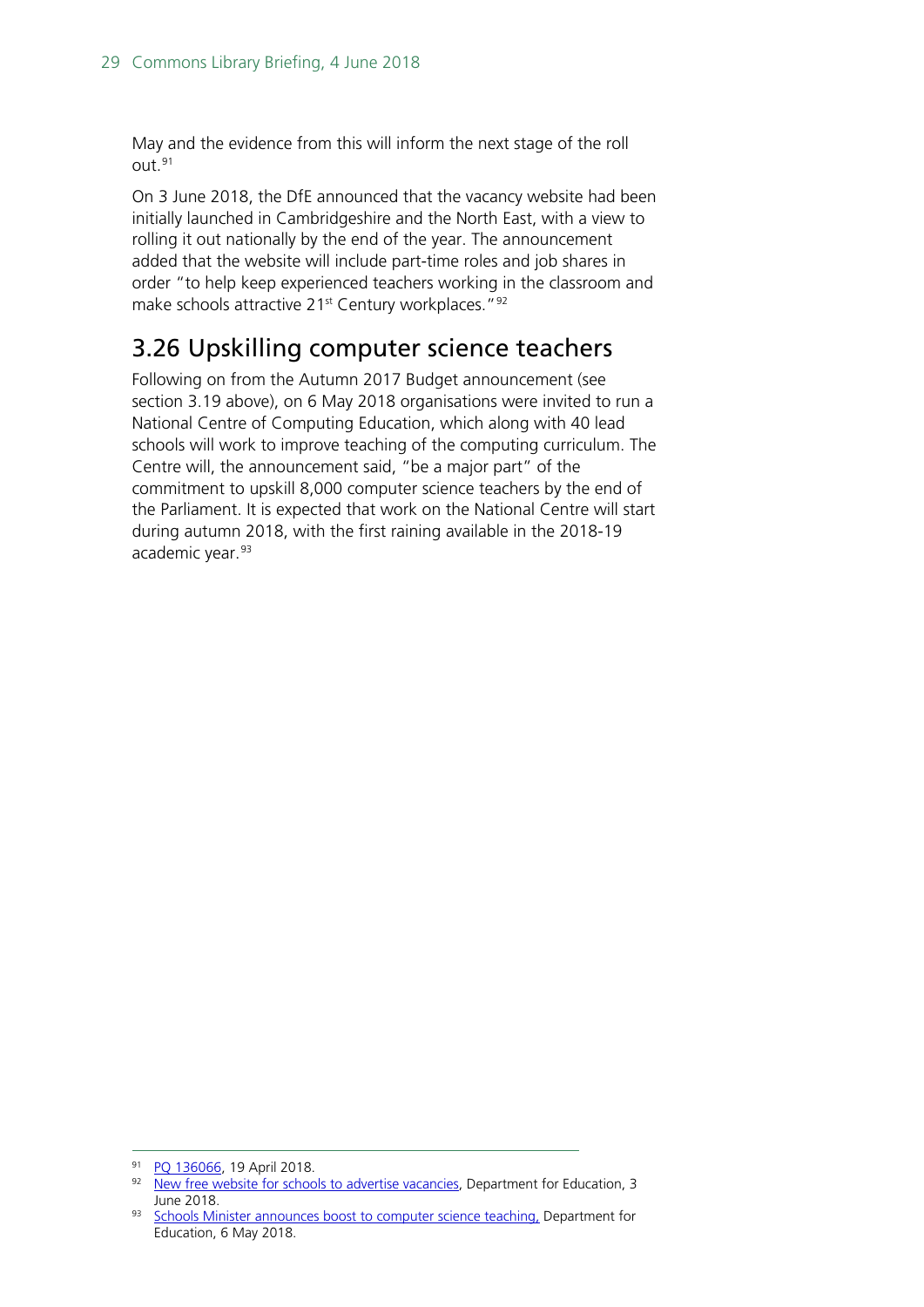# <span id="page-29-0"></span>4. Teacher workload

The Government has noted workload as "the most frequently cited reason for teachers wanting to leave the profession" and in response to questions about teacher retention has highlighted its efforts to reduce workload "so that teachers can concentrate on teaching, rather than bureaucracy."<sup>[94](#page-29-2)</sup>

This section provides a brief overview of actions taken by the Government with the aim of reducing teacher workload. Further information is available in The DfE's [Reducing teacher workload action](https://assets.publishing.service.gov.uk/government/uploads/system/uploads/attachment_data/file/594680/Teacher_Workload_Action_Plan.pdf)  [plan,](https://assets.publishing.service.gov.uk/government/uploads/system/uploads/attachment_data/file/594680/Teacher_Workload_Action_Plan.pdf) which was last updated in February 2017. The Government has also published a policy paper setting out what it is doing to reduce workload for teachers. The paper was last updated in March 2018 and is available at: [Reducing teacher workload.](https://www.gov.uk/government/publications/reducing-teachers-workload)

### <span id="page-29-1"></span>4.1 The Workload Challenge

In October 2014, the then Education Secretary, Nicky Morgan, launched the 'Workload Challenge' – a survey of teachers aimed at identifying the causes of excessive workload and what could be done to reduce it.<sup>[95](#page-29-3)</sup> The consultation lasted until 21 November 2014, during which time around 44,000 people responded.<sup>[96](#page-29-4)</sup>

#### **Box 9: Ofsted's clarification for schools**

On 17 October 2014, *[Ofsted published Ofsted inspections: clarifications for schools](https://www.gov.uk/government/uploads/system/uploads/attachment_data/file/463242/Ofsted_inspections_clarification_for_schools.pdf)*, in order to "confirm facts about the requirements of Ofsted and to dispel myths that can result in unnecessary workloads in schools". A updated version, [Ofsted inspections: myths,](https://www.gov.uk/government/publications/school-inspection-handbook-from-september-2015/ofsted-inspections-mythbusting) was published in April 2018.

#### Findings

On 6 February 2015, the DfE published its [response](https://www.gov.uk/government/uploads/system/uploads/attachment_data/file/415874/Government_Response_to_the_Workload_Challenge.pdf) to the Workload Challenge along with a [research report](https://www.gov.uk/government/uploads/system/uploads/attachment_data/file/401406/RR445_-_Workload_Challenge_-_Analysis_of_teacher_consultation_responses_FINAL.pdf) that outlined the key findings based on a sample of 10% of respondents.

The research report identified data management, marking and planning as the three tasks most frequently cited as contributing to "unnecessary and unproductive workload."<sup>[97](#page-29-5)</sup> The most commonly cited drivers of workload were accountability or the perceived pressures of Ofsted, tasks set by school leaders, working to local or school-level policies, and policy change at a national level.<sup>[98](#page-29-6)</sup>

#### Government response

The Coalition Government's response to the Workload Challenge acknowledged the impact that decisions by government could have on

<sup>94</sup> PO 5287, 24 July 2017.

<span id="page-29-3"></span><span id="page-29-2"></span><sup>95</sup> [Nicky Morgan: 'I want to build a new deal for teacher workload –](https://www.tes.co.uk/news/school-news/breaking-views/nicky-morgan-%E2%80%98i-want-build-a-new-deal-teacher-workload-%E2%80%93-and-i-need) and I need your [help',](https://www.tes.co.uk/news/school-news/breaking-views/nicky-morgan-%E2%80%98i-want-build-a-new-deal-teacher-workload-%E2%80%93-and-i-need) TES, 21 October 2014.

<span id="page-29-4"></span><sup>96</sup> Department for Education, *[Government response to the Workload Challenge,](https://www.gov.uk/government/uploads/system/uploads/attachment_data/file/415874/Government_Response_to_the_Workload_Challenge.pdf)*  February 2015, p4.

<span id="page-29-5"></span><sup>97</sup> Department for Education, *[Workload Challenge: Analysis of teacher consultation](https://www.gov.uk/government/uploads/system/uploads/attachment_data/file/401406/RR445_-_Workload_Challenge_-_Analysis_of_teacher_consultation_responses_FINAL.pdf)  [responses](https://www.gov.uk/government/uploads/system/uploads/attachment_data/file/401406/RR445_-_Workload_Challenge_-_Analysis_of_teacher_consultation_responses_FINAL.pdf)*, February 2015, pp7-8

<span id="page-29-6"></span><sup>98</sup> As above*,* p8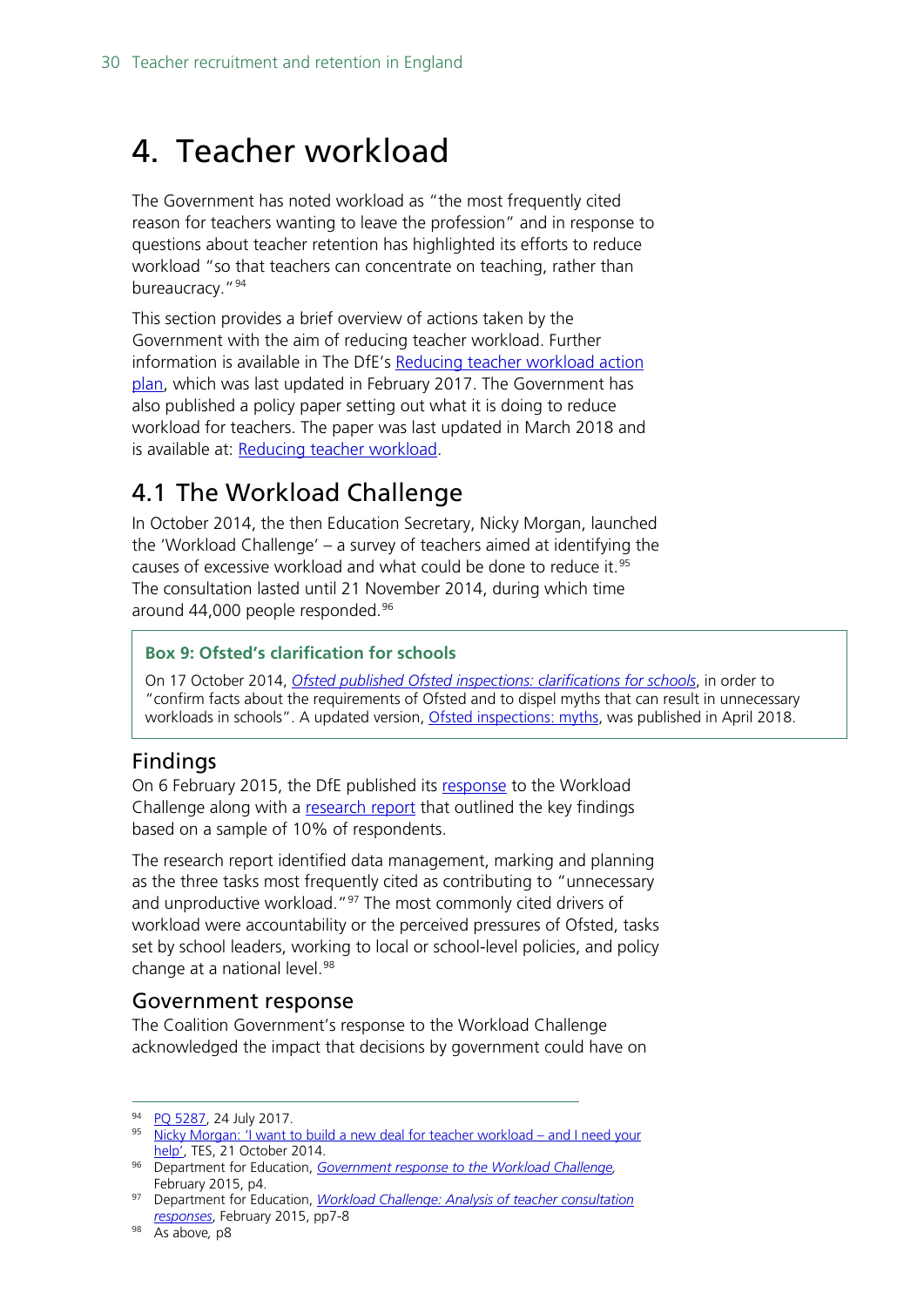teacher workload and noted the pressures created by the accountability system.<sup>[99](#page-30-0)</sup>

The response outlined a series of changes that would be set out in a new departmental protocol. This included commitments that:

- Ministers would "do more to consider the impact on schools when introducing significant policy changes", and the DfE would discuss workload implications and issues as part of its engagement with school leaders and teachers on significant policy changes.
- The Government would introduce a minimum lead-in time for significant accountability, curriculum and qualifications changes, and will not make changes to qualifications during a course.
- The Government would introduce a commitment not to make substantive changes which will affect pupils during the school year, or in the middle of a course resulting in a qualification.
- Ofsted would not make substantive changes to the School Inspection Handbook or framework during the academic year, except where changes to statute or statutory guidance make it necessary.[100](#page-30-1)

The protocol was published in March 2015 and was last updated in February 2017. It is available at: [Department for Education Protocol for](https://www.gov.uk/government/uploads/system/uploads/attachment_data/file/594215/DfE_Protocol_-_Feb_2017.pdf)  [changes to accountability, curriculum and qualifications.](https://www.gov.uk/government/uploads/system/uploads/attachment_data/file/594215/DfE_Protocol_-_Feb_2017.pdf)

Additional actions for the Government that were outlined in the response included commitments to:

- Create a central repository of evidence about what works in other schools, and research about the best way to do things like marking, data management and planning.
- Provide support for head teachers by reviewing all leadership training, including the coaching and mentoring offer.
- Conduct a survey of teacher workload early in Spring 2016, which would be comparable with the OECD's Teacher and Learning International Survey (TALIS) and would replace the previous workload diary survey.<sup>[101](#page-30-2)</sup>

The response also stated that Ofsted would continue to update its myths and facts document and would, from 2016 onwards, look to make its inspection handbook shorter and simpler.<sup>[102](#page-30-3)</sup>

#### Reaction

While welcoming some of the plans, the teaching unions were critical of the then Government's response to the Workload Challenge.<sup>[103](#page-30-4)</sup> A joint letter from the unions to the Education Secretary in February 2015 stated that the Government's proposals contained "little new with regard to inspection" and would therefore fail to address the "root

<span id="page-30-0"></span> <sup>99</sup> Department for Education, *[Government response to the Workload Challenge,](https://www.gov.uk/government/uploads/system/uploads/attachment_data/file/415874/Government_Response_to_the_Workload_Challenge.pdf)* <sup>6</sup> February 2015, p5.

<span id="page-30-1"></span><sup>100</sup> As above, pp9-10*.*

<span id="page-30-2"></span><sup>101</sup> As above*,* pp10-13

<span id="page-30-3"></span><sup>102</sup> As above*,* pp11-12

<span id="page-30-4"></span><sup>&</sup>lt;sup>103</sup> A summary of the views expressed by the unions is provided in, "Unions criticise [government's "woefully inadequate" response to Workload Challenge"](http://schoolsweek.co.uk/unions-criticise-governments-woefully-inadequate-response-to-workload-challenge/), *Schools Week*, 6 February 2015.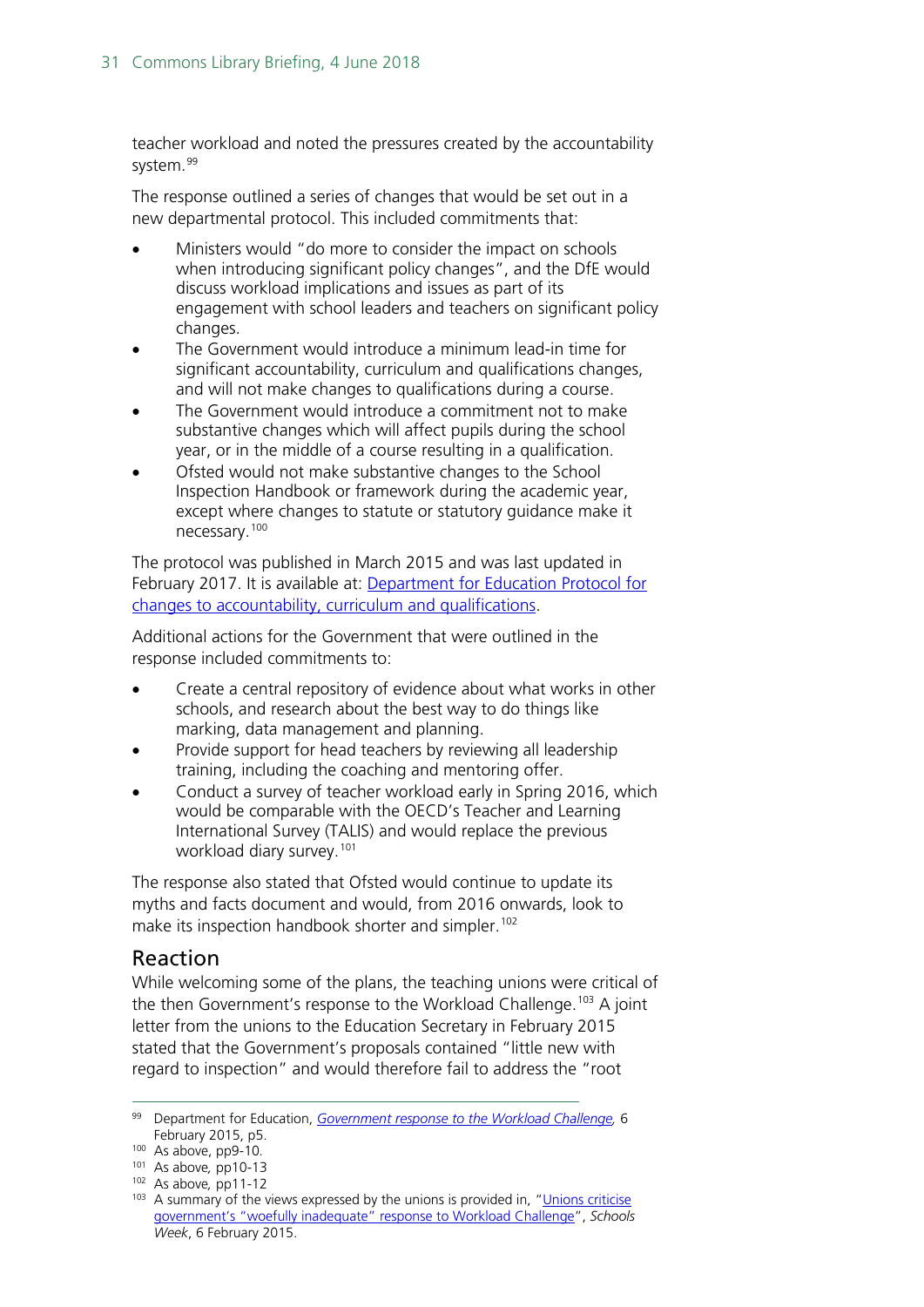cause of the workload problem", which it identified as "the high stakes system of accountability and Ofsted in particular"<sup>[104](#page-31-3)</sup>

# <span id="page-31-0"></span>4.2 Workload review groups

On 2 October 2015, the then Education Secretary, Nicky Morgan, announced the creation of three new workload review groups: [the](https://www.gov.uk/government/groups/teacher-workload-marking-policy-review-group)  [Marking policy Review Group,](https://www.gov.uk/government/groups/teacher-workload-marking-policy-review-group) [the Planning and Resources Review](https://www.gov.uk/government/groups/teacher-workload-planning-and-resources-review-group)  [Group,](https://www.gov.uk/government/groups/teacher-workload-planning-and-resources-review-group) and the Data Management Review Group. A DfE news story said that the groups would "look at the top issues that teachers said caused the most bureaucracy."<sup>[105](#page-31-4)</sup>

The reports from the Workload Review Groups were published in March 2016 and are available on the Gov.uk website at:

- Reducing [teacher workload: Data Management Review Group](file://hpap03f/DIS_Rdf$/fosterda/Desktop/Reducing%20teacher%20workload:%20Data%20Management%20Review%20Group%20report)  [report](file://hpap03f/DIS_Rdf$/fosterda/Desktop/Reducing%20teacher%20workload:%20Data%20Management%20Review%20Group%20report)
- [Reducing teacher workload: Marking Policy Review Group report](https://www.gov.uk/government/publications/reducing-teacher-workload-marking-policy-review-group-report)
- [Reducing teacher workload: Planning and Resources Group report](file://hpap03f/DIS_Rdf$/fosterda/Desktop/Reducing%20teacher%20workload:%20Planning%20and%20Resources%20Group%20report)

The reports are aimed at teachers, school leaders and governing bodies and outline the problems in each area and offer advice on how they can be addressed.

The DfE submitted a number of questions to be included in the Teacher Voice Omnibus Survey, which was conducted by the National Foundation for Educational Research in November 2016. A research report of the survey's findings was published in July 2017. This reported that 23% of senior leaders and classroom teachers said that they has used the independent reports of the workload review groups as a basis to review current policies.<sup>[106](#page-31-5)</sup>

# <span id="page-31-1"></span>4.3 School research projects

In January 2017, the DfE announced that eleven schools had been provided with funding of up to £30,000 to carry out research projects "into efficient and effective approaches which reduce unnecessary workload." The schools worked with professional researchers and partner schools to examine current practices and develop solutions to better manage workload. Further information is available at: [Workload](https://www.gov.uk/government/publications/workload-challenge-school-research-projects)  [challenge: school research projects.](https://www.gov.uk/government/publications/workload-challenge-school-research-projects)

The [reports of the individual projects](https://www.gov.uk/government/publications/teacher-workload-challenge-school-research-project-reports) were published in March 2018 alongside a [summary report](https://www.gov.uk/government/publications/workload-challenge-research-projects-summary-report-2018) providing an overview of findings from the projects.

## <span id="page-31-2"></span>4.4 Workload survey 2016 published

In February 2016, the 2015 Government invited a representative sample of schools to take part in a large-scale survey of teacher workload. The

<span id="page-31-3"></span><sup>104</sup> Letter from ASCL, ATL, NAHT, NUT and Voice to the Secretary of State for Education [and the Deputy Prime Minister,](https://www.atl.org.uk/Images/ATL_Morgan_Clegg_Workload_Challenge_Response.pdf) 9 February 2015.

<span id="page-31-4"></span><sup>105</sup> [Action to address the top 3 teacher workload issues,](https://www.gov.uk/government/news/action-to-address-the-top-3-teacher-workload-issues) Department for Education, 2 October 2015.

<span id="page-31-5"></span><sup>106</sup> Department for Education, *[Teacher Voice Omnibus Survey: Research report,](https://www.gov.uk/government/uploads/system/uploads/attachment_data/file/625908/NFER_Teacher_Voice_report_November_2016.pdf)* July 2017, pp7-8.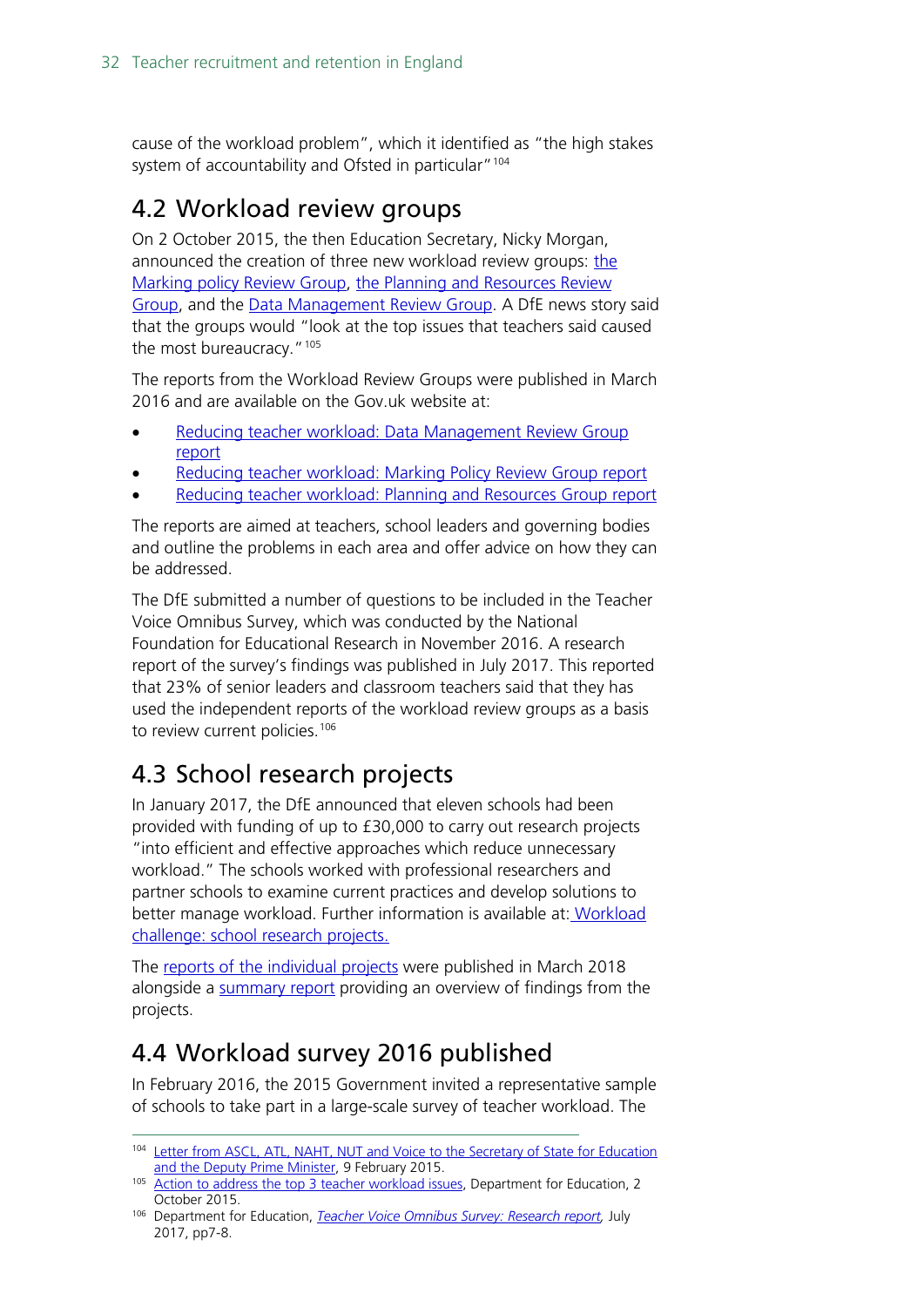survey ran until 29 February 2016. It is intended that surveys of teacher workload will be conducted every two years.<sup>[107](#page-32-2)</sup>

The results of the survey were published in February 2017. Teachers reported working an average of 54.4 hours a week. Primary teachers and middle leaders reported working an average of 55.5 hours a week; secondary teachers reported working 53.5 hours a week. The figure for secondary teachers was higher than the average working week of 45.9 hours recorded in the OECD's 2013 international survey of key stage 3 secondary school teachers (TALIS).

Other key findings included:

- Across all schools, senior leaders reported working 60 hours a week.
- Almost a third of part-time teachers reported that 40% of their total hours were worked outside of school hours compared to almost a quarter of full-time teachers.
- Classroom teachers and middle leaders spent an average of 21.6 hours teaching in the reference week (40% of their total reported hours). An average of 33 hours was reported as being spent on non-teaching tasks.
- 93% of respondents stated that workload in their school was "at least a fairly serious problem." 52% cited workload as a "very serious problem."
- Primary teachers with less than six years' experience reported working 18.8 hours a week outside of school hours, two hours more than more experienced colleagues.<sup>[108](#page-32-3)</sup>

# <span id="page-32-0"></span>4.5 Conservative Party Manifesto 2017

In addition to the commitments on teacher supply and retention (see section 3.10 above), the Conservative Party's 2017 manifesto stated that a Conservative Government would ensure "support for teachers in the preparation of lessons and marking, including through the use of technology, and…bear down on unnecessary paperwork and the burden of Ofsted inspections."[109](#page-32-4)

## <span id="page-32-1"></span>4.6 Education Secretary Speech

In his speech to the ASCL's annual conference in March 2018 (see section 3.24 above) said that he wanted to support schools to use technologies in ways that reduce workload, and also that he understood that to tackle workload broader questions around teacher recruitment and retention also need to be looked at. This was why the teacher recruitment strategy was needed, he said. In the speech the Education Secretary additionally said that:

<span id="page-32-2"></span> <sup>107</sup> Department for Education, *[Reducing teacher workload,](https://www.gov.uk/government/publications/reducing-teachers-workload/reducing-teachers-workload)* last updated 24 February 2017.

<span id="page-32-3"></span><sup>108</sup> Department for Education, *[Teacher Workload Survey 2016: Research brief](https://www.gov.uk/government/uploads/system/uploads/attachment_data/file/594696/TWS-2016_FINAL_Research_brief_Feb_2017.pdf)*, February 2017, pp3-7.

<span id="page-32-4"></span><sup>109</sup> Conservative Party, *[Forward, Together: The Conservative and Unionist Party](https://s3.eu-west-2.amazonaws.com/manifesto2017/Manifesto2017.pdf)  [Manifesto 2017,](https://s3.eu-west-2.amazonaws.com/manifesto2017/Manifesto2017.pdf)* May 2017, p51.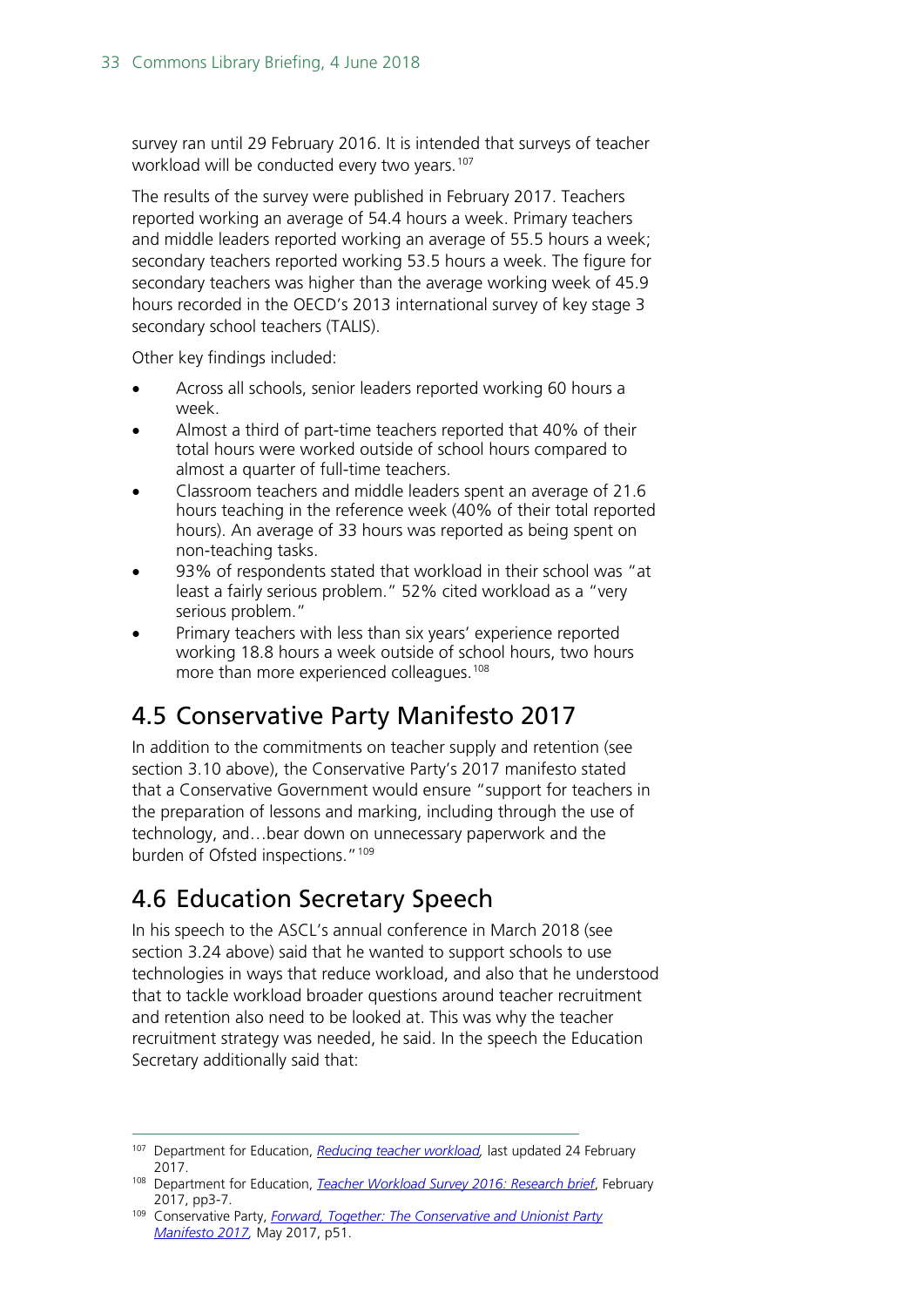- He would use the [Curriculum Fund](https://www.gov.uk/government/news/boost-for-school-standards-with-primary-literacy-drive) to make it easier for schools and teachers to share teaching resources:
- The Government would continue to work on making flexible working more possible.
- There will be no new tests or assessment for primary schools and no changes to the national curriculum, GCSE or A levels for the remainder of this parliament, beyond those already announced.
- The Government will work with Ofsted and others to ensure that schools have a clear understanding of who they are accountable to, and for what.<sup>[110](#page-33-1)</sup>

## <span id="page-33-0"></span>4.7 Workload advisory group

On 4 May 2018 the DfE announced the membership and terms of reference of a newly formed Workload Advisory Group . The Group will build on the work carried out by the three workload review groups and will consider how to remove unnecessary workload associated with data and collection for assessment in schools. It is expected that the Group will produce a set of recommendations for the Secretary of State by the end of the summer term 2018.[111](#page-33-2)

#### **Box 10: Research reports on teacher workload**

Coinciding with the Secretary of State's speech to the ASCL, the DfE published a number of research reports it had commissioned to analyse teachers' workload. These comprised:

- *[Mapping professional development for reducing teacher workload](https://www.gov.uk/government/publications/mapping-professional-development-for-reducing-teacher-workload)* research on the use of professional development support to reduce workload.
- *[Exploring teacher workload: qualitative research](https://www.gov.uk/government/publications/exploring-teacher-workload-qualitative-research)* a report on in-depth interviews with a sample of respondents from the Teacher Workload Survey 2016 to learn more about their workload.
- *[Teacher Voice Omnibus Survey](https://assets.publishing.service.gov.uk/government/uploads/system/uploads/attachment_data/file/687010/Teacher_Voice_report_Summer_2017.pdf)* report on questions submitted to be included in the Teacher Voice Omnibus Survey by the DfE, covering areas including teacher workload.
- *[Workload challenge research projects: summary report 2018](https://www.gov.uk/government/publications/workload-challenge-research-projects-summary-report-2018)* (see section 4.3 above).

<span id="page-33-1"></span> <sup>110</sup> [Damian Hinds: There are no great schools without great teachers,](https://www.gov.uk/government/speeches/damian-hinds-there-are-no-great-schools-without-great-teachers) Department for Education, 10 March 2018; [Damian Hinds sets out plans to help tackle teacher](https://www.gov.uk/government/news/damian-hinds-sets-out-plans-to-help-tackle-teacher-workload)  [workload,](https://www.gov.uk/government/news/damian-hinds-sets-out-plans-to-help-tackle-teacher-workload) Department for Education, 10 March 2018.

<span id="page-33-2"></span><sup>111</sup> Department for Education, *[Workload advisory group: terms of reference](https://www.gov.uk/government/publications/workload-advisory-group-terms-of-reference?utm_source=6ea98f98-31a8-4eeb-8af7-162f50911369&utm_medium=email&utm_campaign=govuk-notifications&utm_content=immediate)*, 4 May 2018.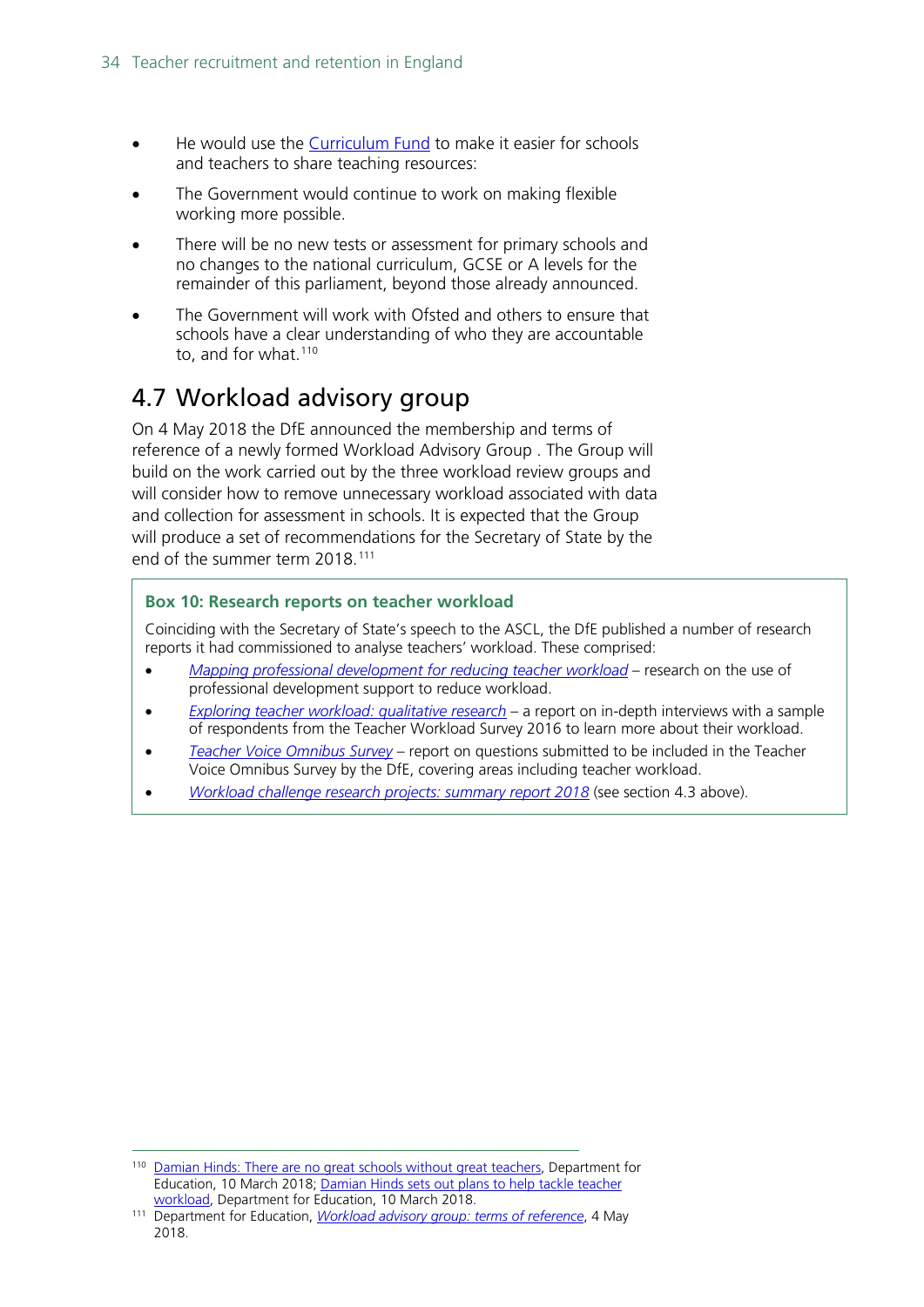# <span id="page-34-0"></span>5. Reports on teacher supply and retention

This section provides brief information on selected reports concerning teacher recruitment and retention that have been published since the start of 2016.

### <span id="page-34-1"></span>5.1 NFER report on teacher supply and retention in London (May 2018)

A report published by the National Foundation for Educational Research (NFER) in May 2018 looking at the characteristics of London's teacher supply market. The report stated that "London's teacher labour market faces a particularly acute challenge over the coming decade". It added that this challenge "is specific to London rather than a general pattern across other large English cities." While London seems to initially attract younger teachers, the report said, factors such as higher housing costs discourage teachers from remaining in London in their thirties and beyond. The report highlighted five areas as likely to offer the most effective remedies to the issues faced:

- Addressing the high cost of living, including housing and childcare costs (e.g. childcare subsidies and term-time only childcare places).
- More promotion of teachers' positive experiences of teaching in London.
- Increasing the pay of teachers in London.
- Increasing opportunities for part-time and flexible working.
- More support and professional development.<sup>[112](#page-34-3)</sup>

### <span id="page-34-2"></span>5.2 Education Policy Institute analysis of teacher labour market (April 2018)

In April 2018, the Education Policy institute published an analysis of the pressures on the teacher labour market. The analysis outlined the challenges in teacher recruitment, including growing pupil numbers and the Government's ambition for 90% of pupils to be entered for the EBacc by 2025, before noting "worrying signs" on exit rates and on entrants. The problems look worse in secondary schools, it said.

Examining the impact on schools, the analysis argued that in some subjects schools have been relying on staff with lower qualifications. While the proportion of teachers with a relevant degree has increased over time in most subjects, the report noted that the two subjects where there has been a decline – physics and geography – were both EBacc subjects and where recruitment targets had been missed.

<span id="page-34-3"></span> <sup>112</sup> National Foundation for Educational Research, *[Teacher Supply, Retention and](https://www.nfer.ac.uk/media/2668/teach-london-report_glts.pdf)  [Mobility in London,](https://www.nfer.ac.uk/media/2668/teach-london-report_glts.pdf)* May 2018, ppi-ii.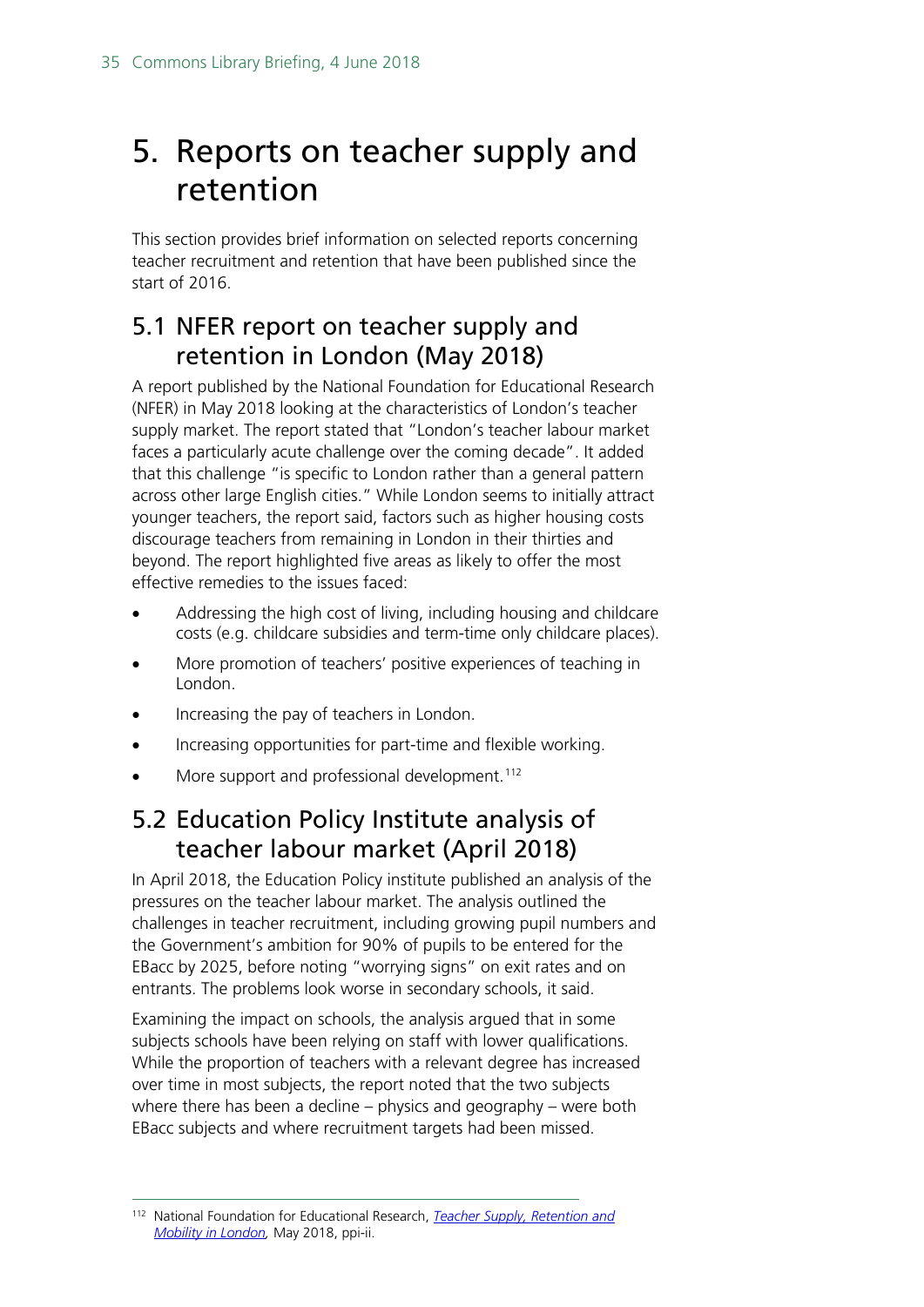The report highlighted retention as "the potentially more important issue" and suggested that if the Government is going to ease the public sector pay cap for schools it might be worth targeting any additional funds on salary supplements for early career teachers in shortage subjects.<sup>[113](#page-35-2)</sup>

#### <span id="page-35-0"></span>5.3 Gatsby Foundation report on teacher pay (March 2018)

In March 2018, the Gatsby Foundation published two reports that it had commissioned, looking at teacher supply. The first report, produced by Education Datalab, measured the impact of a 5% salary supplement for maths and science teachers in the first five years of their careers. The research suggested that had such a policy been introduced in 2020, it would have:

- Eliminated the shortage of science teachers experienced since 2010
- Eliminated the maths teacher deficit by 2014
- Increased retention and therefore increased the number of experienced teachers.

The second report, produced by the Institute for Fiscal Studies, looked at physics teacher retention. It found that around 3% of the cohort of physics graduates enter teaching in the first few years after graduation, compared to more than 12% of maths graduates. In addition, 40% of physics graduates who teach immediately after graduation leave the profession within three and a half years. The report suggested "holistic approach that considers both recruitment and retention, and pay and non-pay issues" is likely to offer the most success in tackling the issues faced.[114](#page-35-3)

### <span id="page-35-1"></span>5.4 Social Mobility Commission state of the nation report (November 2017)

In its fifth annual state of the nation report, published in November 2017, the Social Mobility Commission noted that schools in deprived areas often struggle to recruit teachers and, where they can, they often lack high-quality applicants. Noting that high teacher turnover can have a negative effect on disadvantaged children's attainment, the report highlighted that secondary school teachers in the most deprived areas are also more likely to leave. In comparison, there is much more stability in the teacher workforce in more affluent areas.<sup>115</sup> Rural and coastal areas, however, have the opposite problem in that they can attract

<span id="page-35-3"></span><span id="page-35-2"></span><sup>113</sup> Education Policy Institute, [Analysis: Teacher labour market pressures,](https://epi.org.uk/publications-and-research/the-teacher-labour-market/) April 2018.

<sup>114</sup> Increasing pay of early-career shortage-subject teachers key to averting retention [crisis,](http://www.gatsby.org.uk/education/latest/examine-pay-of-early-career-shortage-subject-teachers-to-effectively-tackle-retention-in-english-secondary-schools) Gatsby Foundation, 23 March 2018.

<span id="page-35-4"></span><sup>&</sup>lt;sup>115</sup> The report noted that London bucks the general trend, having the highest teacher turnover but also the highest Attainment 8 score. This, the report stated, was due to London's unique set of circumstances, including that teacher vacancies tend to be short.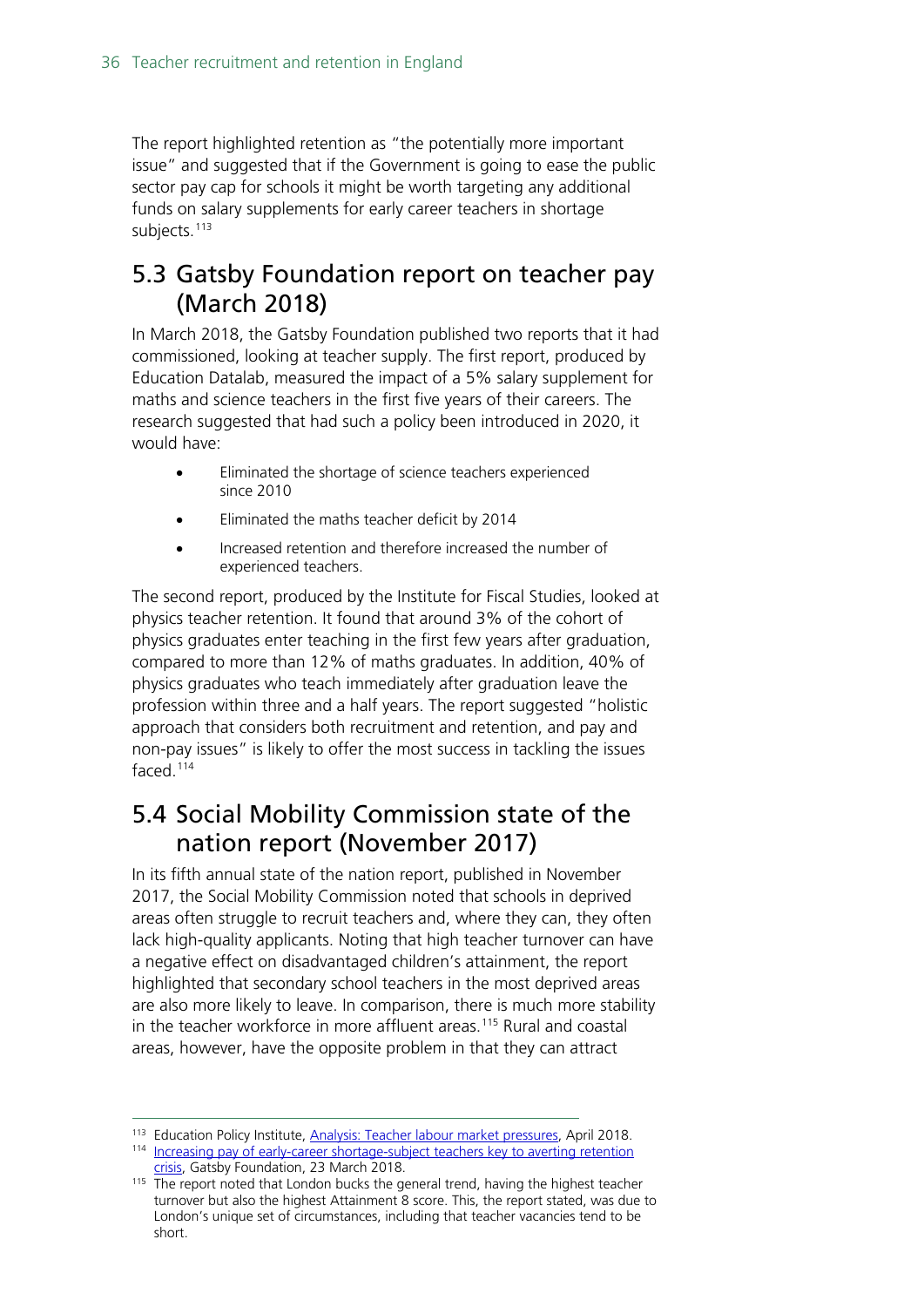fewer new teachers and so have little infusion of new blood into the workforce, leading to stagnation, the report argued.

The report stated that these issues "point to the importance of having a region-specific strategy for training and developing the local teaching force." It recommended that Regional School Commissioners should be given responsibility for monitoring and managing the supply of teachers within their regions.<sup>[116](#page-36-1)</sup>

### <span id="page-36-0"></span>5.5 NAO report on teacher retention (September 2017)

In September 2017, the National Audit Office publishing a report on the retaining and developing the teacher workforce. The report concluded that the Department could not demonstrate that its efforts to improve teacher retention were having a positive impact and are value for money. The NAO additionally reported that:

- Secondary schools "face significant challenges to keep pace with rising pupil numbers."
- More teachers are leaving before retirement than five years ago, and schools are finding it difficult to fill posts with the quality teachers they need.
- A survey conducted by the NAO found that:
	- Around two thirds of school leaders reported that workload was a barrier to teacher retention.
	- Schools filled only half their vacancies with teachers with the experience and expertise required. In around a tenth of cases, schools did not fill the vacancy at all.
- There are regional variations in the supply of teachers, with the North East having the lowest proportion of schools reporting at least one vacancy, and Outer London having the highest.
- A greater number of qualified teachers are returning to statefunded schools and there is scope to attract back even more.
- The proportion of pupils being taught in schools where Ofsted rated the teaching as requires improvement or inadequate varies across the county – from 9% in London to 26% in Yorkshire and the Humber.
- The Department spent £35.7 million in 2016-17 on programmes on teacher development and retention, of which £91,000 was aimed at improving teacher retention.
- The DfE is taking steps to improve teacher retention, but it still lacks data on local supply and demands and cannot shoe that its interventions are improving teacher retention.<sup>[117](#page-36-2)</sup>

<span id="page-36-1"></span> <sup>116</sup> Social Mobility Commission, *[State of the Nation 2017: Social Mobility in Great](https://www.gov.uk/government/uploads/system/uploads/attachment_data/file/662744/State_of_the_Nation_2017_-_Social_Mobility_in_Great_Britain.pdf)  [Britain,](https://www.gov.uk/government/uploads/system/uploads/attachment_data/file/662744/State_of_the_Nation_2017_-_Social_Mobility_in_Great_Britain.pdf)* November 2017, pp46-7 & 53.

<span id="page-36-2"></span><sup>117</sup> [Retaining and developing the teaching workforce,](https://www.nao.org.uk/press-release/retaining-and-developing-the-teaching-workforce/) National Audit Office, September 2017.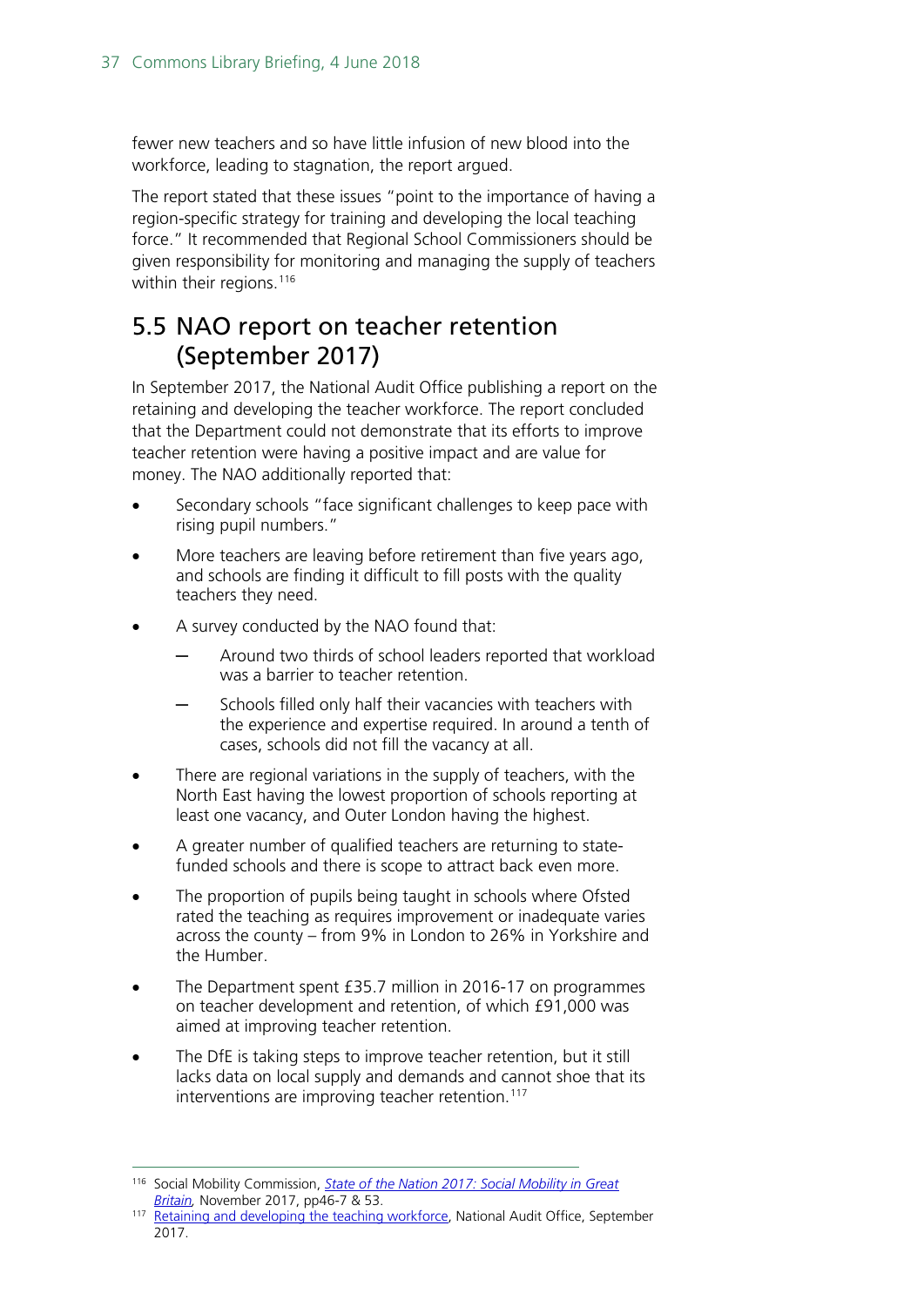#### <span id="page-37-0"></span>Public Accounts Committee report (January 2018)

In November 2017, the Public Accounts Committee launched an inquiry into the NAO's report.<sup>[118](#page-37-2)</sup> The Committee published the report of the inquiry in January 2018.

The Committee stated that a variety of factors "have contributed to the growing sense of crisis for schools in England struggling to retain and develop their teachers". The DfE should, the report stated, been able to foresee this situation and, by its own admission, has "given insufficient priority to teacher retention and development."

The report argued that the Department had "got the balance wrong between training new teachers and supporting the existing workforce", and "has a disparate collection of small-scale interventions but these are inadequate to address the underlying issues." The Committee's recommendations included that the DfE should:

- By April 2018, "set out and communicate a coherent plan for how it will support schools to retain and develop the teaching workforce."
- Work with the sector to set out what is an acceptable level of workload, monitor the impact of its actions to reduce workload through its surveys of teachers, ad identify possible further interventions.
- Set out its plans for the national vacancy service and report back on the results of the pilot by June 2018.
- Set out how it will take account of the housing requirements of teachers in order to support recruitment and retention.
- Set out its plans for improving CPD for teachers.<sup>[119](#page-37-3)</sup>

#### <span id="page-37-1"></span>5.6 Education Policy Institute report on teacher recruitment (July 2017)

In July 2017, the Education Policy Institute published an analysis of the latest teacher recruitment figures and teacher supply projections. The EPI highlighted the following key points from its analysis:

- The Department for Education projects pupil to teacher ratios in secondary schools will increase from 14.5 to 16.0 over the next decade. The current ratio is already above international averages.
- Improving working conditions is crucial to attracting and retaining teachers. As recently highlighted by the School Teachers' Review Body (STRB), continued pay restraint makes this more difficult. A 1% limit implies salaries falling by 5% relative to average earnings between now and 2019-20.
- Government targets for increasing the uptake of EBacc subjects imply an increase of 78% in the number of

<span id="page-37-2"></span><sup>&</sup>lt;sup>118</sup> [Retaining and developing the teacher workforce inquiry,](http://www.parliament.uk/business/committees/committees-a-z/commons-select/public-accounts-committee/inquiries/parliament-2017/sustaining-developing-teaching-workforce-17-19/) Public Accounts Committee, last accessed 5 January 2018.

<span id="page-37-3"></span><sup>119</sup> Public Accounts Committee, *[Retaining and developing the teaching workforce,](https://publications.parliament.uk/pa/cm201719/cmselect/cmpubacc/460/460.pdf)* HC 460, 31 January 2018.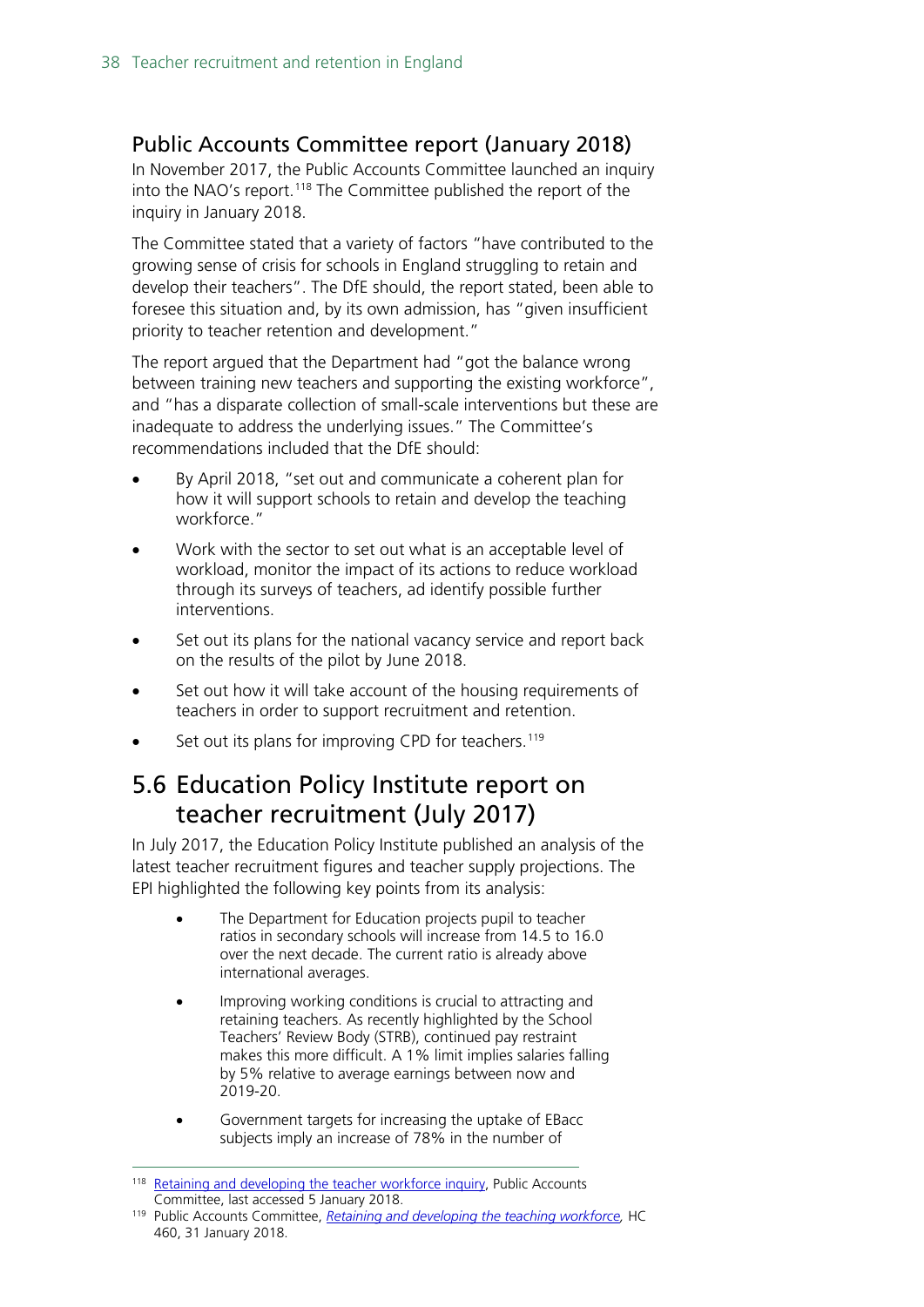teachers required to join schools to teach modern foreign languages in 2019-20.

• Continuing to increase teacher training bursaries could represent poor value for money. The marginal cost per additional trainee of a £1,000 increase in bursaries could be as high as £60,000 some subjects.<sup>120</sup>

### <span id="page-38-0"></span>5.7 NFER research project on teacher retention and turnover (May 2017-)

The National Foundation for Educational Research (NFER) has an ongoing major research project aimed at gaining "a deeper understanding of the dynamics within the teacher workforce in England." The first research update on the project was published in May 2017. There have since been three further research updates (published in June 2017, December 2017, and March 2018) and an interim report published in October 2017. Brief outlines of the reports' key findings, which can be accessed at [School Workforce,](https://www.nfer.ac.uk/research/school-workforce/) are provided below.

#### Research update 1 – teacher retention by subject (May 2017)

The analysis found that rates of teachers leaving the profession are particularly high for early career teachers in science, maths and languages. It stated that this, together with difficulties in recruiting new trainees in these subjects, makes it increasingly hard for schools to find suitable staff and may make it difficult for the Government to achieve its aim to increase the proportion of pupils entered for the EBacc. The report suggested that one factor behind the high wastage rate could be that teacher pay in these subjects is below what science and maths graduates could earn elsewhere.

The report also noted that maths, physics and languages teachers have higher than average leaving rates in the first few years after training, and that these subjects attract large training bursaries. It recommended that "evaluation of the impact of bursaries on entry and retention rates is urgently needed to assess their cost effectiveness."<sup>[121](#page-38-2)</sup>

#### Research update 2 – teacher dynamics in multiacademy trusts (June 2017)

The report found that the amount of staff movement between schools in the same multi-academy trust (MAT) is more than ten times higher than between schools that are not in the same MAT. This, the report stated, suggests that MATs have internal teacher labour markets that are "somewhat distinct from the teacher labour market in the local area outside of the MAT."

The research additionally found that when teachers move schools within a MAT they are more likely to move to a school with a more disadvantaged intake. This is in contrast to teachers generally, who are

<span id="page-38-1"></span><sup>&</sup>lt;sup>120</sup> Analysis: The challenge of navigating teacher recruitment, pay and curriculum [choices,](https://epi.org.uk/analysis/analysis-challenge-navigating-teacher-recruitment-pay-curriculum-choices/) Education Policy Institute, July 2017.

<span id="page-38-2"></span><sup>121</sup> National Foundation for Educational Research, *[Teacher Retention and Turnover](https://www.nfer.ac.uk/publications/NUFS01/NUFS01.pdf)  [Research,](https://www.nfer.ac.uk/publications/NUFS01/NUFS01.pdf)* May 2017, p3.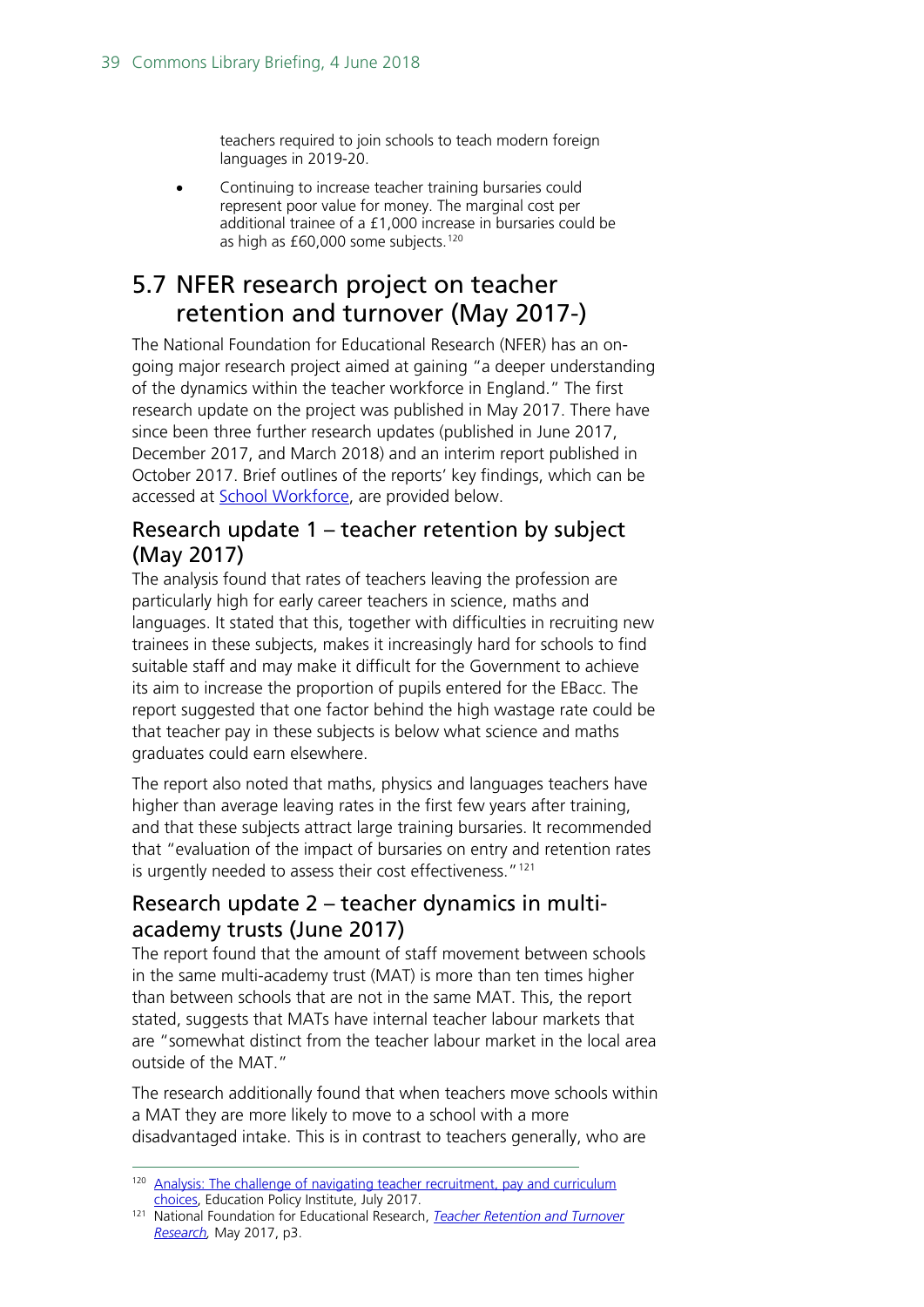more likely to move to schools with a less disadvantaged intake. The report argued that this suggests that the approach that MAT leaders can take towards workforce management "might provide an effective mechanism for deploying staff to schools that struggle more with staff recruitment and retention."<sup>[122](#page-39-1)</sup>

#### Interim report (October 2017)

The interim report examined factors associated with teacher retention and turnover and made recommendations emphasised on retention. The NFER summarised the report's key points as:

- The Government and stakeholders in the secondary sector need to urgently look at ways of accommodating more part-time working in secondary schools to help alleviate teacher supply challenges in these schools across England.
- The Government should explore why the rate at which older teachers have been leaving the profession increased between 2010 and 2015 and explore whether they could be incentivised to stay in the profession longer, particularly in subjects with specialist teacher shortages.
- There appears to be little evidence to date that multiacademy trusts (MATs) are better able to retain teachers by providing opportunities to move within their structure. Leaders of MATs should do more to promote the benefits of working in their organisation to their teachers; for example, by raising the profile of the MAT as the structure that teachers belong to.
- The teacher supply challenge in London is particularly acute when compared to other geographic areas. Policymakers should look at how policy interventions, such as housing subsidies, could help to retain teachers in high-cost areas.[123](#page-39-2)

#### <span id="page-39-0"></span>Research update 3 – is the grass greener beyond teaching? (December 2017)

This research update used survey evidence to examine what happens to teachers when they leave the profession. It found that:

- The job satisfaction of teachers who leave teaching for another job increases considerably and had been declining in the years before they left teaching. This, the report stated, suggests that low job satisfaction "was an important factor contributing to their decision to leave."
- The pay of teachers who leave teaching and take up a new job is, on average, ten per cent less than it was as a teacher. The report noted that this does not necessarily show that pay has no impact on retention, but suggests that pay should be considered alongside other factors.
- Among secondary teachers who leave, the proportion working part-time increases after leaving. The Government, the report,

<span id="page-39-1"></span><sup>122</sup> [Teacher retention and turnover research –](https://www.nfer.ac.uk/publications/NUFS02/) Research update 2: Teacher dynamics in [multi-academy trusts,](https://www.nfer.ac.uk/publications/NUFS02/) National Foundation for Educational Research, June 2017.

<span id="page-39-2"></span><sup>123</sup> [Teacher Retention and Turnover Research: Interim Report,](https://www.nfer.ac.uk/publications/NUFS03/) National Foundation for Educational Research, October 2017.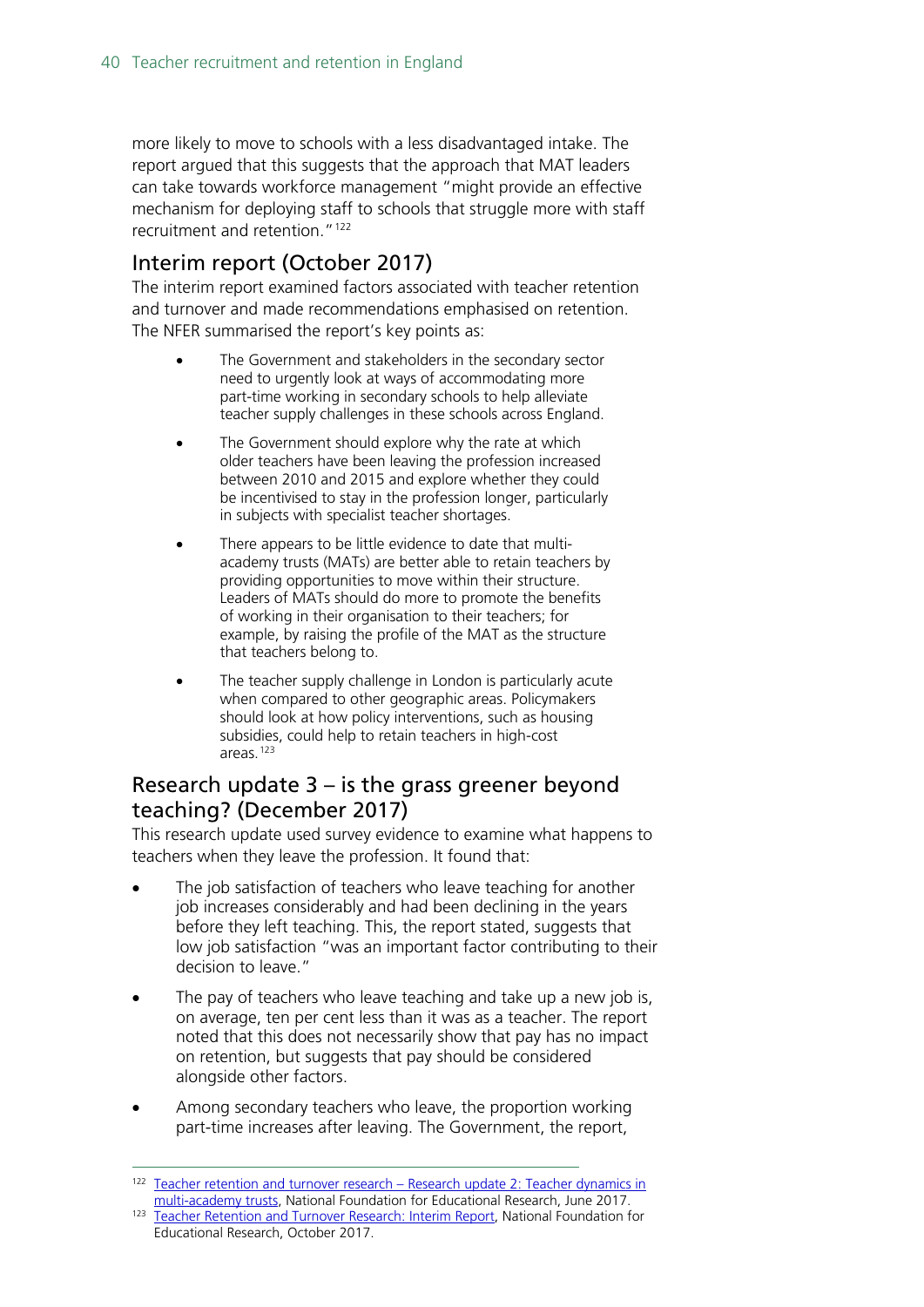stated, needs to "urgently look at ways of accommodating more part-time working in secondary schools, to retain teachers who are at risk of leaving."<sup>[124](#page-40-2)</sup>

#### <span id="page-40-0"></span>Research update 4 – how do teachers compare to nurses and police officers (March 2018)

The research compared the characteristics of full-time teachers, nurses and police officers, including their hours worked, earnings and job satisfaction. Its findings included:

- Teachers work similar hours to police officers over the course of a year, but in fewer weeks. They work the longest hours per week during term time of the three professions.
- After accounting for the estimated hours worked each year, teachers' real average hourly pay had fallen more than for nurses and police officers since 2009-10.
- Teachers seem to be satisfied with their jobs and income, but less so with their leisure time.<sup>[125](#page-40-3)</sup>

### <span id="page-40-1"></span>5.8 HEPI, *Whither Teacher Education and Training* (April 2017)

In April 2017, the Higher Education Policy Institute (HEPI) published a report on the past, present and future of teacher training, written by Dr John Carter, the Vice Chancellor of Edge Hill University.

The report questioned whether bursaries are an effective way of boosting recruitment and noted a suspicion that some trainees are attracted by the bursary but do not intend to teach or stay in the profession for more than a couple of years. It recommended the replacement of the current bursary system with 'forgivable fees'. Such a policy would, it said, "reward teaching and retention in the profession, not training" and would mean that teachers could be free of tuition fee debt by the age of 30.<sup>[126](#page-40-4)</sup>

The report also made a number of other recommendations, including (but not limited to):

- Launching a new media campaign.
- Granting all ITT providers multi-year allocations.
- Providing a greater range of personal development opportunities for teachers.
- Refining, clarifying and simplifying the career-progression ladder to "recognise outstanding teachers and support retention."<sup>[127](#page-40-5)</sup>

<span id="page-40-2"></span><sup>124</sup> [Teacher Retention and Turnover Research –](https://www.nfer.ac.uk/publications/NUFS04/) Research update 3: Is the Grass Greener [Beyond Teaching?,](https://www.nfer.ac.uk/publications/NUFS04/) National Foundation for Educational Research, December 2017.

<span id="page-40-3"></span><sup>125</sup> [Teacher Retention and Turnover Research –](https://www.nfer.ac.uk/publications/NUFS05/NUFS05.pdf) Research Update 4: How Do Teachers [Compare to Nurses and Police Officers,](https://www.nfer.ac.uk/publications/NUFS05/NUFS05.pdf) National Foundation for Educational Research, March 2018.

<span id="page-40-4"></span><sup>126</sup> Higher Education Policy Institute, *[Whither Teacher Education and Training?,](http://www.hepi.ac.uk/wp-content/uploads/2017/04/Embargoed-until-00.01am-Thursday-27-April-2017-WHITHER-TEACHER-EDUCATION-AND-TRAINING-Report-95-19_04_17WEB.pdf)* April 2017, p43.

<span id="page-40-5"></span> $127$  As above, pp46-7.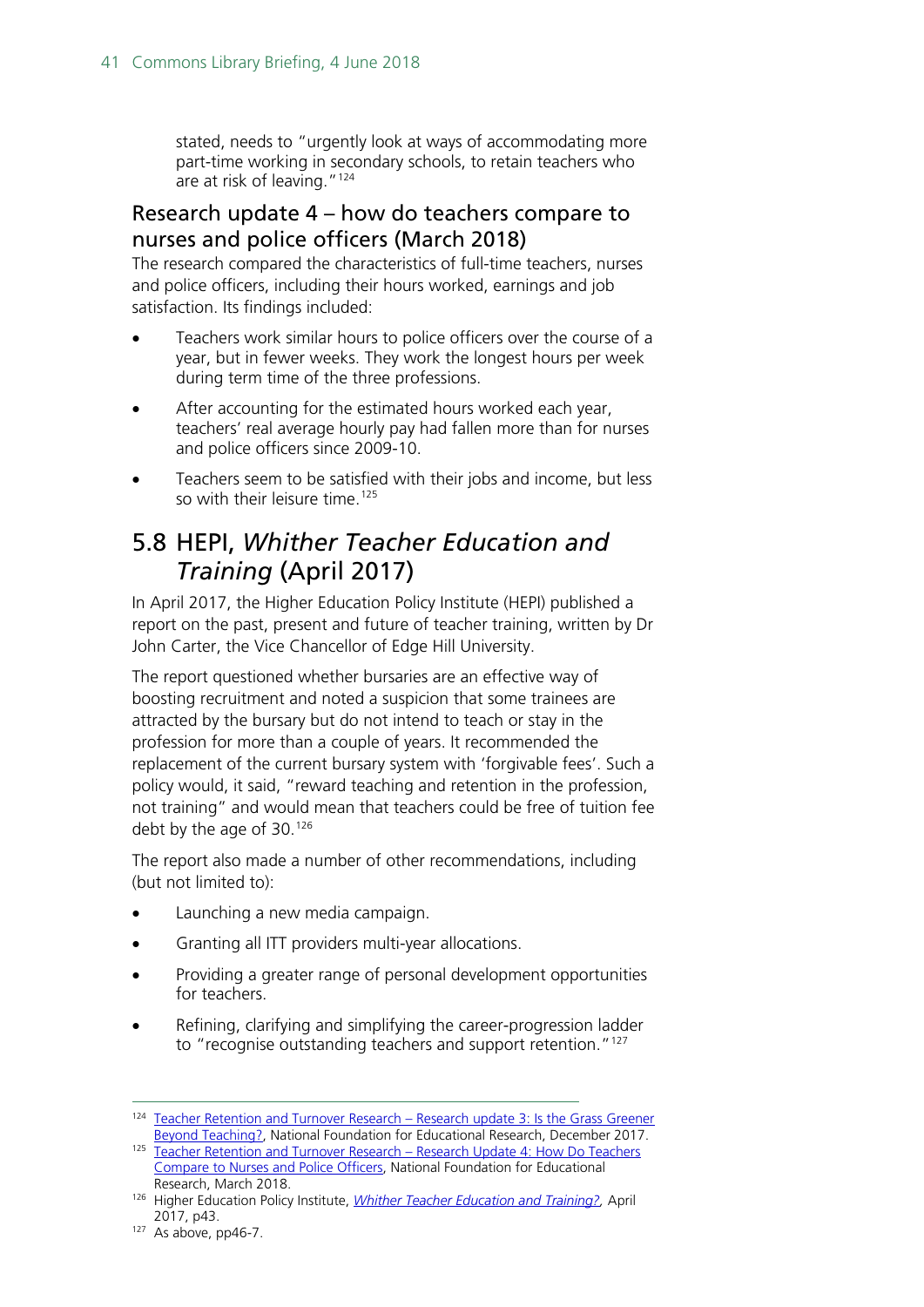## <span id="page-41-0"></span>5.9 Education Committee, *Recruitment and retention of teachers* (February 2017)

In February 2017, the Education Committee published the report of its inquiry into teacher supply: *[Recruitment and retention of teachers.](http://www.parliament.uk/business/committees/committees-a-z/commons-select/education-committee/news-parliament-2015/supply-of-teachers-report-published-16-17/)* 

The report concluded that "schools face increasing challenges of teacher shortages, particularly within certain subjects and regions" and that rising pupil numbers and changes to accountability, such as the focus on English Baccalaureate subjects, "will exacerbate existing problems." It stated that the Government is aware of the issues but "needs to identify a strategic, long-term plan to effectively address them." The "failure of the National Teaching Service", had, it added, left "a gap in the Government's plans to tackle regional shortages."<sup>[128](#page-41-1)</sup>

The report's other conclusions and recommendations included:

- The Government should follow through its plan to launch a national teacher vacancy website and should publish teacher shortages on a regional basis to inform teacher recruitment.<sup>[129](#page-41-2)</sup>
- Research suggests that more teachers are leaving the profession. While the Government has focused on improving teacher recruitment, focusing more resources on improving the retention of teachers may be a more cost effective way of improving teacher supply in the long term.<sup>[130](#page-41-3)</sup>
- The Government must do more to implement the recommendations of the Workload Challenge and school leaders should take greater account of teacher workload, which could include 'capping' the number of hours worked outside of teaching time.<sup>[131](#page-41-4)</sup>
- Ofsted must do more to dispel misunderstandings of its requirements and should promote good practice by monitoring workload in inspections.<sup>[132](#page-41-5)</sup>
- All teachers should have access to high-quality continuing professional development in order to improve professionalism and enhance teacher retention.<sup>[133](#page-41-6)</sup>

#### Government response

The 2015 Government published its response to the Committee's report on 2 May 2017. The response stated that the DfE had "made good progress in recruiting more teachers to train in priority subjects, even in the context of a strengthening graduate labour market", and that teacher retention rates had remained broadly stable for the past 20 years. It recognised, however, that "significant challenges remain" and provided an overview of initiatives to improve recruitment and retention.

In response to the Committee's specific recommendations the report stated, among other things, that:

<span id="page-41-1"></span> <sup>128</sup> Education Committee, *[Recruitment and retention of teachers,](https://www.publications.parliament.uk/pa/cm201617/cmselect/cmeduc/199/199.pdf)* February 2017, p10.

<span id="page-41-2"></span><sup>&</sup>lt;sup>129</sup> Education Committee, *Recruitment and retention of teachers*, February 2017, p13.

<span id="page-41-3"></span><sup>130</sup> As above, pp15-16.

<span id="page-41-4"></span><sup>131</sup> As above, p82.

<span id="page-41-5"></span><sup>132</sup> As above.

<span id="page-41-6"></span><sup>133</sup> As above, p24.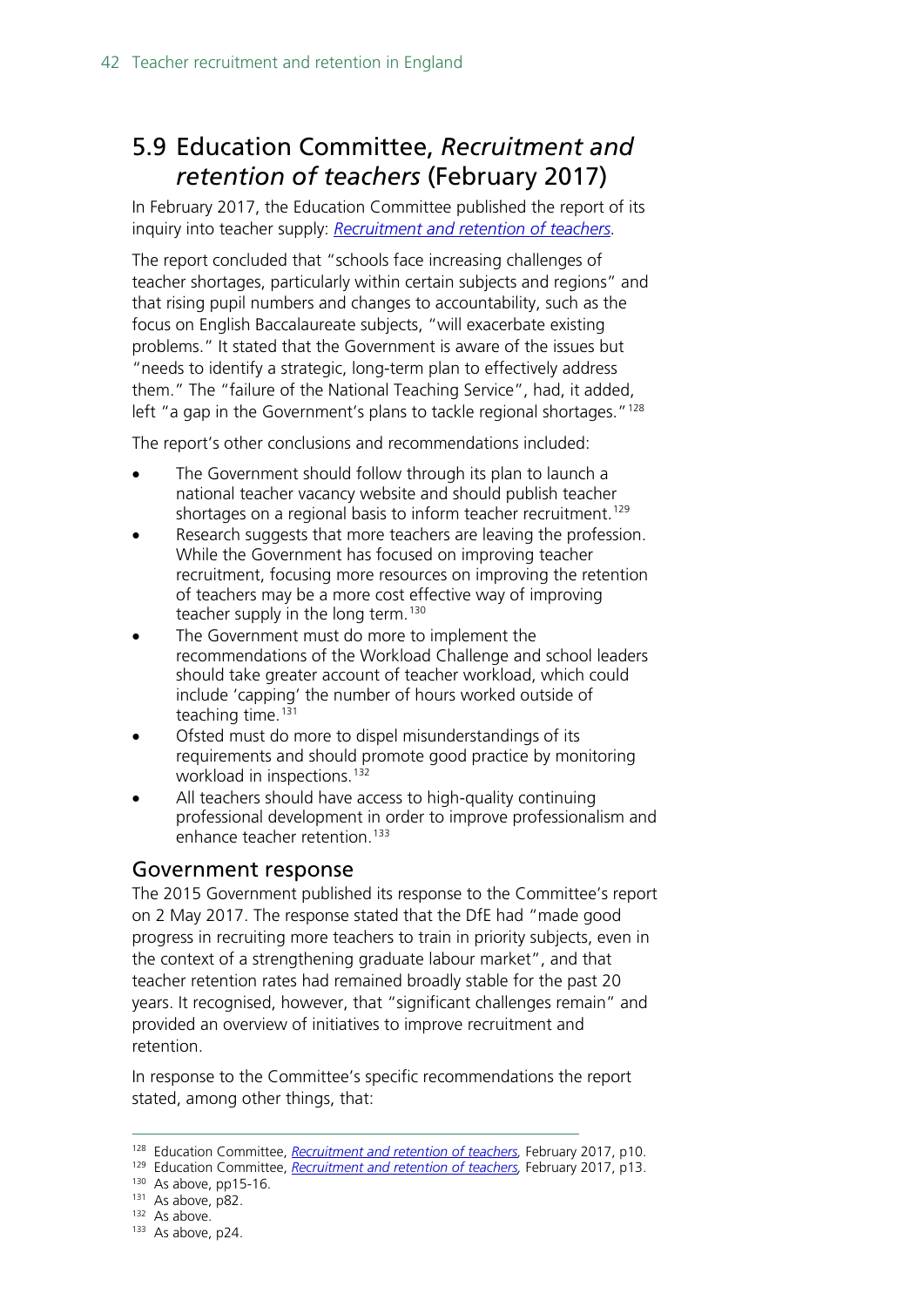- The DfE is working with the Spanish Ministry of Education to extend the [Visiting Teacher Partnership](https://www.gov.uk/guidance/spains-visiting-teachers-programme) scheme to schools in England; the scheme will be piloted for a year from autumn 2017.
- The Government intends to "take further steps to support areas with insufficient supply of high-quality training", and expects to support a number of pilot projects from the 2018-19 academic year.
- Research and analysis is ongoing to analyse local teacher supply using a 'supply index' that combines a range of indicators.<sup>[134](#page-42-2)</sup>

### <span id="page-42-0"></span>5.10 Sutton Trust, *Science shortfall* (January 2017)

In January 2017, the Sutton Trust published a research brief on the supply of science teachers, *[Science Shortfall.](http://www.suttontrust.com/wp-content/uploads/2017/01/Science-shortfall_FINAL.pdf)* The report concluded that "specialist science teaching in English secondary schools suffers from a recruitment problem", with a "consistent failure to attract the required number" and those who do train tending to have lower qualifications compared to other teachers and other science graduates. The issue was, the report said, "particularly acute in physics."

The report additionally stated that:

- Schools with the largest numbers of disadvantaged pupils are the least likely to have teachers with the relevant science qualification.
- Secondary academies are more likely to have science specialists than maintained schools.
- Independent schools are more likely than state schools to have science teachers with qualifications in their main teaching subject. [135](#page-42-3)

It recommended that "further efforts need to be made to ensure that state school teachers have qualifications in the subjects that they are teaching" and that incentives to address teaching shortages should be targeted at schools in less advantaged areas. It additionally recommended that local authorities or multi-academy trusts should encourage teachers from other schools to offer CPD courses in schools with shortages of physics teachers.<sup>[136](#page-42-4)</sup>

### <span id="page-42-1"></span>5.11 Education Policy Institute, *Teacher workload and professional development* (October 2016)

In October 2016 the Education Policy Institute (EPI) published a report that used data from the OECD's Teaching and Learning International Survey (TALIS) to examine teachers' working hours, pay and experiences in secondary school.

<span id="page-42-2"></span> <sup>134</sup> Education Committee, *[Recruitment and retention of teachers: Government](https://www.publications.parliament.uk/pa/cm201617/cmselect/cmeduc/638/638.pdf)  [Response to the Committee's Fifth Report](https://www.publications.parliament.uk/pa/cm201617/cmselect/cmeduc/638/638.pdf)*, May 2017.

<span id="page-42-4"></span><span id="page-42-3"></span><sup>135</sup> Sutton Trust, *[Science Shortfall,](http://www.suttontrust.com/wp-content/uploads/2017/01/Science-shortfall_FINAL.pdf)* January 2017, p1.

<sup>136</sup> As above, p6.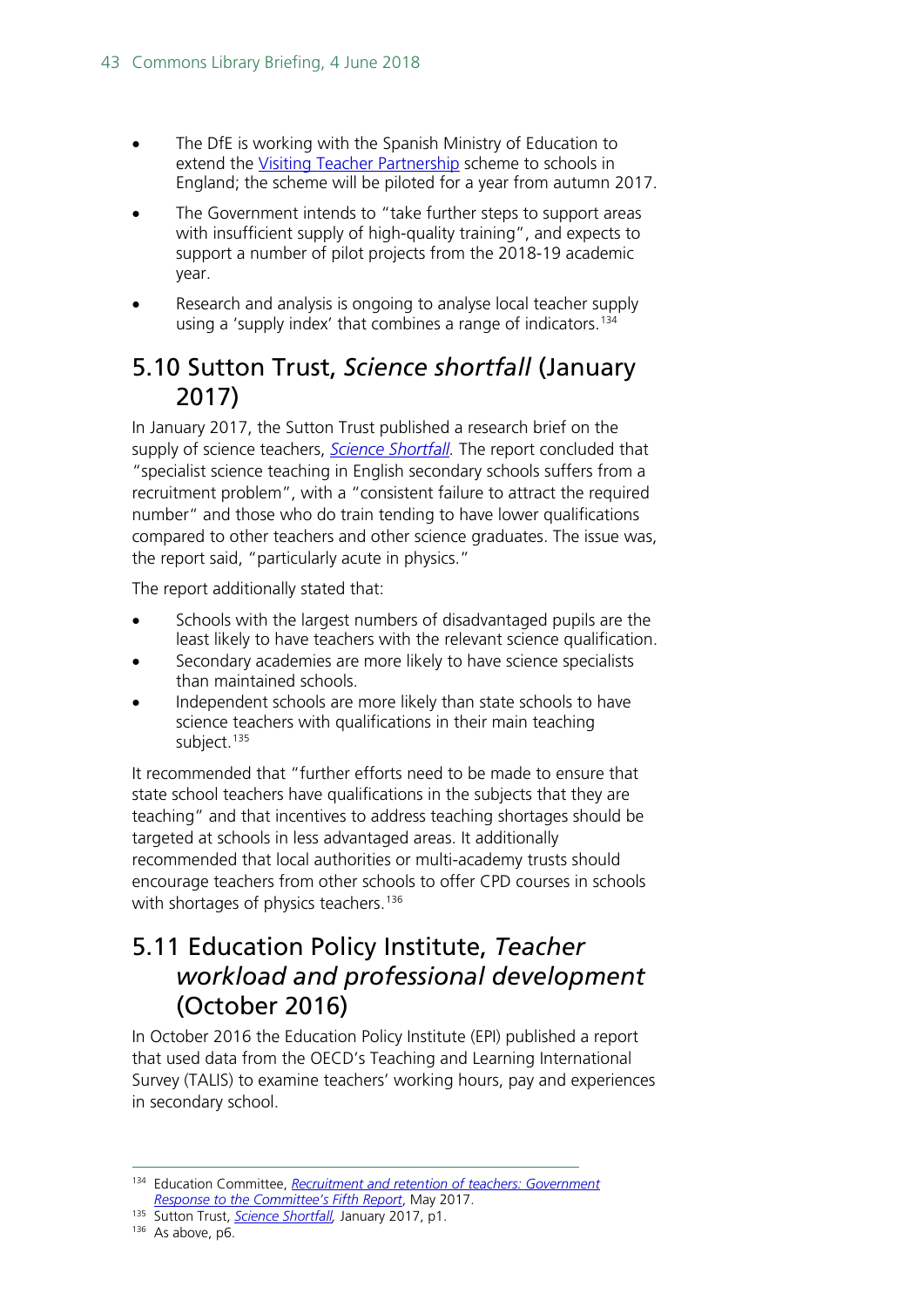The EPI concluded that teachers in England are working longer hours than in most other countries covered by the TALIS survey and that long working hours are hindering teachers' access to CPD. It added that "long hours, low starting pay and limited access to professional development create a risk of 'burn out', especially in the early stages of careers".

With secondary pupil numbers set to increase, the report stated that it is unlikely that teaching timetables can be reduced if teacher numbers do not increase and class sizes do not grow. Alongside recommendations around CPD, the use of ICT and reducing the burden of marking and administration, the report recommended that policy makers may want to consider that creating economies of scale through multi-academy trust arrangements or school capacity policy may help ease workload as teachers in larger schools tend to work slightly shorter hours.<sup>[137](#page-43-2)</sup>

### <span id="page-43-0"></span>5.12 NFER analysis of teacher retention (September 2016)

In September 2016, the National Foundation for Educational Research (NFER) published an analysis of teacher retention based on survey evidence and 21 in-depth interviews with teachers who had recently left or were considering leaving the profession.

The NFER found that the majority of teachers were not considering leaving the profession, with nearly half "engaged" and only a minority "disengaged". The report found a strong interaction between retention and engagement, with 90% of engaged teachers not considering leaving the profession. Factors found to be associated with retention included job satisfaction, having adequate resources, reward and recognition and being well supported by management.

The report additionally found "no evidence of any influence of a school's proportion of free school meal pupils, academy status, or region on intent to leave the profession.<sup>[138](#page-43-3)</sup>

### <span id="page-43-1"></span>5.13 IFS report on the costs, benefits and retention rates of initial teacher training routes (July 2016)

In July 2016, the Institute for Fiscal studies published research into the longer-term costs and benefits of different ITT routes. The report found that ITT costs an average of £23,000 per trainee, taking into account costs to government and schools. In addition, the drop-out rate of recently trained teachers means that over £38,000 is spent on training for every teacher still in post five years after completing training.

The report also looked at the costs, benefits and retention rates of each ITT route. The findings from the report included:

<span id="page-43-2"></span><sup>&</sup>lt;sup>137</sup> Education Policy Institute, Teacher workload and professional development in England's [secondary schools: insights from TALIS,](https://epi.org.uk/report/teacherworkload/) January 2017.

<span id="page-43-3"></span><sup>138</sup> National Foundation for Educational Research, *[Engaging Teachers: NFER Analysis of](https://www.nfer.ac.uk/publications/LFSB01/LFSB01.pdf)  [Teacher Retention,](https://www.nfer.ac.uk/publications/LFSB01/LFSB01.pdf)* September 2016, p2.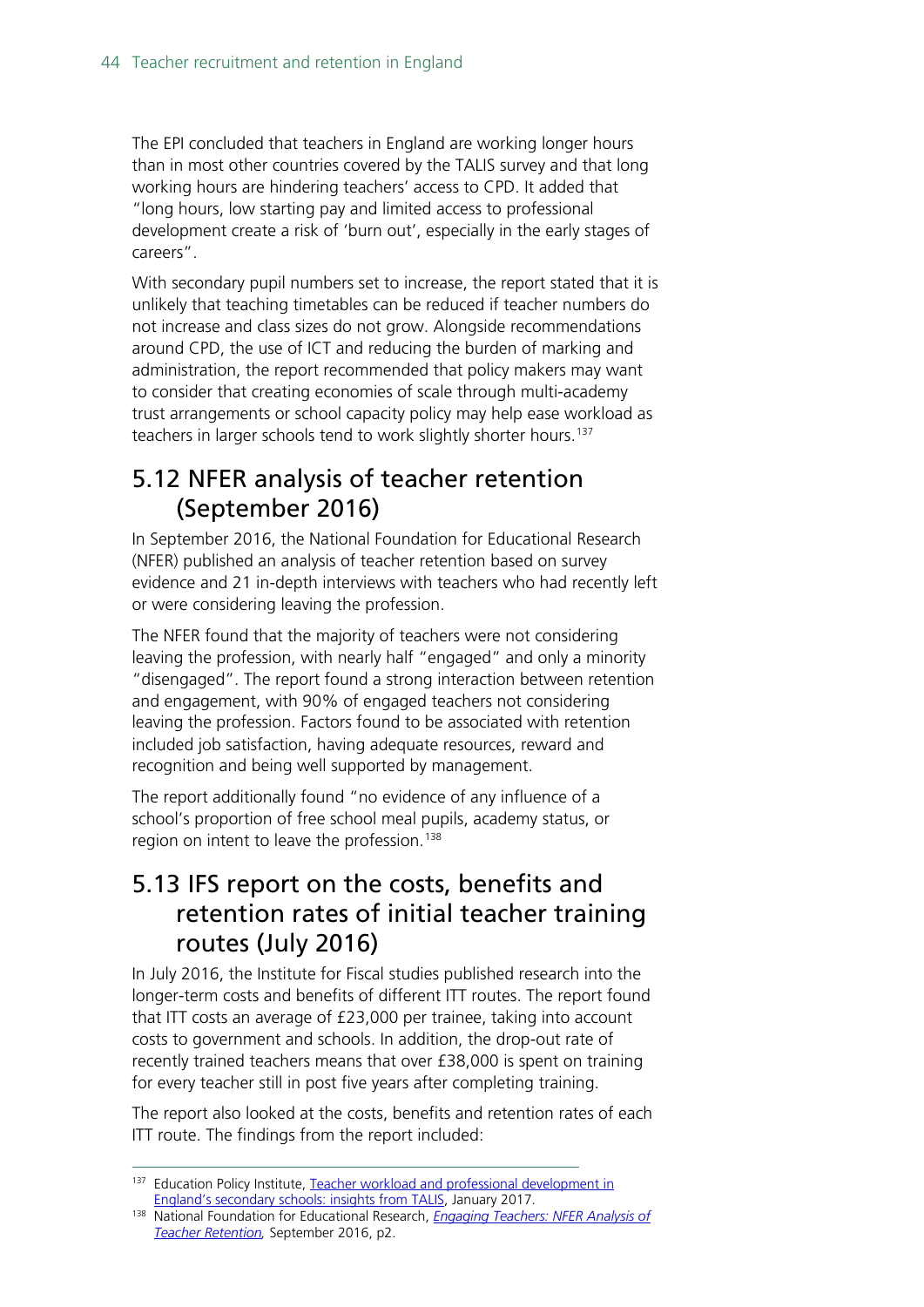- The cost of ITT varies considerably between routes, from around £17,000 for primary teachers trained via the undergraduate route to around £38,000 per Teach First trainee (£14,000 higher than any other route).
- The proportion of teachers still working in a state school five years after their training varies by route. Around 60% of Teach First trainees have left teaching within five years.
- The introduction of bursaries (see section 3.1 of this briefing) represents a "significant cost". Evidence on the effectiveness of bursaries in recruiting and retaining high-quality teachers is "urgently needed."
- Retention rates are lower in areas where there is an excess supply of trainees, which highlights the need for ITT allocations to take into account local demand for teachers. Allocating on a national 'first-come first-served' basis means training places have not always been taken where they are most needed.
- Teacher retention is lower in areas where the pay of other workers is higher, meaning that national pay restraint for teachers "has the potential to reduce retention."<sup>[139](#page-44-1)</sup>

# <span id="page-44-0"></span>5.14 NAO, *Training new teachers* (Feb 2016)

On 10 February 2016, the National Audit Office published a report, *Training new teachers*. The report stated that "to date, the overall number of teachers has kept pace with changing pupil numbers and retention of newly qualified teachers has been stable."<sup>[140](#page-44-2)</sup> However, it noted that teacher shortages appear to be increasing and an increasing proportion of classes in secondary schools are being taught by teachers without a post-A-level qualification in the subject.<sup>[141](#page-44-3)</sup>

The report's other findings and conclusions included:

- The teacher supply model has strengths but may not accurately predict schools' need for trainee teachers. For example, the best estimate of the number of trainees needed in 2016-17 is 29,200, but the model's results range from 25,000 to 38,000 depending on how optimistic the chosen assumptions are.
- The DfE has missed its targets for filling training places over the last 4 years. Secondary places are particularly difficult to fill and the Department finds it difficult to fill places in most secondary subjects.
- Not all trainee teachers go on to take jobs in state schools. 80% of trainees who commenced a final year of training in 2013-14 are known to have started teaching in England within 6 months of qualifying. Some of these posts are in independent schools.
- The proportion of postgraduate trainee entrants with at least an upper-second degree increased in excess of changes in wider graduate results between 2010-11 and 2015-16.
- There is some evidence that bursaries (see section 3.1) have some impact in attracting people to train as teachers but the

<span id="page-44-1"></span> <sup>139</sup> Institute for Fiscal Studies, *[The longer-term costs and benefits of different initial](https://www.ifs.org.uk/publications/8368)  [teacher training routes,](https://www.ifs.org.uk/publications/8368)* July 2016.

<span id="page-44-2"></span><sup>140</sup> NAO, *[Training new teachers,](https://www.nao.org.uk/wp-content/uploads/2016/02/Training-new-teachers.pdf)* 10 February 2016, p8.

<span id="page-44-3"></span><sup>&</sup>lt;sup>141</sup> As above, p8.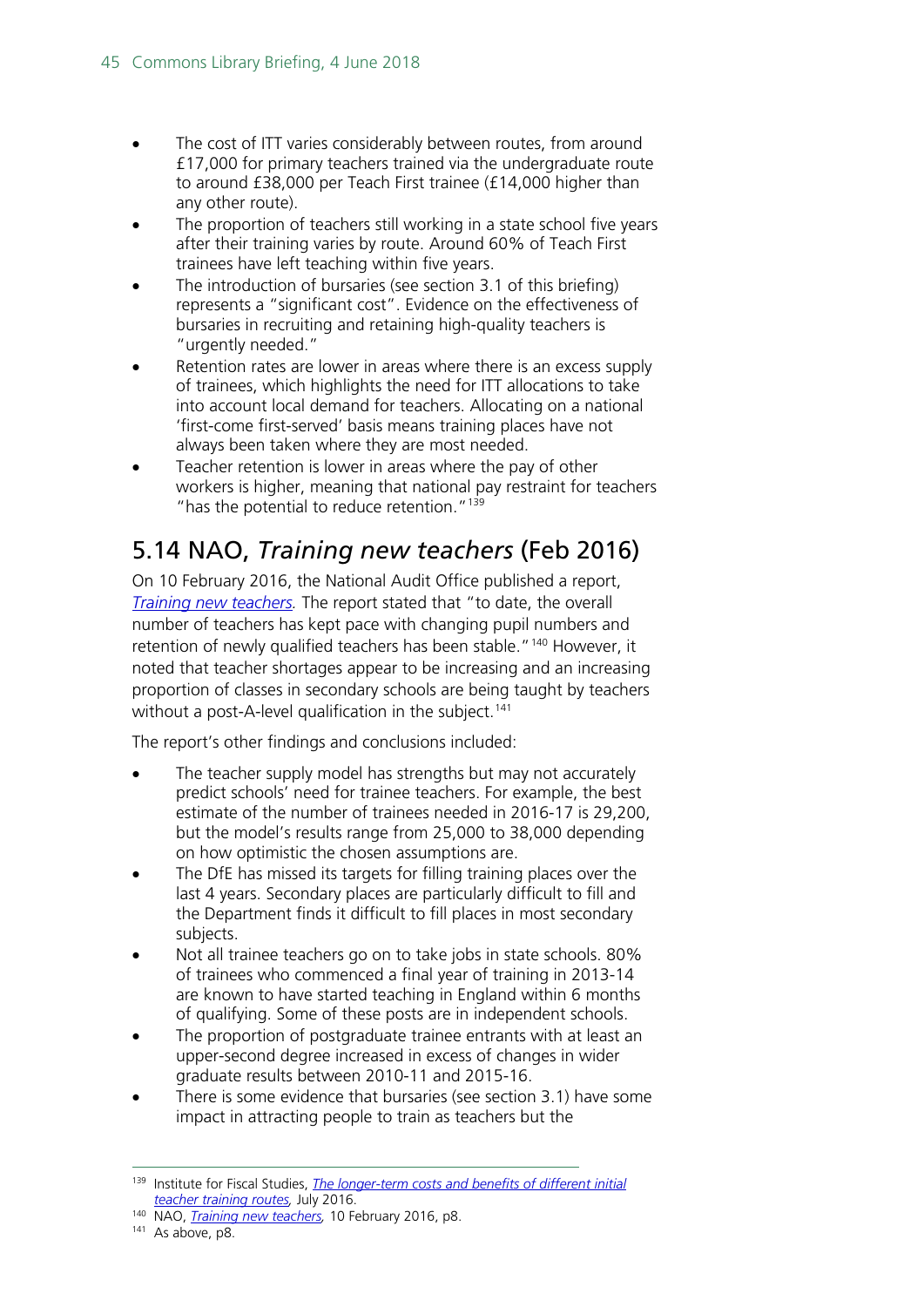Department needs to do more to demonstrate a long-term positive impact.

The Department has a "weak understanding" of regional and local teacher supply issues.<sup>[142](#page-45-1)</sup>

The report stated that it could not conclude that arrangements for training new teachers represented value for money until the Department meets its targets and addresses information gaps:

The Department has missed its recruitment targets for the last 4 years and there are signs that teacher shortages are growing. By taking a national view of the number of teachers required, the Department risks paying too little attention to clearly meaningful local patterns of supply and demand. The Department does not yet have the information it needs to understand how different routes into teaching impact on schools' ability to recruit and retain newly qualified teachers, and cannot yet demonstrate how new arrangements are improving the quality of teaching in classrooms. The Department has plans to analyse existing data further. However, until the Department meets its targets and addresses the remaining information gaps, we cannot conclude that the arrangements for training new teachers are value for money. The Department will also need to show that the arrangements are more cost-effective than alternative expenditure, for instance on improving retention.<sup>[143](#page-45-2)</sup>

The report recommended that the DfE "should demonstrate how, through new training routes and the incentives it offers, it is improving recruitment and retention of new teachers."<sup>[144](#page-45-3)</sup> It additionally recommended that the Department and the National College for Teaching and Leadership should work to develop a good understanding of local demand and supply issues and to establish the accuracy of the teacher supply model.<sup>[145](#page-45-4)</sup>

### <span id="page-45-0"></span>5.15 Public Accounts Committee, *Training new teachers* (June 2016)

In June 2016, the Public Accounts Committee published its report on the training of new teachers. The Committee expressed "disappointment" over missed teacher training targets and stated that one consequence of shortfalls was that "a significant proportion of lessons in some important subjects…being taught by teachers without relevant post-A-level qualifications." The report additionally stated that the national figures "disguise significant local variation and do not reflect the difficulties headteachers experience across the country when they try to recruit teachers."

The Committee contended that the Government's approach was "reactive and lacks coherence" and that it "shows no sense of leadership or urgency in making sure there are sufficient new teachers to meet schools' future needs."

<span id="page-45-2"></span><span id="page-45-1"></span> <sup>142</sup> As above, pp9-11.

<sup>143</sup> NAO, *[Training new teachers,](https://www.nao.org.uk/wp-content/uploads/2016/02/Training-new-teachers.pdf)* 10 February 2016, p13.

<span id="page-45-3"></span><sup>&</sup>lt;sup>144</sup> As above.

<span id="page-45-4"></span><sup>&</sup>lt;sup>145</sup> As above.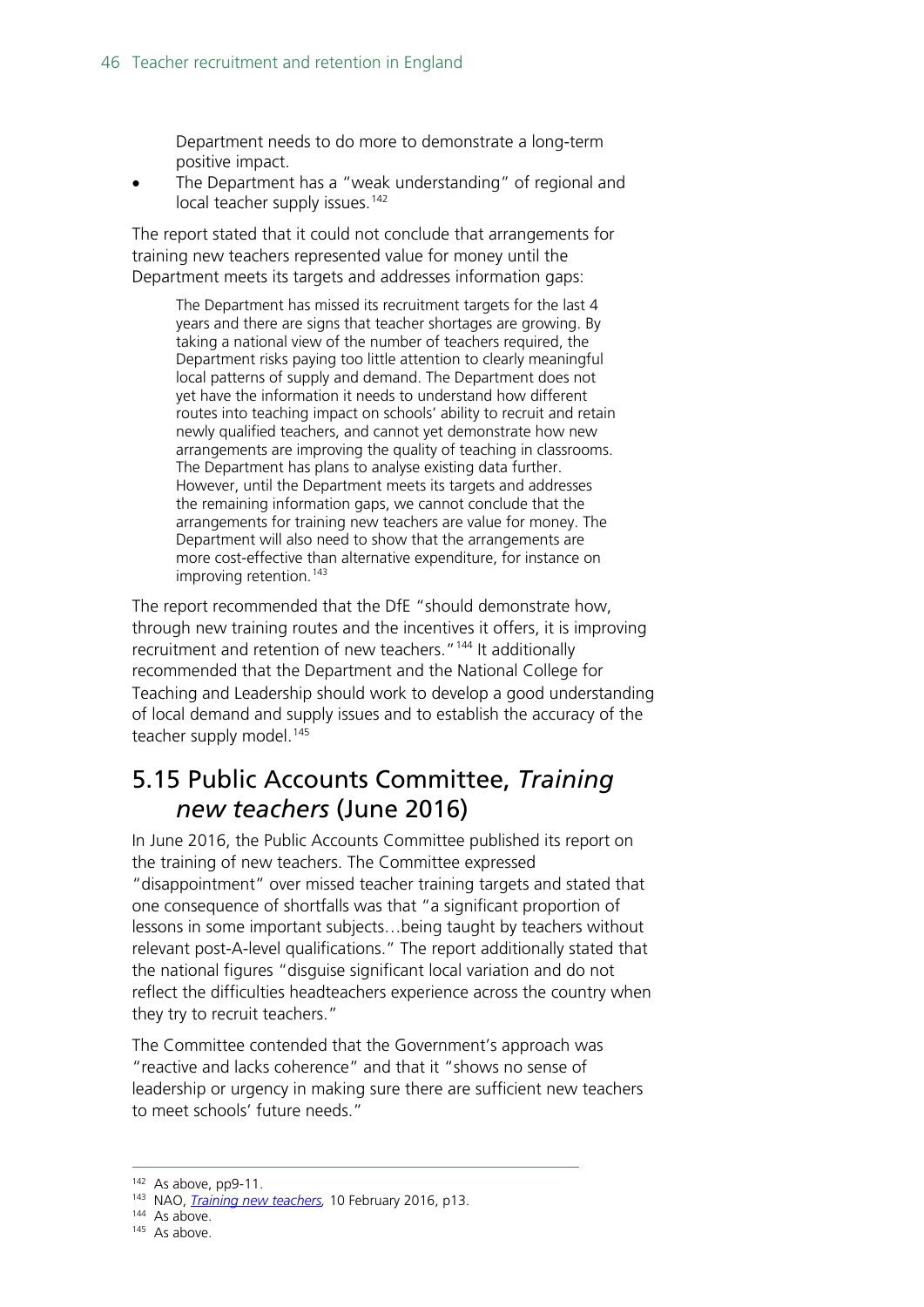The Committee's other conclusions and recommendations included:

- The Government should develop a clear plan for teacher supply covering at least three years.
- The "myriad routes into teaching are confusing." The DfE should work with the NCTL to provide clearer, more accessible information to applicants.
- The DfE should report to the Committee on the extent and impact of teachers taking lessons they are not qualified in.
- The DfE should evaluate:
	- whether bursaries lead to more teachers in classrooms and whether the money could be more effectively spent elsewhere, such as on retention measures; and
	- all the initiatives it has put in place so that it can invest in those that work.[146](#page-46-0)

#### ─

#### Government response

The 2015 Government published its response to the Public Accounts Committee's report in November 2016. The response stated that the Government agreed with all the Committee's recommendations. The response outlined work the DfE had begun to improve its understanding of teacher supply at a more local level (see box 5) and highlighted attempts to improve the information available to prospective ITT applicants.[147](#page-46-1)

Among other things, the report also stated that work assessing the impact of bursaries would be completed by April 2018 and that the DfE was planning improvements to the current bursaries approach over the next year, including a more targeted approach.<sup>[148](#page-46-2)</sup>

<span id="page-46-0"></span> <sup>146</sup> Public Accounts Committee, *[Training new teachers,](https://www.publications.parliament.uk/pa/cm201617/cmselect/cmpubacc/73/73.pdf)* June 2016, pp3-8.

<span id="page-46-2"></span><span id="page-46-1"></span><sup>147</sup> HM Treasury, *[Treasury Minutes: Government responses to the Committee of Public](https://www.gov.uk/government/uploads/system/uploads/attachment_data/file/565426/57448_Cm_9351_Treasury_Minutes_Accessible.pdf)  [Accounts on the Thirty Seventh and the Thirty Ninth reports from Session 2015-16;](https://www.gov.uk/government/uploads/system/uploads/attachment_data/file/565426/57448_Cm_9351_Treasury_Minutes_Accessible.pdf)  [and the First to the Thirteenth reports from Session 2016-17,](https://www.gov.uk/government/uploads/system/uploads/attachment_data/file/565426/57448_Cm_9351_Treasury_Minutes_Accessible.pdf)* November 2016,  $pp2\overline{3-4}$ .